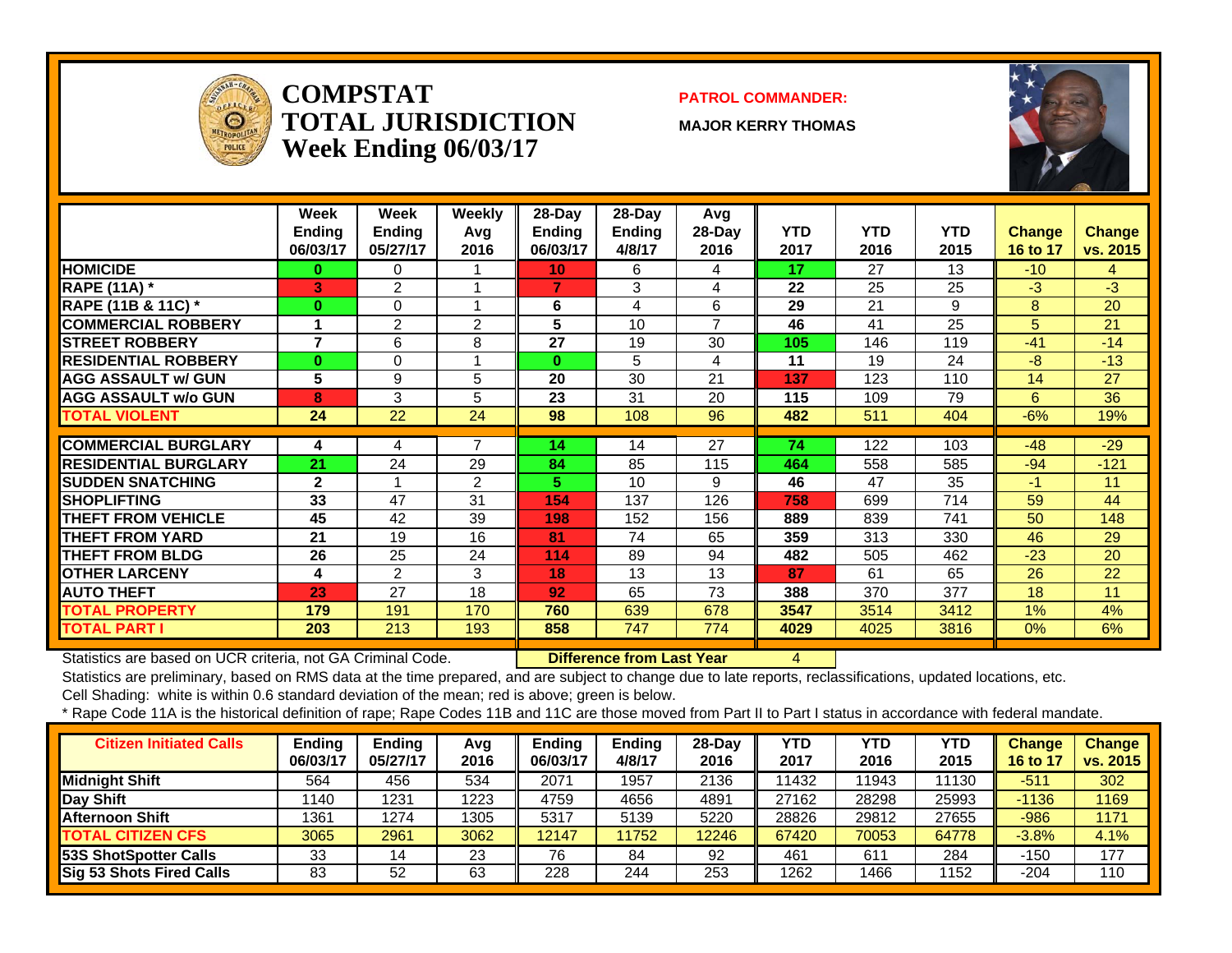# **Unincorporated Chatham County PATROL COMMANDER:**

**MAJOR KERRY THOMAS**





# **Week Ending 06/03/17**

|                             | Week<br><b>Ending</b><br>06/03/17 | Week<br><b>Ending</b><br>05/27/17 | Weekly<br>Avg<br>2016 | 28-Day<br>Ending<br>06/03/17 | 28-Day<br>Ending<br>4/8/17 | Avg<br>28-Day<br>2016 | <b>YTD</b><br>2017 | <b>YTD</b><br>2016       | <b>YTD</b><br>2015 | <b>Change</b><br>16 to 17 | <b>Change</b><br>vs. 2015 |
|-----------------------------|-----------------------------------|-----------------------------------|-----------------------|------------------------------|----------------------------|-----------------------|--------------------|--------------------------|--------------------|---------------------------|---------------------------|
| <b>HOMICIDE</b>             | 0                                 | 0                                 | 0.1                   | 0                            | 0                          | 0.5                   | $\overline{2}$     | $\overline{2}$           |                    | 0                         |                           |
| <b>RAPE (11A) *</b>         | 0                                 | 0                                 | 0.1                   | 0                            | $\Omega$                   | 0.5                   | $\mathbf{2}$       | 4                        | 4                  | $-2$                      | $-2$                      |
| RAPE (11B & 11C) *          | $\bf{0}$                          | 0                                 | 0.3                   |                              |                            | 1.1                   | 7                  | 3                        | $\overline{2}$     | 4                         | 5                         |
| <b>COMMERCIAL ROBBERY</b>   | $\bf{0}$                          | 0                                 | 0.2                   | 0                            |                            | 0.9                   | $\mathbf{2}$       | $\overline{7}$           | $\overline{2}$     | $-5$                      | $\overline{0}$            |
| <b>STREET ROBBERY</b>       |                                   |                                   | 0.5                   | $\overline{2}$               |                            | 2.1                   | 5                  | 10                       | $\Omega$           | $-5$                      | 5                         |
| <b>RESIDENTIAL ROBBERY</b>  | $\bf{0}$                          | 0                                 | 0.2                   | $\bf{0}$                     |                            | 0.8                   | $\mathbf{2}$       | 5                        | $\overline{2}$     | $-3$                      | $\overline{0}$            |
| <b>AGG ASSAULT W/ GUN</b>   | $\bf{0}$                          |                                   | 0.8                   | 4                            | 2                          | 3.2                   | $12 \overline{ }$  | 8                        | 5                  | 4                         | $\overline{7}$            |
| <b>AGG ASSAULT w/o GUN</b>  | $\bf{0}$                          | 0                                 | 0.8                   | 4                            | 3                          | 3.1                   | 15                 | 10                       | 11                 | 5                         | $\overline{4}$            |
| <b>TOTAL VIOLENT</b>        | 1                                 | $\overline{2}$                    | 3.0                   | 5                            | 9                          | 12.2                  | 47                 | 49                       | 27                 | $-4%$                     | 74%                       |
|                             |                                   |                                   |                       |                              |                            |                       |                    |                          |                    |                           |                           |
| <b>COMMERCIAL BURGLARY</b>  | 0                                 | 0                                 | 0.7                   | 3                            | $\Omega$                   | 2.7                   | 9                  | 13                       | 6                  | $-4$                      | 3                         |
| <b>RESIDENTIAL BURGLARY</b> | 7                                 | 6                                 | 6.7                   | 21                           | 30                         | 26.7                  | 114                | 115                      | 80                 | $-1$                      | 34                        |
| <b>SUDDEN SNATCHING</b>     | 0                                 | 0                                 | 0.3                   | $\bf{0}$                     |                            | 1.1                   |                    | $\overline{\phantom{a}}$ | $\Omega$           | $-6$                      |                           |
| <b>SHOPLIFTING</b>          |                                   |                                   | 6.1                   | 8                            | 13                         | 24.4                  | 65                 | 96                       | 93                 | $-31$                     | $-28$                     |
| <b>THEFT FROM VEHICLE</b>   | 17                                | 9                                 | 7.1                   | 42                           | 15                         | 28.3                  | 117                | 111                      | 83                 | 6                         | 34                        |
| <b>THEFT FROM YARD</b>      | 4                                 | 4                                 | 2.8                   | 14                           | 11                         | 11.1                  | 44                 | 39                       | 40                 | 5.                        | $\overline{4}$            |
| <b>THEFT FROM BLDG</b>      | 4                                 | 5                                 | 3.8                   | 18                           | 12                         | 15.1                  | 80                 | 58                       | 53                 | 22                        | 27                        |
| <b>OTHER LARCENY</b>        | $\overline{2}$                    | 0                                 | 0.9                   | 5                            | 3                          | 3.7                   | 22                 | 15                       | 13                 | 7                         | 9                         |
| <b>AUTO THEFT</b>           | 6                                 | 5                                 | 3.0                   | 20                           | $\overline{7}$             | 12.2                  | 61                 | 51                       | 35                 | 10 <sup>°</sup>           | 26                        |
| <b>TOTAL PROPERTY</b>       | 41                                | 30                                | 31.3                  | 131                          | 92                         | 125.3                 | 513                | 505                      | 403                | 2%                        | 27%                       |
| TOTAL PART I                | 42                                | 32                                | 34.4                  | 136                          | 101                        | 137.5                 | 560                | 554                      | 430                | 1%                        | 30%                       |

Statistics are based on UCR criteria, not GA Criminal Code. **Difference from Last Year** 6

Statistics are preliminary, based on RMS data at the time prepared, and are subject to change due to late reports, reclassifications, updated locations, etc.

Cell Shading: white is within 0.6 standard deviation of the mean; red is above; green is below.

| <b>Shots Fired Calls</b>        | Week<br><b>Ending</b><br>06/03/17 | Week<br><b>Ending</b><br>05/27/17 | Weekly<br>Avg<br>2016 | $28-Dav$<br>Ending<br>06/03/17 | $28-Day$<br>Ending<br>4/8/17 | Avg<br>$28-Dav$<br>2016 | <b>YTD</b><br>2017 | YTD<br>2016 | <b>YTD</b><br>2015 | <b>Change</b><br>16 to 17 | <b>Change</b><br><b>vs. 2015</b> |
|---------------------------------|-----------------------------------|-----------------------------------|-----------------------|--------------------------------|------------------------------|-------------------------|--------------------|-------------|--------------------|---------------------------|----------------------------------|
| 53S ShotSpotter Calls           |                                   |                                   | 0.0                   |                                |                              | 0.0                     |                    |             |                    |                           |                                  |
| <b>Sig 53 Shots Fired Calls</b> |                                   |                                   | 11.5                  |                                | 49                           | 45.                     | 244                | 234         | 229                |                           | 15                               |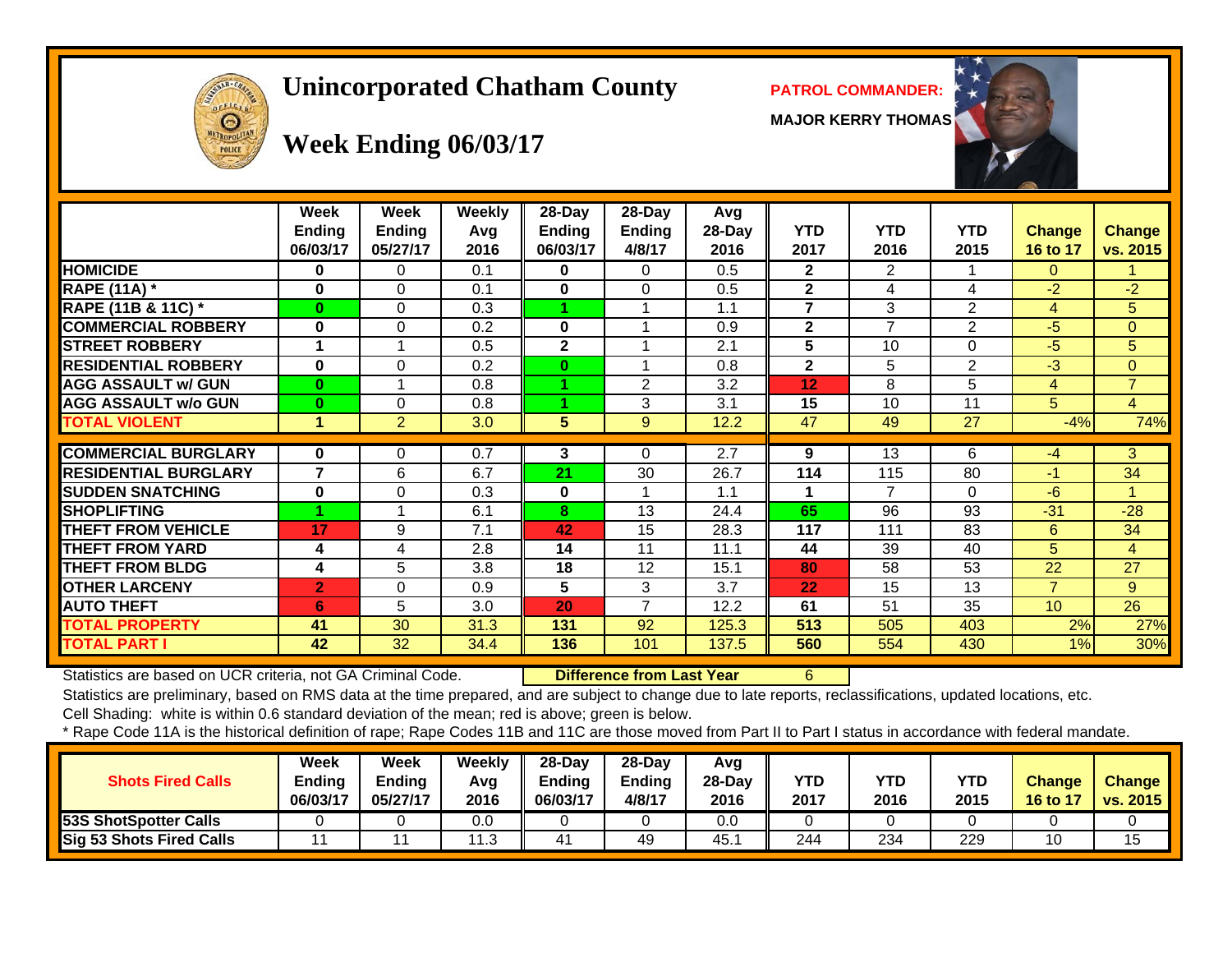

# City of Savannah Only **PATROL COMMANDER:**

**MAJOR KERRY THOMAS**



#### **Week Ending 06/03/17**

|                             | <b>Week</b><br><b>Ending</b><br>06/03/17 | <b>Week</b><br><b>Ending</b><br>05/27/17 | Weekly<br>Avg<br>2016 | 28-Day<br><b>Ending</b><br>06/03/17 | 28-Day<br><b>Ending</b><br>4/8/17 | Avg<br>28-Day<br>2016 | <b>YTD</b><br>2017 | <b>YTD</b><br>2016 | <b>YTD</b><br>2015 | <b>Change</b><br>16 to 17 | <b>Change</b><br>vs. 2015 |
|-----------------------------|------------------------------------------|------------------------------------------|-----------------------|-------------------------------------|-----------------------------------|-----------------------|--------------------|--------------------|--------------------|---------------------------|---------------------------|
| <b>HOMICIDE</b>             | 0                                        | 0                                        |                       | 10                                  | 6                                 | 3                     | 15                 | 25                 | 12                 | $-10$                     | 3                         |
| <b>RAPE (11A)</b> *         | B.                                       | $\overline{2}$                           |                       |                                     | 3                                 | 3                     | 20                 | 21                 | 21                 | $-1$                      | $-1$                      |
| RAPE (11B & 11C) *          | $\bf{0}$                                 | 0                                        |                       | 5                                   | 3                                 | 5                     | 22                 | 18                 | $\overline{7}$     | 4                         | 15                        |
| <b>COMMERCIAL ROBBERY</b>   |                                          | $\overline{2}$                           |                       | 5                                   | 9                                 | 6                     | 44                 | 34                 | 23                 | 10                        | 21                        |
| <b>STREET ROBBERY</b>       | 6                                        | 5                                        | 7                     | 25                                  | 18                                | 28                    | 100                | 136                | 119                | $-36$                     | $-19$                     |
| <b>RESIDENTIAL ROBBERY</b>  | $\bf{0}$                                 | 0                                        |                       | $\bf{0}$                            | 4                                 | 3                     | 9                  | 14                 | 22                 | $-5$                      | $-13$                     |
| <b>AGG ASSAULT w/ GUN</b>   | 5                                        | 8                                        | 5                     | 19                                  | 28                                | 18                    | 125                | 115                | 105                | 10                        | 20                        |
| <b>AGG ASSAULT w/o GUN</b>  | 8                                        | 3                                        | 4                     | 22                                  | 28                                | 17                    | 100                | 99                 | 68                 |                           | 32                        |
| <b>TOTAL VIOLENT</b>        | 23                                       | 20                                       | 21                    | 93                                  | 99                                | 83                    | 435                | 462                | 377                | $-6%$                     | 15%                       |
|                             |                                          |                                          |                       |                                     |                                   |                       |                    |                    |                    |                           |                           |
| <b>COMMERCIAL BURGLARY</b>  | 4                                        | 4                                        | 6                     | 11                                  | 14                                | 24                    | 65                 | 109                | 97                 | $-44$                     | $-32$                     |
| <b>RESIDENTIAL BURGLARY</b> | 14                                       | 18                                       | 22                    | 63                                  | 55                                | 88                    | 350                | 443                | 505                | $-93$                     | $-155$                    |
| <b>SUDDEN SNATCHING</b>     | $\mathbf{2}$                             |                                          | $\mathfrak{p}$        | 5.                                  | 9                                 |                       | 45                 | 40                 | 35                 | 5.                        | 10                        |
| <b>SHOPLIFTING</b>          | 32                                       | 46                                       | 25                    | 146                                 | 124                               | 101                   | 693                | 603                | 621                | 90                        | 72                        |
| <b>THEFT FROM VEHICLE</b>   | 28                                       | 33                                       | 32                    | 156                                 | 137                               | 128                   | 772                | 728                | 658                | 44                        | 114                       |
| <b>THEFT FROM YARD</b>      | 17                                       | 15                                       | 14                    | 67                                  | 63                                | 54                    | 315                | 274                | 290                | 41                        | 25                        |
| <b>THEFT FROM BLDG</b>      | 22                                       | 20                                       | 20                    | 96                                  | 77                                | 79                    | 402                | 447                | 409                | $-45$                     | $-7$                      |
| <b>OTHER LARCENY</b>        | $\mathbf{2}$                             | 2                                        | 2                     | 13                                  | 10                                | 9                     | 65                 | 46                 | 52                 | 19                        | 13                        |
| <b>AUTO THEFT</b>           | 17                                       | 22                                       | 15                    | 72                                  | 58                                | 61                    | 327                | 319                | 342                | 8                         | $-15$                     |
| <b>TOTAL PROPERTY</b>       | 138                                      | 161                                      | 138                   | 629                                 | 547                               | 553                   | 3034               | 3009               | 3009               | $1\%$                     | $1\%$                     |
| <b>TOTAL PART I</b>         | 161                                      | 181                                      | 159                   | 722                                 | 646                               | 636                   | 3469               | 3471               | 3386               | 0%                        | 2%                        |

Statistics are based on UCR criteria, not GA Criminal Code. **Difference from Last Year** -2

Statistics are preliminary, based on RMS data at the time prepared, and are subject to change due to late reports, reclassifications, updated locations, etc.

Cell Shading: white is within 0.6 standard deviation of the mean; red is above; green is below.

| <b>Shots Fired Calls</b>     | Week<br>Ending<br>06/03/17    | Week<br>Ending<br>05/27/17 | Weekly<br>Avg<br>2016 | $28-Dav$<br><b>Endina</b><br>06/03/17 | $28-Dav$<br><b>Ending</b><br>4/8/17 | Avg<br>28-Day<br>2016 | YTD<br>2017 | <b>YTD</b><br>2016 | YTD<br>2015 | <b>Change</b><br>16 to 17 | <b>Change</b><br><b>vs. 2015</b> |
|------------------------------|-------------------------------|----------------------------|-----------------------|---------------------------------------|-------------------------------------|-----------------------|-------------|--------------------|-------------|---------------------------|----------------------------------|
| <b>53S ShotSpotter Calls</b> | 33                            | 14                         | 22.9                  | 76                                    | 84                                  | 91.7                  | 461         | 611                | 284         | -150                      | 177                              |
| Sig 53 Shots Fired Calls     | $\overline{\phantom{a}}$<br>▵ |                            | 52.0                  | 187                                   | 195                                 | 207.9                 | 1018        | 1232               | 923         | -214                      | 95                               |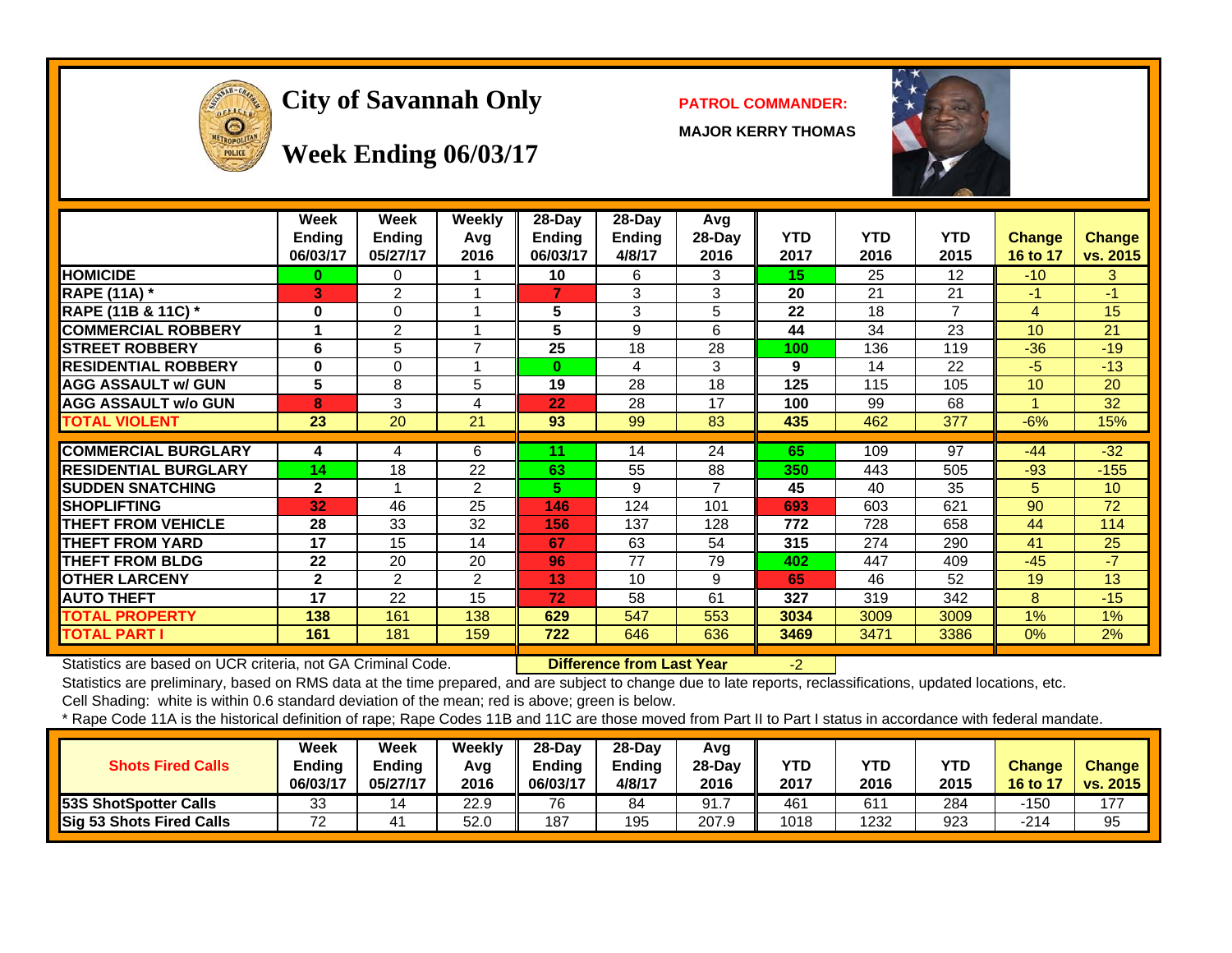

#### **COMPSTATWEST CHATHAM PRECINCTWeek Ending 06/03/17**

**PRECINCT COMMANDER:**

**CAPT. JOHN BEST**



|                             | Week<br><b>Endina</b> | Week<br><b>Ending</b> | <b>Weekly</b><br>Avg | 28-Day<br>Ending | 28-Day<br>Ending | Avg<br>$28-Day$ | YTD            | <b>YTD</b>     | <b>YTD</b>               | <b>Change</b> | <b>Change</b>  |
|-----------------------------|-----------------------|-----------------------|----------------------|------------------|------------------|-----------------|----------------|----------------|--------------------------|---------------|----------------|
|                             | 06/03/17              | 05/27/17              | 2016                 | 06/03/17         | 4/8/17           | 2016            | 2017           | 2016           | 2015                     | 16 to 17      | vs. 2015       |
| <b>HOMICIDE</b>             | 0                     | 0                     | $\Omega$             | 0                | $\Omega$         | $\Omega$        | $\mathbf{2}$   | $\overline{2}$ | $\Omega$                 | $\Omega$      | $\overline{2}$ |
| <b>RAPE (11A) *</b>         | 0                     |                       | 0                    |                  | $\Omega$         |                 | 3              | $\overline{ }$ | 6                        | $-4$          | -3             |
| RAPE (11B & 11C) *          | $\bf{0}$              | 0                     | 0                    | 0                | $\overline{2}$   |                 | 4              | 5              |                          | $-1$          | 3              |
| <b>COMMERCIAL ROBBERY</b>   | $\bf{0}$              | 0                     | $\Omega$             | $\bf{0}$         | $\overline{2}$   |                 | 4              | 10             | $\overline{7}$           | -6            | $-3$           |
| <b>ISTREET ROBBERY</b>      | 3                     |                       | 1                    | 5                | $\overline{2}$   | 3               | 11             | 12             | $\overline{\phantom{a}}$ | $-1$          | $\overline{4}$ |
| <b>RESIDENTIAL ROBBERY</b>  | $\bf{0}$              | 0                     | $\Omega$             | $\bf{0}$         | $\Omega$         |                 | $\overline{2}$ | 9              | 5                        | $-7$          | -3             |
| <b>AGG ASSAULT w/ GUN</b>   | $\bf{0}$              | 3                     | 1                    | 3                | $\overline{2}$   | 4               | 18             | 20             | 12                       | $-2$          | 6              |
| <b>AGG ASSAULT w/o GUN</b>  | 1                     | 0                     | 4                    |                  | 5                | 4               | 19             | 20             | 17                       | $-1$          | $\overline{2}$ |
| <b>TOTAL VIOLENT</b>        | 4                     | 5                     | 4                    | 10               | 13               | 16              | 63             | 85             | 55                       | $-26%$        | 15%            |
|                             |                       |                       |                      |                  |                  |                 |                |                |                          |               |                |
| <b>COMMERCIAL BURGLARY</b>  | 1                     |                       |                      | 6                | 2                | 5.              | 21             | 25             | 30                       | -4            | -9             |
| <b>RESIDENTIAL BURGLARY</b> | 5                     | 3                     | 6                    | 19               | 18               | 22              | 113            | 135            | 115                      | $-22$         | $-2$           |
| <b>SUDDEN SNATCHING</b>     | $\bf{0}$              | 0                     | 0                    | $\bf{0}$         | 2                |                 | 3              | 6              | 2                        | $-3$          | 1              |
| <b>SHOPLIFTING</b>          | 3                     | 3                     | 3                    | 11               | 10               | 14              | 70             | 82             | 91                       | $-12$         | $-21$          |
| <b>THEFT FROM VEHICLE</b>   | 16                    | 11                    | $\overline{7}$       | 47               | 15               | 29              | 131            | 154            | 120                      | $-23$         | 11             |
| <b>THEFT FROM YARD</b>      | 5                     | 5                     | 3                    | 19               | 12               | 10              | 64             | 56             | 59                       | 8             | 5              |
| <b>THEFT FROM BLDG</b>      | 8                     | 5                     | 4                    | 26               | 20               | 16              | 115            | 72             | 84                       | 43            | 31             |
| <b>OTHER LARCENY</b>        | 1                     | 0                     | 1                    | 4                | 4                | 4               | 24             | 10             | 15                       | 14            | 9              |
| <b>AUTO THEFT</b>           | 6                     | 5                     | 4                    | 21               | 14               | 16              | 82             | 76             | 78                       | 6             | $\overline{4}$ |
| <b>TOTAL PROPERTY</b>       | 45                    | 33                    | 29                   | 153              | 97               | 118             | 623            | 616            | 594                      | 1%            | 5%             |
| <b>TOTAL PART I</b>         | 49                    | 38                    | 33                   | 163              | 110              | 134             | 686            | 701            | 649                      | $-2%$         | 6%             |

Statistics are based on UCR criteria, not GA Criminal Code. **Difference from Last Year** -15

Statistics are preliminary, based on RMS data at the time prepared, and are subject to change due to late reports, reclassifications, updated locations, etc.

Cell Shading: white is within 0.6 standard deviation of the mean; red is above; green is below.

| <b>Citizen Initiated Calls</b> | Week<br><b>Ending</b><br>06/03/17 | Week<br><b>Ending</b><br>05/27/17 | Weekly<br>Avg<br>2016 | $28$ -Day<br>Ending<br>06/03/17 | 28-Day<br><b>Ending</b><br>4/8/17 | Avg<br>$28-Day$<br>2016 | YTD<br>2017 | <b>YTD</b><br>2016 | YTD<br>2015 | <b>Change</b><br>16 to 17 | <b>Change</b><br>vs. 2015 |
|--------------------------------|-----------------------------------|-----------------------------------|-----------------------|---------------------------------|-----------------------------------|-------------------------|-------------|--------------------|-------------|---------------------------|---------------------------|
| <b>Midnight Shift</b>          | 139                               | 83                                | 114                   | 482                             | 425                               | 455                     | 2441        | 2408               | 2402        | 33                        | 39                        |
| Day Shift                      | 260                               | 308                               | 282                   | 1119                            | 1128                              | 1127                    | 5935        | 6275               | 6089        | $-340$                    | $-154$                    |
| <b>Afternoon Shift</b>         | 326                               | 306                               | 294                   | 1267                            | 1256                              | 1177                    | 6320        | 6333               | 6315        | $-13$                     | 5                         |
| <b>TOTAL CITIZEN CFS</b>       | 725                               | 725                               | 690                   | 2868                            | 2809                              | 2758                    | 14696       | 15016              | 14806       | $-2.1%$                   | $-0.7%$                   |
| <b>53S ShotSpotter Calls</b>   |                                   |                                   |                       |                                 |                                   |                         |             | 3                  |             | -2                        |                           |
| Sig 53 Shots Fired Calls       | 10                                |                                   | 10                    | 33                              | 32                                | 38                      | 180         | 229                | 185         | -49                       | -5                        |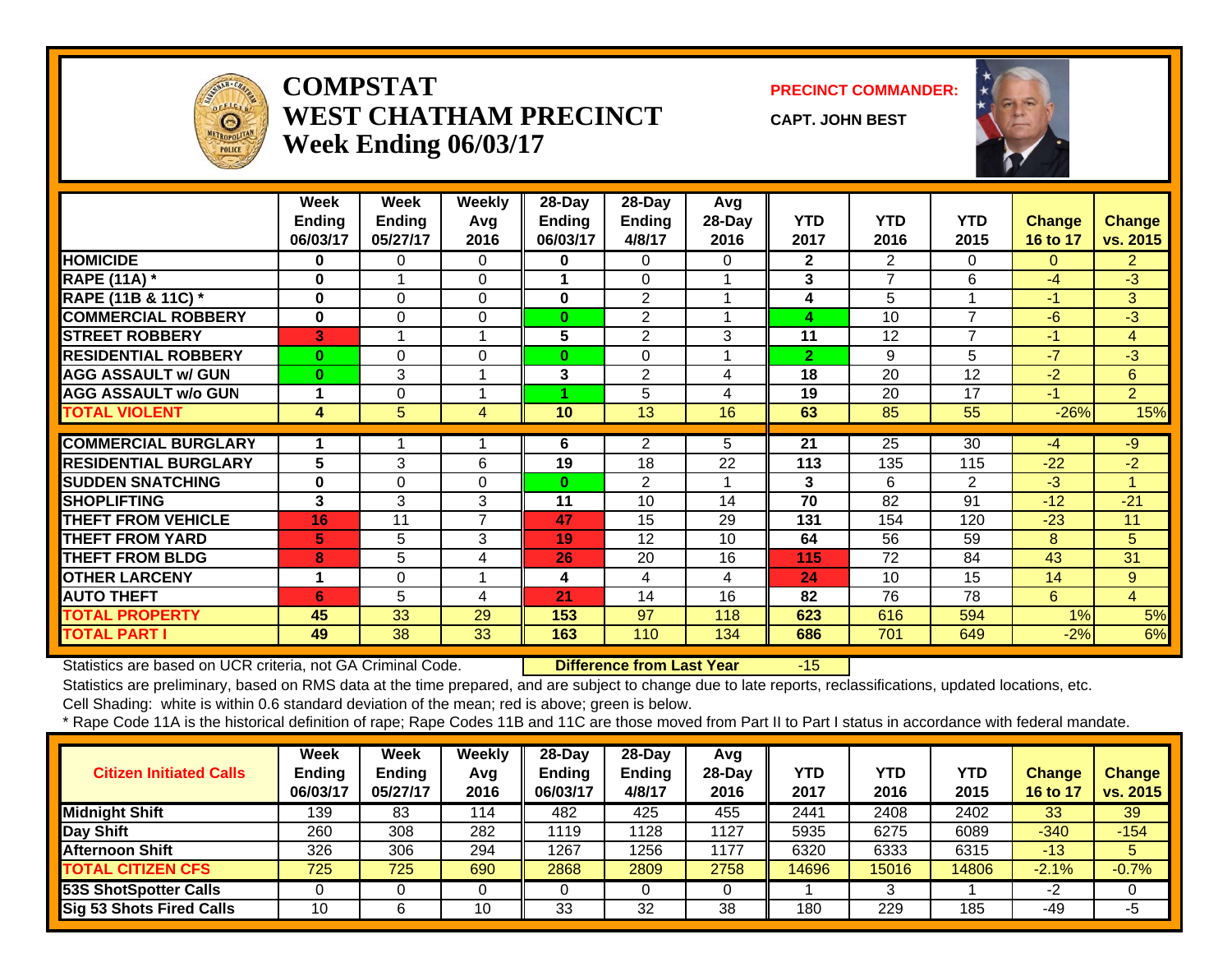# **BEAT 11 West Chatham Precinct Week Ending 06/03/17**



|                             |                | <b>Last 4 Weeks</b> |                |                | 28 Days      | 28 Day  |                |                |                |                      |                |
|-----------------------------|----------------|---------------------|----------------|----------------|--------------|---------|----------------|----------------|----------------|----------------------|----------------|
|                             | <b>Ending</b>  | <b>Ending</b>       | Ending         | <b>Endina</b>  | Ending       | Average | <b>YTD</b>     | <b>YTD</b>     | <b>YTD</b>     | <b>Change</b>        | <b>Change</b>  |
|                             | 05/13/17       | 05/20/17            | 05/27/17       | 06/03/17       | 06/03/17     | 2016    | 2017           | 2016           | 2015           | 16 to 17             | vs. 2015       |
| <b>HOMICIDE</b>             | $\Omega$       | $\Omega$            | $\Omega$       | $\Omega$       | $\Omega$     | 0.0     | $\Omega$       | $\Omega$       | $\Omega$       | $\Omega$             | $\Omega$       |
| RAPE (11A) *                | $\Omega$       | $\Omega$            | $\Omega$       | $\Omega$       | $\Omega$     | 0.1     | $\Omega$       | $\mathbf{1}$   | 0              | $-1$                 | $\Omega$       |
| RAPE (11B & 11C) *          | $\mathbf 0$    | $\Omega$            | $\Omega$       | $\Omega$       | $\Omega$     | 0.1     | $1\,$          | $\Omega$       | $\Omega$       | $\mathbf{1}$         | $\overline{1}$ |
| <b>COMMERCIAL ROBBERY</b>   | $\Omega$       | $\Omega$            | $\Omega$       | $\Omega$       | $\Omega$     | 0.3     | $\mathbf{1}$   | $\overline{2}$ | $\overline{2}$ | $-1$                 | $-1$           |
| <b>STREET ROBBERY</b>       | $\mathbf{1}$   | $\Omega$            | $\Omega$       | $\Omega$       | $\mathbf{1}$ | 0.2     | $\overline{2}$ | $\mathbf{1}$   | $\mathbf{1}$   | $\mathbf{1}$         | $\overline{1}$ |
| <b>RESIDENTIAL ROBBERY</b>  | $\Omega$       | $\Omega$            | $\Omega$       | $\Omega$       | $\Omega$     | 0.1     | $\Omega$       | $\Omega$       | 0              | $\Omega$             | $\Omega$       |
| <b>AGG ASSAULT W/ GUN</b>   | $\Omega$       | $\Omega$            | $\Omega$       | $\Omega$       | $\Omega$     | 0.1     | 3              | 1              | 1              | $\overline{2}$       | $\overline{2}$ |
| <b>AGG ASSAULT w/o GUN</b>  | $\Omega$       | $\Omega$            | $\Omega$       | $\Omega$       | $\Omega$     | 0.5     | $\overline{2}$ | 3              | 0              | $-1$                 | $\overline{2}$ |
| <b>TOTAL VIOLENT</b>        | $\mathbf{1}$   | $\Omega$            | $\Omega$       | $\Omega$       | $\mathbf{1}$ | 1.3     | 9              | 8              | 4              | 13%                  | 125%           |
| <b>COMMERCIAL BURGLARY</b>  | $\Omega$       | $\Omega$            | $\Omega$       | $\mathbf{1}$   | $\mathbf{1}$ | 0.4     | 3              | $\overline{2}$ | 5              | 1                    | $-2$           |
| <b>RESIDENTIAL BURGLARY</b> | $\Omega$       | $\overline{2}$      | $\mathbf{1}$   | $\mathbf{1}$   | 4            | 1.1     | 10             | 7              | 9              | 3                    | 1              |
| <b>SUDDEN SNATCHING</b>     | 0              | $\Omega$            | $\Omega$       | 0              | $\Omega$     | 0.1     | $\Omega$       | $\mathbf{1}$   | 0              | $-1$                 | $\Omega$       |
| <b>SHOPLIFTING</b>          | $\Omega$       | $\Omega$            | $\Omega$       | 0              | $\Omega$     | 0.2     | $\mathbf{1}$   | $\Omega$       | 1              | $\mathbf{1}$         | $\mathbf{0}$   |
| <b>THEFT FROM VEHICLE</b>   | 1              | $\mathbf{1}$        | $\Omega$       | $\overline{2}$ | 4            | 3.5     | 20             | 16             | 11             | 4                    | 9              |
| <b>THEFT FROM YARD</b>      |                | $\overline{2}$      | $\Omega$       |                | 3            | 1.9     | 13             | 12             | 9              | $\blacktriangleleft$ |                |
|                             | 0              | 3                   | $\mathbf{1}$   | $\mathbf{1}$   | 8            | 3.3     | 30             |                | 25             | 15                   | $\overline{4}$ |
| <b>THEFT FROM BLDG</b>      | 0              |                     |                | 4              |              |         |                | 15             |                |                      | 5              |
| <b>OTHER LARCENY</b>        | 1              | $\Omega$            | $\Omega$       | $\Omega$       | $\mathbf{1}$ | 0.7     | $\overline{2}$ | 3              | $\overline{2}$ | $-1$                 | $\Omega$       |
| <b>AUTO THEFT</b>           | $\Omega$       | $\Omega$            | $\Omega$       | $\Omega$       | $\Omega$     | 2.2     | 12             | 12             | 13             | $\Omega$             | $-1$           |
| <b>TOTAL PROPERTY</b>       | $\overline{2}$ | 8                   | $\overline{2}$ | 9              | 21           | 13.4    | 91             | 68             | 75             | 34%                  | 21%            |
| <b>TOTAL PART I</b>         | 3              | 8                   | $\overline{2}$ | 9              | 22           | 14.7    | 100            | 76             | 79             | 32%                  | 27%            |

 **Difference from Last Year**r 24

Statistics are based on UCR criteria, not GA Criminal Code.

\* Rape Code 11A is the historical definition of rape (aka Legacy Rape); Rape Codes 11B and 11C are those moved from Part II to Part I in 2017.

| <b>Shots Fired Calls</b>        | Week<br><b>Endina</b><br>05/13/17 | Week<br><b>Ending</b><br>05/13/17 | Week<br><b>Ending</b><br>05/27/17 | <b>Week</b><br>Ending<br>06/03/17 | 28 Davs<br>Ending<br>06/03/17 | 28 Dav<br>Average II<br>2016 | YTD<br>2017 | YTD<br>2016 | YTD<br>2015 | <b>Change</b><br>16 to 17 | <b>Change</b><br>$\sqrt{vs. 2015}$ |
|---------------------------------|-----------------------------------|-----------------------------------|-----------------------------------|-----------------------------------|-------------------------------|------------------------------|-------------|-------------|-------------|---------------------------|------------------------------------|
| 53S ShotSpotter Calls           |                                   |                                   |                                   |                                   |                               | 0.0                          |             |             |             | 0%                        | 0%                                 |
| <b>Sig 53 Shots Fired Calls</b> |                                   |                                   |                                   |                                   |                               | 1.6                          | 11          |             | 16          | 83%                       | $-31%$                             |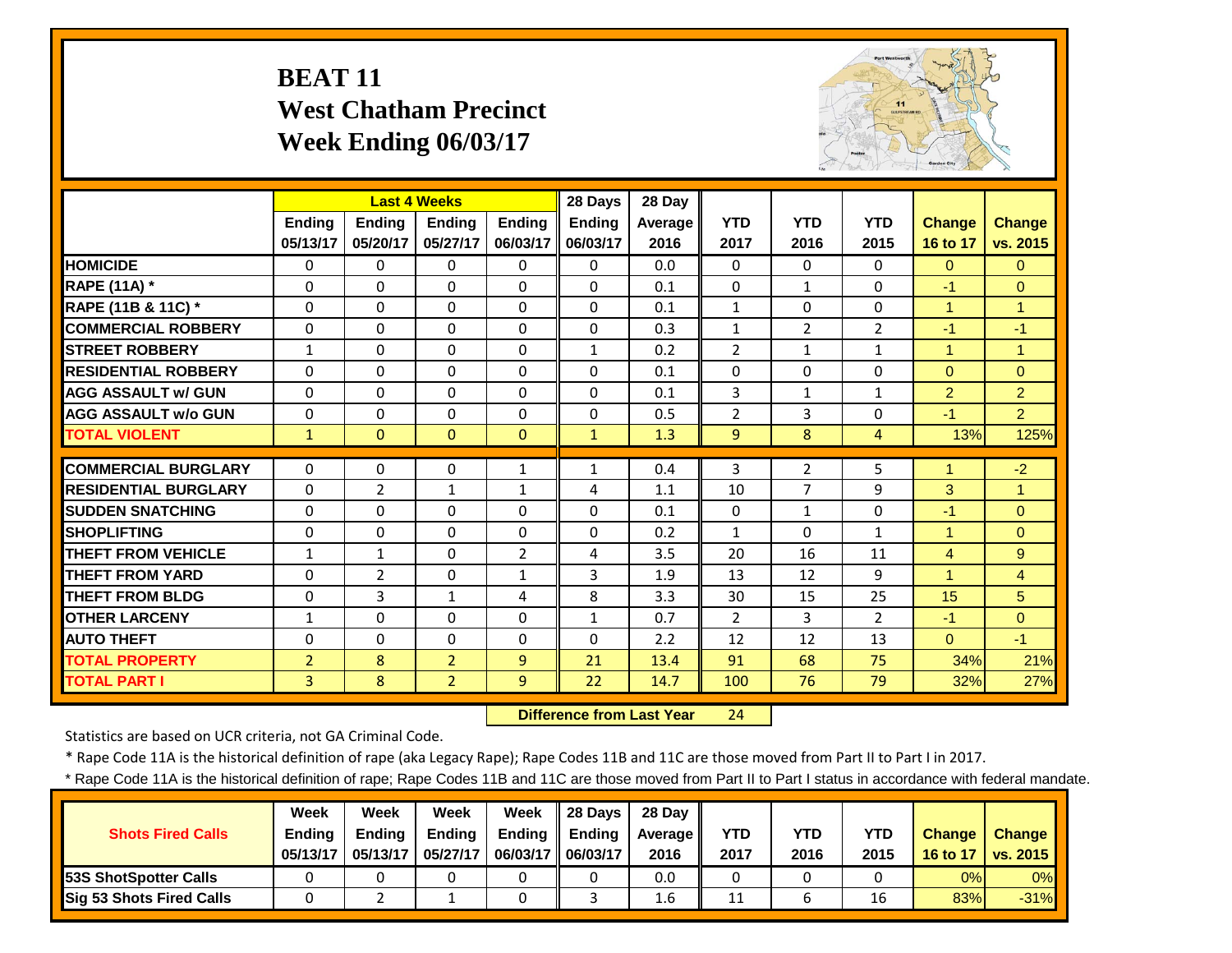# **BEAT 12 West Chatham Precinct Week Ending 06/03/17**



|                             |               | <b>Last 4 Weeks</b> |                |                | 28 Days        | 28 Day  |                |                |                |                      |                |
|-----------------------------|---------------|---------------------|----------------|----------------|----------------|---------|----------------|----------------|----------------|----------------------|----------------|
|                             | <b>Ending</b> | Ending              | <b>Ending</b>  | Ending         | Ending         | Average | <b>YTD</b>     | <b>YTD</b>     | <b>YTD</b>     | <b>Change</b>        | <b>Change</b>  |
|                             | 05/13/17      | 05/20/17            | 05/27/17       | 06/03/17       | 06/03/17       | 2016    | 2017           | 2016           | 2015           | 16 to 17             | vs. 2015       |
| <b>HOMICIDE</b>             | $\Omega$      | 0                   | $\Omega$       | $\Omega$       | $\Omega$       | 0.1     | $\Omega$       | $\mathbf{1}$   | $\Omega$       | $-1$                 | $\Omega$       |
| <b>RAPE (11A) *</b>         | $\Omega$      | $\Omega$            | $\Omega$       | $\Omega$       | $\Omega$       | 0.2     | $\Omega$       | $\mathbf{1}$   | $\overline{2}$ | $-1$                 | $-2$           |
| RAPE (11B & 11C) *          | $\Omega$      | $\Omega$            | $\Omega$       | $\Omega$       | $\Omega$       | 0.6     | $\Omega$       | 3              | $\mathbf{1}$   | $-3$                 | $-1$           |
| <b>COMMERCIAL ROBBERY</b>   | $\Omega$      | 0                   | 0              | 0              | $\Omega$       | 0.3     | $\mathbf{1}$   | 3              | $\mathbf{1}$   | $-2$                 | $\Omega$       |
| <b>STREET ROBBERY</b>       | $\Omega$      | $\Omega$            | $\Omega$       | $\mathbf{1}$   | $\mathbf{1}$   | 0.6     | $\mathbf{1}$   | 4              | $\overline{2}$ | $-3$                 | $-1$           |
| <b>RESIDENTIAL ROBBERY</b>  | $\Omega$      | 0                   | $\Omega$       | $\Omega$       | $\Omega$       | 0.3     | $\Omega$       | $\Omega$       | $\Omega$       | $\Omega$             | $\Omega$       |
| <b>AGG ASSAULT W/ GUN</b>   | $\Omega$      | 0                   | $\Omega$       | $\Omega$       | $\Omega$       | 0.7     | $\overline{4}$ | 3              | $\Omega$       | $\blacktriangleleft$ | $\overline{4}$ |
| <b>AGG ASSAULT w/o GUN</b>  | $\Omega$      | 0                   | $\Omega$       | $\mathbf{1}$   | $\mathbf{1}$   | 0.8     | $\overline{7}$ | 3              | 4              | $\overline{4}$       | $\mathbf{3}$   |
| <b>TOTAL VIOLENT</b>        | $\mathbf{0}$  | $\Omega$            | $\Omega$       | $\overline{2}$ | $\overline{2}$ | 3.6     | 13             | 18             | 10             | $-28%$               | 30%            |
| <b>COMMERCIAL BURGLARY</b>  | $\Omega$      | 0                   | $\Omega$       | $\Omega$       | $\Omega$       | 0.5     | 1              | $\overline{2}$ | 3              | $-1$                 | $-2$           |
| <b>RESIDENTIAL BURGLARY</b> | $\Omega$      | 0                   | $\mathbf{1}$   | $\overline{2}$ | 3              | 7.1     | 19             | 49             | 30             | $-30$                | $-11$          |
| <b>SUDDEN SNATCHING</b>     | $\Omega$      | 0                   | $\Omega$       | $\Omega$       | $\Omega$       | 0.3     | $\Omega$       | $\overline{2}$ | $\Omega$       | $-2$                 | $\overline{0}$ |
| <b>SHOPLIFTING</b>          | $\mathbf{1}$  | 0                   | $\Omega$       | $\mathbf{1}$   | $\overline{2}$ | 2.9     | 12             | 16             | 12             | $-4$                 | $\Omega$       |
| <b>THEFT FROM VEHICLE</b>   | 4             | 3                   | 5              | 5              | 17             | 8.6     | 43             | 39             | 32             | $\overline{4}$       | 11             |
| <b>THEFT FROM YARD</b>      | $\mathbf{1}$  | 0                   | $\overline{2}$ | 2              | 5              | 2.6     | 11             | 12             | 16             | -1                   | $-5$           |
| <b>THEFT FROM BLDG</b>      | $\mathbf{1}$  | 0                   | $\mathbf{1}$   | $\mathbf{1}$   | 3              | 2.7     | 21             | 15             | 11             | 6                    | 10             |
| <b>OTHER LARCENY</b>        | $\Omega$      | 0                   | $\Omega$       | $\mathbf{1}$   | $\mathbf{1}$   | 0.9     | 4              | 3              | 4              | $\mathbf{1}$         | $\Omega$       |
| <b>AUTO THEFT</b>           | 1             | 0                   | $\overline{2}$ | 2              | 5              | 4.0     | 13             | 20             | 17             | $-7$                 | $-4$           |
| <b>TOTAL PROPERTY</b>       | 8             | $\overline{3}$      | 11             | 14             | 36             | 29.5    | 124            | 158            | 125            | $-22%$               | $-1%$          |
| <b>TOTAL PART I</b>         | 8             | $\overline{3}$      | 11             | 16             | 38             | 33.1    | 137            | 176            | 135            | $-22%$               | 1%             |
|                             |               |                     |                |                |                |         |                |                |                |                      |                |

 **Difference from Last Year**‐39

Statistics are based on UCR criteria, not GA Criminal Code.

\* Rape Code 11A is the historical definition of rape (aka Legacy Rape); Rape Codes 11B and 11C are those moved from Part II to Part I in 2017.

|                                 | <b>Week</b>   | Week          | Week          | Week              | $\parallel$ 28 Days | 28 Dav  |            |      |            |               |                   |
|---------------------------------|---------------|---------------|---------------|-------------------|---------------------|---------|------------|------|------------|---------------|-------------------|
| <b>Shots Fired Calls</b>        | <b>Ending</b> | <b>Ending</b> | <b>Ending</b> | <b>Ending</b>     | Ending              | Average | <b>YTD</b> | YTD  | <b>YTD</b> | <b>Change</b> | Change            |
|                                 | 05/13/17      | 05/13/17      | 05/27/17      | 06/03/17 06/03/17 |                     | 2016    | 2017       | 2016 | 2015       | 16 to 17      | $\sqrt{vs. 2015}$ |
| <b>53S ShotSpotter Calls</b>    |               |               |               |                   |                     | 0.0     | 0          |      |            | 0%            | 0%                |
| <b>Sig 53 Shots Fired Calls</b> |               |               |               |                   |                     | 6.5     | 39         | 32   | 31         | 22%           | 26%               |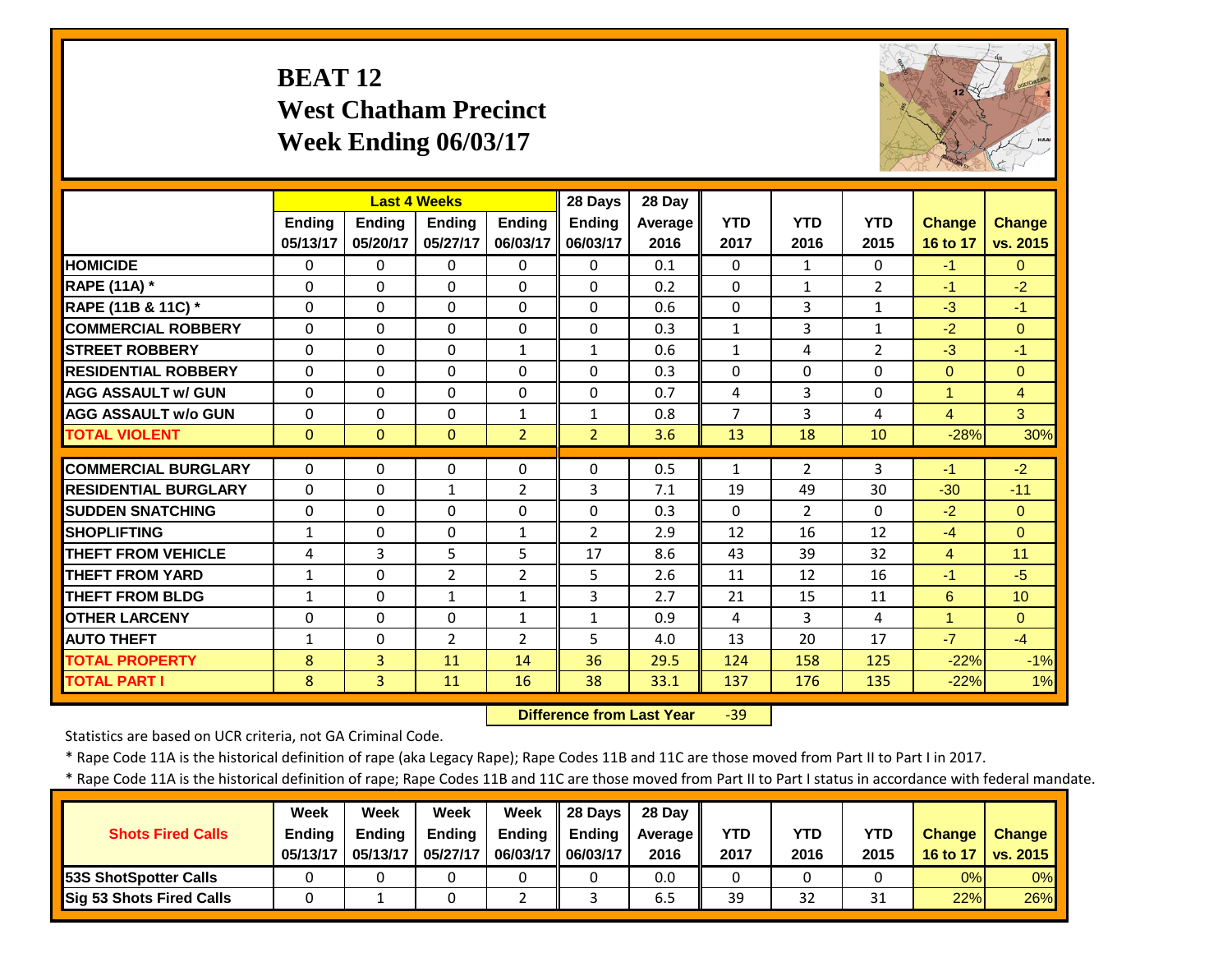# **BEAT 13 West Chatham Precinct Week Ending 06/03/17**



|                             |               |                | <b>Last 4 Weeks</b> |               | 28 Days        | 28 Day  |                |                |                |                |                      |
|-----------------------------|---------------|----------------|---------------------|---------------|----------------|---------|----------------|----------------|----------------|----------------|----------------------|
|                             | <b>Ending</b> | <b>Ending</b>  | <b>Ending</b>       | <b>Endina</b> | <b>Ending</b>  | Average | <b>YTD</b>     | <b>YTD</b>     | <b>YTD</b>     | <b>Change</b>  | <b>Change</b>        |
|                             | 05/20/17      | 05/20/17       | 05/27/17            | 06/03/17      | 06/03/17       | 2016    | 2017           | 2016           | 2015           | 16 to 17       | vs. 2015             |
| <b>HOMICIDE</b>             | 0             | $\Omega$       | $\Omega$            | $\Omega$      | $\Omega$       | 0.1     | $\mathbf{1}$   | $\Omega$       | $\Omega$       | $\mathbf{1}$   | $\blacktriangleleft$ |
| RAPE (11A) *                | $\Omega$      | $\Omega$       | $\mathbf{1}$        | $\Omega$      | $\mathbf{1}$   | 0.4     | $\overline{2}$ | $\overline{2}$ | 0              | $\Omega$       | $\overline{2}$       |
| RAPE (11B & 11C) *          | 0             | $\Omega$       | $\Omega$            | $\Omega$      | $\Omega$       | 0.1     | $\Omega$       | $\Omega$       | $\Omega$       | $\mathbf{0}$   | $\Omega$             |
| <b>COMMERCIAL ROBBERY</b>   | $\Omega$      | $\Omega$       | $\Omega$            | $\Omega$      | $\Omega$       | 0.2     | $\mathbf{1}$   | $\mathbf{1}$   | $\mathbf{1}$   | $\Omega$       | $\Omega$             |
| <b>STREET ROBBERY</b>       | $\Omega$      | $\Omega$       | $\Omega$            | $\mathbf{1}$  | $\mathbf{1}$   | 0.8     | 3              | $\overline{2}$ | $\Omega$       | $\overline{1}$ | 3                    |
| <b>RESIDENTIAL ROBBERY</b>  | $\Omega$      | 0              | $\Omega$            | 0             | $\Omega$       | 0.2     | $\mathbf{1}$   | $\overline{2}$ | $\overline{2}$ | $-1$           | $-1$                 |
| <b>AGG ASSAULT W/ GUN</b>   | $\Omega$      | $\Omega$       | $\overline{2}$      | $\Omega$      | $\overline{2}$ | 1.2     | 4              | 8              | 5              | $-4$           | $-1$                 |
| <b>AGG ASSAULT w/o GUN</b>  | $\Omega$      | $\Omega$       | $\Omega$            | $\Omega$      | $\Omega$       | 0.8     | 6              | 6              | 4              | $\Omega$       | 2 <sup>1</sup>       |
| <b>TOTAL VIOLENT</b>        | $\Omega$      | $\Omega$       | $\overline{3}$      | $\mathbf{1}$  | 4              | 3.6     | 18             | 21             | 12             | $-14%$         | 50%                  |
| <b>COMMERCIAL BURGLARY</b>  | 0             | 1              | $\mathbf{1}$        | 0             | 2              | 1.1     | 8              | 5.             | 10             | 3              | $-2$                 |
| <b>RESIDENTIAL BURGLARY</b> | 3             | $\Omega$       | $\mathbf{1}$        |               | 4              | 3.1     | 17             | 17             | 18             | $\Omega$       | $-1$                 |
|                             |               |                |                     | 0             |                |         |                |                |                |                |                      |
| <b>SUDDEN SNATCHING</b>     | 0             | $\Omega$       | 0                   | $\Omega$      | $\Omega$       | 0.3     | $\mathbf{1}$   | $\Omega$       | $\overline{2}$ |                | $-1$                 |
| <b>SHOPLIFTING</b>          | $\Omega$      | $\Omega$       | 3                   | $\Omega$      | 3              | 1.6     | 11             | 9              | 4              | $\overline{2}$ | $\overline{7}$       |
| <b>THEFT FROM VEHICLE</b>   | $\Omega$      | $\overline{2}$ | $\overline{2}$      | 0             | 4              | 4.2     | 13             | 25             | 23             | $-12$          | $-10$                |
| <b>THEFT FROM YARD</b>      | 0             | $\Omega$       | 1                   | 0             | $\mathbf{1}$   | 1.9     | $\overline{7}$ | 9              | 9              | $-2$           | $-2$                 |
| <b>THEFT FROM BLDG</b>      | 1             | $\Omega$       | $\mathbf{1}$        | 0             | $\overline{2}$ | 2.1     | 11             | 10             | 14             | $\mathbf{1}$   | $-3$                 |
| <b>OTHER LARCENY</b>        | $\Omega$      | $\Omega$       | $\Omega$            | $\Omega$      | $\Omega$       | 0.1     | $\overline{2}$ | $\Omega$       | $\mathbf{1}$   | $\overline{2}$ | $\blacktriangleleft$ |
| <b>AUTO THEFT</b>           | $\mathbf{1}$  | $\Omega$       | $\Omega$            | $\Omega$      | $\mathbf{1}$   | 2.7     | 12             | 15             | 17             | $-3$           | $-5$                 |
| <b>TOTAL PROPERTY</b>       | 5             | $\overline{3}$ | $\overline{9}$      | $\Omega$      | 17             | 17.1    | 82             | 90             | 98             | $-9%$          | $-16%$               |
| <b>TOTAL PART I</b>         | 5             | $\overline{3}$ | 12                  | $\mathbf{1}$  | 21             | 20.7    | 100            | 111            | 110            | $-10%$         | $-9%$                |

 **Difference from Last Year**‐11

Statistics are based on UCR criteria, not GA Criminal Code.

\* Rape Code 11A is the historical definition of rape (aka Legacy Rape); Rape Codes 11B and 11C are those moved from Part II to Part I in 2017.

|                                 | <b>Week</b>   | Week          | Week          | Week              | $\parallel$ 28 Days | 28 Dav  |            |      |            |               |                   |
|---------------------------------|---------------|---------------|---------------|-------------------|---------------------|---------|------------|------|------------|---------------|-------------------|
| <b>Shots Fired Calls</b>        | <b>Ending</b> | <b>Ending</b> | <b>Ending</b> | <b>Ending</b>     | Ending              | Average | <b>YTD</b> | YTD  | <b>YTD</b> | <b>Change</b> | Change            |
|                                 | 05/13/17      | 05/13/17      | 05/27/17      | 06/03/17 06/03/17 |                     | 2016    | 2017       | 2016 | 2017       | 16 to 17      | $\sqrt{vs. 2015}$ |
| <b>53S ShotSpotter Calls</b>    |               |               |               |                   |                     | 0.2     |            |      |            | 0%            | 0%                |
| <b>Sig 53 Shots Fired Calls</b> |               |               |               |                   |                     | 8.6     | 27         | 57   | 37         | $-53%$        | $-27%$            |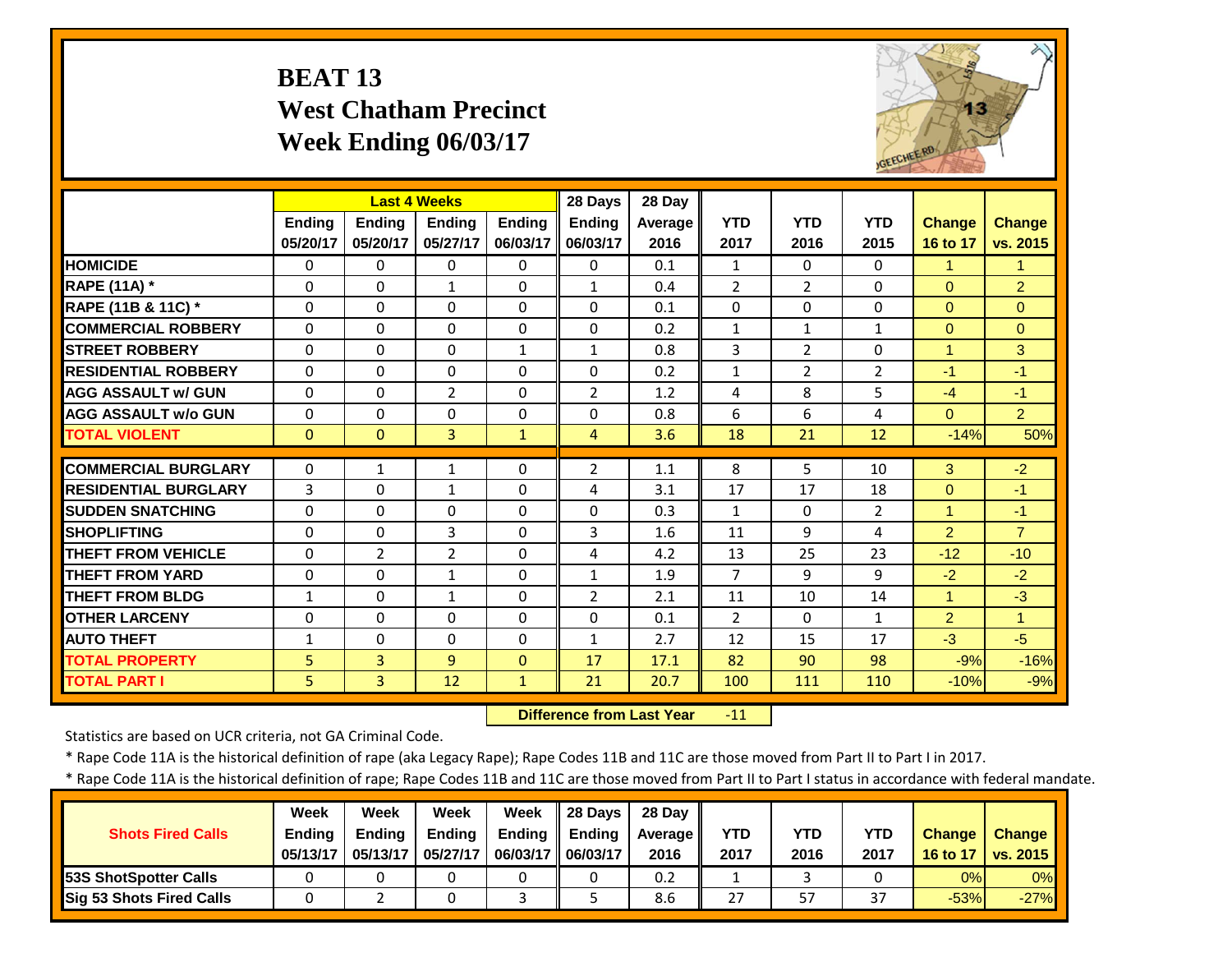# **BEAT 14 West Chatham Precinct Week Ending 06/03/17**



|                             |               | <b>Last 4 Weeks</b> |                |                | 28 Days       | 28 Day  |                |                |                |                |                |
|-----------------------------|---------------|---------------------|----------------|----------------|---------------|---------|----------------|----------------|----------------|----------------|----------------|
|                             | <b>Ending</b> | <b>Endina</b>       | <b>Endina</b>  | <b>Ending</b>  | <b>Ending</b> | Average | <b>YTD</b>     | <b>YTD</b>     | <b>YTD</b>     | <b>Change</b>  | <b>Change</b>  |
|                             | 05/13/17      | 05/20/17            | 05/27/17       | 06/03/17       | 06/03/17      | 2016    | 2017           | 2016           | 2015           | 16 to 17       | vs. 2015       |
| <b>HOMICIDE</b>             | $\Omega$      | 0                   | $\Omega$       | $\Omega$       | $\Omega$      | 0.2     | $\Omega$       | $\Omega$       | 0              | $\Omega$       | $\Omega$       |
| <b>RAPE (11A) *</b>         | $\Omega$      | 0                   | 0              | $\Omega$       | $\Omega$      | 0.0     | $\mathbf{1}$   | $\Omega$       | 3              | $\mathbf{1}$   | $-2$           |
| RAPE (11B & 11C) *          | $\Omega$      | 0                   | $\Omega$       | $\Omega$       | $\Omega$      | 0.2     | $\mathbf{1}$   | $\mathbf{1}$   | $\Omega$       | $\Omega$       | $\overline{1}$ |
| <b>COMMERCIAL ROBBERY</b>   | $\Omega$      | 0                   | $\Omega$       | $\Omega$       | $\Omega$      | 0.2     | $\mathbf{1}$   | $\Omega$       | $\Omega$       | $\overline{1}$ | -1             |
| <b>STREET ROBBERY</b>       | $\Omega$      | 0                   | $\Omega$       | $\Omega$       | $\Omega$      | 0.4     | $\overline{2}$ | $\Omega$       | $\mathbf{1}$   | $\overline{2}$ | $\overline{1}$ |
| <b>RESIDENTIAL ROBBERY</b>  | $\Omega$      | 0                   | $\Omega$       | $\Omega$       | $\Omega$      | 0.2     | $\Omega$       | $\mathbf{1}$   | $\Omega$       | $-1$           | $\Omega$       |
| <b>AGG ASSAULT W/ GUN</b>   | $\Omega$      | 0                   | 0              | $\Omega$       | $\Omega$      | 0.2     | $\overline{2}$ | $\overline{2}$ | $\Omega$       | $\Omega$       | $\overline{2}$ |
| <b>AGG ASSAULT w/o GUN</b>  | $\Omega$      | 0                   | $\Omega$       | $\Omega$       | $\Omega$      | 0.5     | $\Omega$       | $\overline{2}$ | $\mathbf{1}$   | $-2$           | $-1$           |
| <b>TOTAL VIOLENT</b>        | $\mathbf{0}$  | $\Omega$            | $\overline{0}$ | $\Omega$       | $\Omega$      | 1.6     | 7              | 6              | 5              | 17%            | 40%            |
| <b>COMMERCIAL BURGLARY</b>  | $\Omega$      | 0                   | 0              | $\Omega$       | $\Omega$      | 0.9     | $\overline{2}$ | 5              | $\overline{2}$ | $-3$           | $\Omega$       |
| <b>RESIDENTIAL BURGLARY</b> | $\mathbf{1}$  | $\overline{2}$      | $\Omega$       | $\Omega$       | 3             | 4.0     | 36             | 25             | 14             | 11             | 22             |
| <b>SUDDEN SNATCHING</b>     | 0             | 0                   | 0              | $\Omega$       | $\Omega$      | 0.1     | $\Omega$       | $\mathbf{1}$   | $\Omega$       | $-1$           | $\Omega$       |
| <b>SHOPLIFTING</b>          | $\mathbf{1}$  | 0                   | 0              | $\Omega$       | $\mathbf{1}$  | 0.7     | 8              | 6              | 3              | $\overline{2}$ | 5              |
| <b>THEFT FROM VEHICLE</b>   | 4             | $\overline{2}$      | 4              | 5              | 15            | 3.7     | 28             | 14             | 22             | 14             | 6              |
| <b>THEFT FROM YARD</b>      | $\Omega$      | $\mathbf{1}$        | 1              | $\mathbf{1}$   | 3             | 1.6     | 12             | 11             | 10             | 1              | $\overline{2}$ |
| <b>THEFT FROM BLDG</b>      | $\mathbf{1}$  | 0                   | $\Omega$       | $\Omega$       | $\mathbf{1}$  | 1.8     | 17             | 6              | 14             | 11             | 3              |
| <b>OTHER LARCENY</b>        | 1             | 0                   | $\Omega$       | $\Omega$       | $\mathbf{1}$  | 1.2     | 9              | $\overline{2}$ | 5              | $\overline{7}$ | $\overline{4}$ |
| <b>AUTO THEFT</b>           | $\Omega$      | $\mathbf{1}$        | 3              | $\overline{2}$ | 6             | 2.6     | 11             | 8              | 13             | 3              | $-2$           |
| <b>TOTAL PROPERTY</b>       | 8             | 6                   | 8              | 8              | 30            | 16.5    | 123            | 78             | 83             | 58%            | 48%            |
| <b>TOTAL PART I</b>         | 8             | 6                   | 8              | 8              | 30            | 18.1    | 130            | 84             | 88             | 55%            | 48%            |

 **Difference from Last Year**46

Statistics are based on UCR criteria, not GA Criminal Code.

\* Rape Code 11A is the historical definition of rape (aka Legacy Rape); Rape Codes 11B and 11C are those moved from Part II to Part I in 2017.

|                               | <b>Week</b>   | Week          | Week          | Week                | $\parallel$ 28 Davs | 28 Dav  |            |      |            |               |                 |
|-------------------------------|---------------|---------------|---------------|---------------------|---------------------|---------|------------|------|------------|---------------|-----------------|
| <b>Shots Fired Calls</b>      | <b>Ending</b> | <b>Ending</b> | <b>Ending</b> | Ending              | Ending              | Average | <b>YTD</b> | YTD  | <b>YTD</b> | <b>Change</b> | Change          |
|                               | 05/13/17      | 05/13/17      | 05/27/17      | 06/03/17   06/03/17 |                     | 2016    | 2017       | 2016 | 2015       | 16 to 17      | <b>vs. 2015</b> |
| <b>153S ShotSpotter Calls</b> |               |               |               |                     |                     | 0.0     | 0          |      |            | 0%            | 0%              |
| Sig 53 Shots Fired Calls      |               |               |               |                     | 12                  | 7.4     | 43         | 55   | -41        | $-22%$        | 5%              |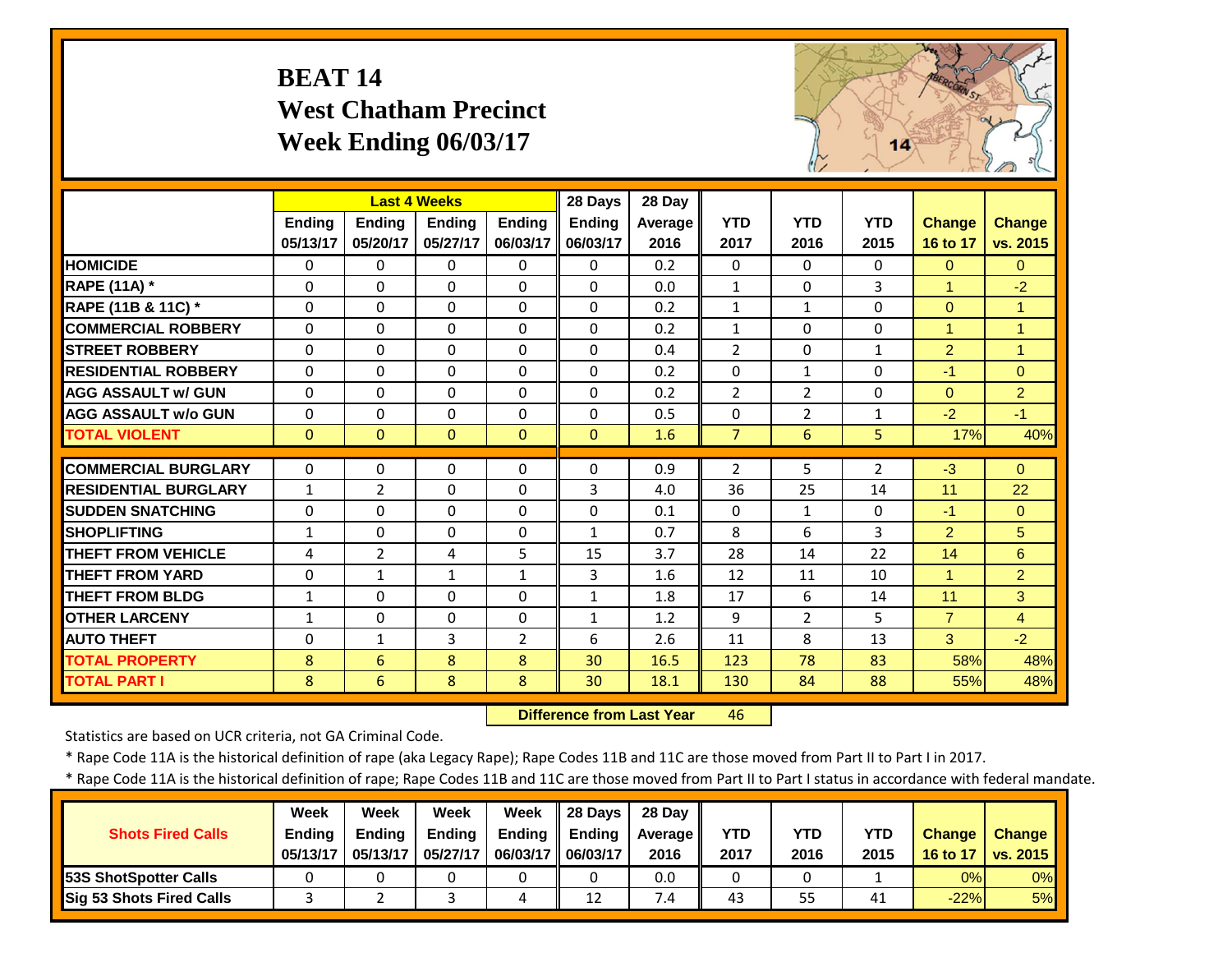# **BEAT 15 West Chatham Precinct Week Ending 06/03/17**



|                             |                | <b>Last 4 Weeks</b> |                |                | 28 Days        | 28 Day         |                 |                |                |                |                |
|-----------------------------|----------------|---------------------|----------------|----------------|----------------|----------------|-----------------|----------------|----------------|----------------|----------------|
|                             | <b>Ending</b>  | Ending              | <b>Endina</b>  | <b>Ending</b>  | <b>Ending</b>  | <b>Average</b> | <b>YTD</b>      | <b>YTD</b>     | <b>YTD</b>     | <b>Change</b>  | <b>Change</b>  |
|                             | 05/13/17       | 05/20/17            | 05/27/17       | 06/03/17       | 06/03/17       | 2016           | 2017            | 2016           | 2015           | 16 to 17       | vs. 2015       |
| <b>HOMICIDE</b>             | $\Omega$       | 0                   | $\Omega$       | 0              | 0              | 0.2            | 0               | 1              | 0              | $-1$           | $\Omega$       |
| <b>RAPE (11A)</b> *         | $\Omega$       | 0                   | $\Omega$       | $\Omega$       | $\Omega$       | 0.2            | $\Omega$        | $\overline{2}$ | $\mathbf{1}$   | $-2$           | $-1$           |
| RAPE (11B & 11C) *          | $\Omega$       | 0                   | $\Omega$       | $\Omega$       | $\Omega$       | 0.4            | $\mathbf{0}$    | $\mathbf{1}$   | $\Omega$       | $-1$           | $\Omega$       |
| <b>COMMERCIAL ROBBERY</b>   | $\Omega$       | 0                   | $\Omega$       | $\Omega$       | $\Omega$       | 0.5            | $\Omega$        | 3              | $\Omega$       | $-3$           | $\Omega$       |
| <b>STREET ROBBERY</b>       | $\Omega$       | 0                   | $\Omega$       | $\mathbf{1}$   | $\mathbf{1}$   | 0.7            | $\overline{2}$  | $\overline{2}$ | $\overline{2}$ | $\Omega$       | $\Omega$       |
| <b>RESIDENTIAL ROBBERY</b>  | $\Omega$       | 0                   | $\Omega$       | $\Omega$       | $\Omega$       | 0.3            | $\Omega$        | 3              | $\mathbf{1}$   | $-3$           | $-1$           |
| <b>AGG ASSAULT w/ GUN</b>   | $\Omega$       | 0                   | $\Omega$       | $\Omega$       | $\Omega$       | 0.9            | 4               | 4              | 6              | $\Omega$       | $-2$           |
| <b>AGG ASSAULT w/o GUN</b>  | $\Omega$       | 0                   | $\Omega$       | $\Omega$       | $\Omega$       | 0.9            | $\Omega$        | 5              | 3              | $-5$           | $-3$           |
| <b>TOTAL VIOLENT</b>        | $\Omega$       | $\overline{0}$      | $\mathbf{0}$   | $\mathbf{1}$   | $\mathbf{1}$   | 4.0            | $6\phantom{1}6$ | 21             | 13             | $-71%$         | $-54%$         |
| <b>COMMERCIAL BURGLARY</b>  | $\Omega$       | 1                   | 0              | 0              | $\mathbf{1}$   | 1.3            | 3               | 5.             | 9              | $-2$           | $-6$           |
| <b>RESIDENTIAL BURGLARY</b> | 1              | $\overline{2}$      | $\Omega$       | $\mathbf{1}$   | 4              | 3.9            | 22              | 25             | 24             | $-3$           | $-2$           |
| <b>SUDDEN SNATCHING</b>     | $\Omega$       | 0                   | $\Omega$       | $\Omega$       | $\Omega$       | 0.2            | $\mathbf{1}$    | $\overline{2}$ | $\Omega$       | $-1$           | $\overline{1}$ |
| <b>SHOPLIFTING</b>          | $\Omega$       | 0                   | 0              | 1              | $\mathbf{1}$   | 1.5            | 4               | 13             | $\mathbf{1}$   | $-9$           | 3              |
| <b>THEFT FROM VEHICLE</b>   | $\mathbf{1}$   | $\overline{2}$      | $\Omega$       | $\Omega$       | 3              | 2.9            | 14              | 21             | 10             | $-7$           | $\overline{4}$ |
| <b>THEFT FROM YARD</b>      | $\Omega$       | $\overline{3}$      | $\mathbf{1}$   | $\Omega$       | 4              | 1.0            | 11              | 5.             | 3              | 6              | 8              |
| <b>THEFT FROM BLDG</b>      | 1              | $\mathbf{1}$        | $\mathbf{1}$   | $\mathbf{1}$   | 4              | 2.2            | 12              | 10             | 5              | $\overline{2}$ | $\overline{7}$ |
| <b>OTHER LARCENY</b>        | $\Omega$       | $\mathbf{1}$        | $\Omega$       | $\Omega$       | $\mathbf{1}$   | 0.3            | 3               | $\overline{2}$ | $\Omega$       | $\mathbf{1}$   | $\mathbf{3}$   |
| <b>AUTO THEFT</b>           | $\overline{2}$ | 0                   | $\Omega$       | $\Omega$       | $\overline{2}$ | 1.9            | 14              | 11             | 9              | 3              | 5              |
| <b>TOTAL PROPERTY</b>       | 5              | 10                  | $\overline{2}$ | 3              | 20             | 15.2           | 84              | 94             | 61             | $-11%$         | 38%            |
| <b>TOTAL PART I</b>         | 5              | 10                  | $\overline{2}$ | $\overline{4}$ | 21             | 19.2           | 90              | 115            | 74             | $-22%$         | 22%            |

 **Difference from Last Year**‐25

Statistics are based on UCR criteria, not GA Criminal Code.

\* Rape Code 11A is the historical definition of rape (aka Legacy Rape); Rape Codes 11B and 11C are those moved from Part II to Part I in 2017.

|                                 | <b>Week</b>   | Week          | Week          | Week              | $\parallel$ 28 Days | 28 Dav  |            |      |            |               |                   |
|---------------------------------|---------------|---------------|---------------|-------------------|---------------------|---------|------------|------|------------|---------------|-------------------|
| <b>Shots Fired Calls</b>        | <b>Ending</b> | <b>Ending</b> | <b>Ending</b> | <b>Ending</b>     | Ending              | Average | <b>YTD</b> | YTD  | <b>YTD</b> | <b>Change</b> | <b>Change</b>     |
|                                 | 05/13/17      | 05/13/17      | 05/27/17      | 06/03/17 06/03/17 |                     | 2016    | 2017       | 2016 | 2015       | 16 to 17      | $\sqrt{vs. 2015}$ |
| <b>53S ShotSpotter Calls</b>    |               |               |               |                   |                     | 0.0     | 0          |      |            | 0%            | 0%                |
| <b>Sig 53 Shots Fired Calls</b> |               |               |               |                   |                     | 8.2     | 34         | 48   | 42         | $-29%$        | $-19%$            |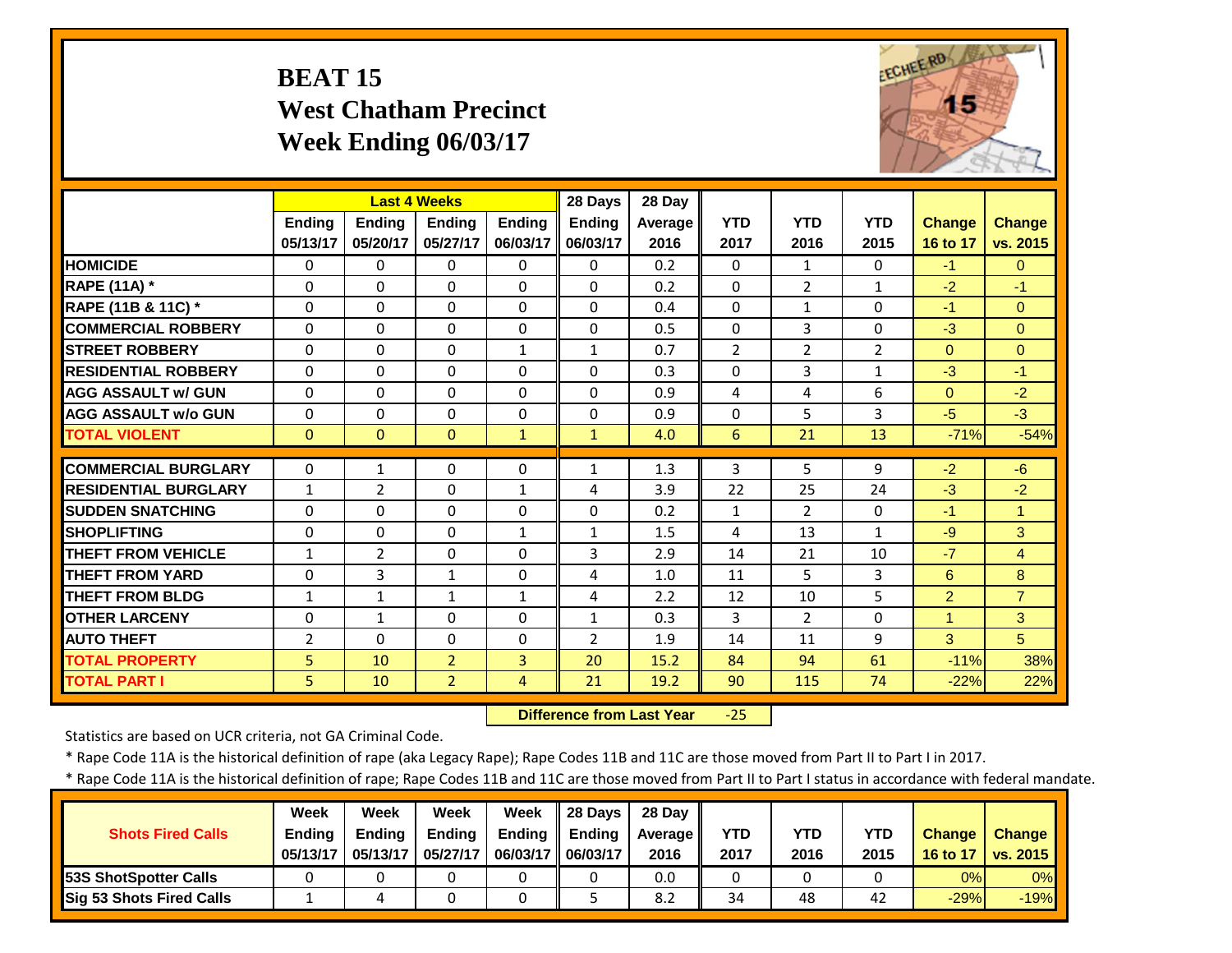# **BEAT 16 West Chatham Precinct Week Ending 06/03/17**



|                             |                |                | <b>Last 4 Weeks</b> |                | 28 Days        | 28 Day  |                |                |                |                |                      |
|-----------------------------|----------------|----------------|---------------------|----------------|----------------|---------|----------------|----------------|----------------|----------------|----------------------|
|                             | Ending         | Ending         | <b>Ending</b>       | <b>Ending</b>  | <b>Ending</b>  | Average | <b>YTD</b>     | <b>YTD</b>     | <b>YTD</b>     | <b>Change</b>  | <b>Change</b>        |
|                             | 05/13/17       | 05/20/17       | 05/27/17            | 06/03/17       | 06/03/17       | 2016    | 2017           | 2016           | 2015           | 16 to 17       | vs. 2015             |
| <b>HOMICIDE</b>             | $\Omega$       | $\Omega$       | $\Omega$            | $\Omega$       | $\Omega$       | 0.0     | $\mathbf{1}$   | $\Omega$       | $\Omega$       | $\mathbf{1}$   | 1                    |
| <b>RAPE (11A) *</b>         | $\Omega$       | $\Omega$       | $\Omega$            | $\Omega$       | $\Omega$       | 0.2     | $\Omega$       | $\mathbf{1}$   | $\Omega$       | $-1$           | $\Omega$             |
| RAPE (11B & 11C) *          | $\Omega$       | $\Omega$       | $\Omega$            | $\Omega$       | $\Omega$       | 0.0     | $\overline{2}$ | $\Omega$       | 0              | $\overline{2}$ | $\overline{2}$       |
| <b>COMMERCIAL ROBBERY</b>   | $\Omega$       | $\Omega$       | $\mathbf 0$         | $\Omega$       | $\Omega$       | 0.1     | $\Omega$       | 1              | 3              | $-1$           | $-3$                 |
| <b>STREET ROBBERY</b>       | $\Omega$       | 0              | $\mathbf{1}$        | $\Omega$       | $\mathbf{1}$   | 0.4     | $\mathbf{1}$   | 3              | $\mathbf{1}$   | $-2$           | $\Omega$             |
| <b>RESIDENTIAL ROBBERY</b>  | $\Omega$       | 0              | $\Omega$            | 0              | $\Omega$       | 0.4     | $\mathbf{1}$   | 3              | $\overline{2}$ | $-2$           | $-1$                 |
| <b>AGG ASSAULT W/ GUN</b>   | $\Omega$       | 0              | $\mathbf{1}$        | 0              | $\mathbf{1}$   | 0.5     | $\mathbf{1}$   | $\overline{2}$ | 0              | $-1$           | $\blacktriangleleft$ |
| <b>AGG ASSAULT w/o GUN</b>  | $\Omega$       | $\Omega$       | $\Omega$            | $\Omega$       | $\Omega$       | 0.5     | 4              | 1              | 5.             | 3              | $-1$                 |
| <b>TOTAL VIOLENT</b>        | $\Omega$       | $\Omega$       | $\overline{2}$      | $\Omega$       | 2              | 1.9     | 10             | 11             | 11             | $-9%$          | $-9%$                |
| <b>COMMERCIAL BURGLARY</b>  | $\overline{2}$ | 0              | 0                   | 0              | $\overline{2}$ | 0.9     | 4              | 6              | 1              | $-2$           | 3                    |
| <b>RESIDENTIAL BURGLARY</b> | $\Omega$       | 0              | 0                   | 1              | $\mathbf{1}$   | 3.1     | 9              | 12             | 20             | $-3$           | $-11$                |
| <b>SUDDEN SNATCHING</b>     | $\Omega$       | 0              | $\Omega$            | $\Omega$       | $\Omega$       | 0.1     | $\mathbf{1}$   | $\Omega$       | $\Omega$       | 1              | 1                    |
| <b>SHOPLIFTING</b>          | 2              | $\mathbf{1}$   | $\Omega$            | 1              | 4              | 7.0     | 34             | 38             | 70             | $-4$           | $-36$                |
| <b>THEFT FROM VEHICLE</b>   | $\Omega$       | $\Omega$       | $\Omega$            | 4              | 4              | 6.3     | 13             | 39             | 22             | $-26$          | $-9$                 |
| <b>THEFT FROM YARD</b>      | $\overline{2}$ | 0              | $\Omega$            | $\mathbf{1}$   | 3              | 1.4     | 10             | 7              | 12             | 3              | $-2$                 |
| <b>THEFT FROM BLDG</b>      | 3              | $\overline{2}$ | $\mathbf{1}$        | $\overline{2}$ | 8              | 3.7     | 24             | 16             | 15             | 8              | 9                    |
| <b>OTHER LARCENY</b>        | $\Omega$       | $\Omega$       | $\Omega$            | $\Omega$       | $\Omega$       | 0.5     | 4              | $\Omega$       | 3              | $\overline{4}$ | $\overline{1}$       |
| <b>AUTO THEFT</b>           | 4              | $\mathbf{1}$   | $\Omega$            | $\overline{2}$ | $\overline{7}$ | 3.0     | 20             | 10             | 9              | 10             | 11                   |
| <b>TOTAL PROPERTY</b>       | 13             | 4              | $\mathbf{1}$        | 11             | 29             | 25.9    | 119            | 128            | 152            | $-7%$          | $-22%$               |
| <b>TOTAL PART I</b>         | 13             | $\overline{4}$ | $\overline{3}$      | 11             | 31             | 27.8    | 129            | 139            | 163            | $-7%$          | $-21%$               |
|                             |                |                |                     |                |                |         |                |                |                |                |                      |

 **Difference from Last Year** $-10$ 

Statistics are based on UCR criteria, not GA Criminal Code.

\* Rape Code 11A is the historical definition of rape (aka Legacy Rape); Rape Codes 11B and 11C are those moved from Part II to Part I in 2017.

|                                 | <b>Week</b>   | Week          | Week          | Week              | $\parallel$ 28 Days | 28 Dav  |            |      |            |               |                   |
|---------------------------------|---------------|---------------|---------------|-------------------|---------------------|---------|------------|------|------------|---------------|-------------------|
| <b>Shots Fired Calls</b>        | <b>Ending</b> | <b>Ending</b> | <b>Ending</b> | <b>Ending</b>     | Ending              | Average | <b>YTD</b> | YTD  | <b>YTD</b> | <b>Change</b> | <b>Change</b>     |
|                                 | 05/13/17      | 05/13/17      | 05/27/17      | 06/03/17 06/03/17 |                     | 2016    | 2017       | 2016 | 2015       | 16 to 17      | $\sqrt{vs. 2015}$ |
| <b>53S ShotSpotter Calls</b>    |               |               |               |                   |                     | 0.0     | 0          |      |            | 0%            | 0%                |
| <b>Sig 53 Shots Fired Calls</b> |               |               |               |                   |                     | 6.1     | 26         | 31   | 18         | $-16%$        | 44%               |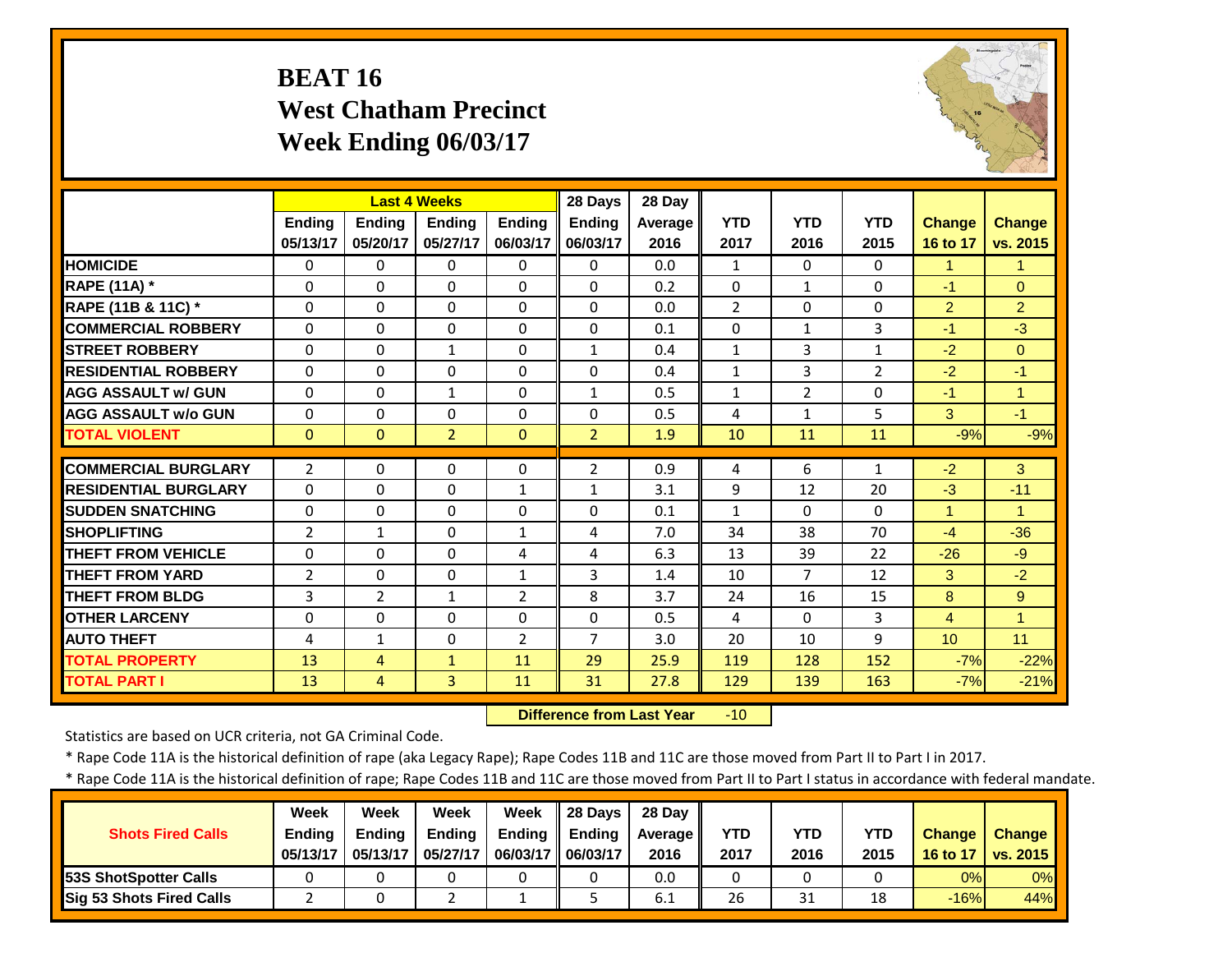

#### **COMPSTATDOWNTOWN PRECINCTWeek Ending 06/03/17**

**PRECINCT COMMANDER:**

**CAPT. JOY GELLATLY**



|                             | Week<br><b>Ending</b><br>06/03/17 | Week<br><b>Ending</b><br>05/27/17 | <b>Weekly</b><br>Avg<br>2016 | $28$ -Day<br><b>Ending</b><br>06/03/17 | 28-Day<br><b>Ending</b><br>4/8/17 | Avg<br>$28-Day$<br>2016 | <b>YTD</b><br>2017 | <b>YTD</b><br>2016 | <b>YTD</b><br>2015 | <b>Change</b><br>16 to 17 | <b>Change</b><br>vs. 2015 |
|-----------------------------|-----------------------------------|-----------------------------------|------------------------------|----------------------------------------|-----------------------------------|-------------------------|--------------------|--------------------|--------------------|---------------------------|---------------------------|
| <b>HOMICIDE</b>             | 0                                 | 0                                 | $\Omega$                     |                                        | $\Omega$                          | 0                       | 3                  | 3                  |                    | $\Omega$                  | $\overline{2}$            |
| <b>RAPE (11A) *</b>         | 4                                 | 0                                 | $\Omega$                     | $\mathbf{2}$                           | $\Omega$                          | 4                       | 6                  | $\overline{2}$     | $\overline{7}$     | 4                         | $-1$                      |
| RAPE (11B & 11C) *          | $\bf{0}$                          | 0                                 | $\Omega$                     | 3                                      | $\Omega$                          |                         | 6                  | 4                  |                    | $\overline{2}$            | 5                         |
| <b>COMMERCIAL ROBBERY</b>   | $\bf{0}$                          | $\Omega$                          | $\Omega$                     | $\bf{0}$                               |                                   |                         | $\overline{2}$     | 3                  | 3                  | $-1$                      | $-1$                      |
| <b>STREET ROBBERY</b>       |                                   | 3                                 | 3                            | 6                                      | $\overline{7}$                    | 13                      | 43                 | 68                 | 36                 | $-25$                     | $\overline{7}$            |
| <b>RESIDENTIAL ROBBERY</b>  | 0                                 | 0                                 | $\Omega$                     | 0                                      | 0                                 | 0                       |                    | $\overline{2}$     | 5                  | $-1$                      | $-4$                      |
| <b>AGG ASSAULT w/ GUN</b>   |                                   | 0                                 |                              | 4                                      | 5                                 | 6                       | 27                 | 32                 | 21                 | $-5$                      | 6                         |
| <b>AGG ASSAULT w/o GUN</b>  | 3                                 | 0                                 |                              | 9                                      | 5                                 | 5                       | 31                 | 24                 | 16                 | $\overline{\phantom{a}}$  | 15                        |
| <b>TOTAL VIOLENT</b>        | 6                                 | 3                                 | $\overline{7}$               | 25                                     | 18                                | 27                      | 119                | 138                | 90                 | $-14%$                    | 32%                       |
| <b>COMMERCIAL BURGLARY</b>  | $\bf{0}$                          | $\overline{2}$                    |                              |                                        | 0                                 | 5                       | 16                 | 18                 | 10                 | $-2$                      | 6                         |
|                             | $\mathbf{2}$                      |                                   |                              | 4                                      |                                   |                         |                    |                    |                    |                           |                           |
| <b>RESIDENTIAL BURGLARY</b> |                                   |                                   | 3                            | 6                                      | 8                                 | 11                      | 33                 | 60                 | 53                 | $-27$                     | $-20$                     |
| <b>SUDDEN SNATCHING</b>     | $\overline{2}$                    |                                   | 1                            | 3                                      | 4                                 | 4                       | 24                 | 23                 | 17                 | $\blacktriangleleft$      | $\overline{7}$            |
| <b>SHOPLIFTING</b>          | 6                                 | 5                                 | 5                            | 19                                     | 17                                | 19                      | 95                 | 80                 | 92                 | 15                        | 3 <sup>1</sup>            |
| <b>THEFT FROM VEHICLE</b>   | 7                                 | 3                                 | 11                           | 28                                     | 27                                | 42                      | 182                | 238                | 151                | $-56$                     | 31                        |
| <b>THEFT FROM YARD</b>      | 8                                 | 3                                 | 4                            | 21                                     | 17                                | 16                      | 104                | 83                 | 77                 | 21                        | 27                        |
| <b>THEFT FROM BLDG</b>      | 9 <sup>°</sup>                    | 7                                 | 5                            | 29                                     | 17                                | 21                      | 110                | 128                | 95                 | $-18$                     | 15                        |
| <b>OTHER LARCENY</b>        | 0                                 | 0                                 | 1                            | $\overline{2}$                         | 3                                 | 2                       | 11                 | 14                 | 9                  | $-3$                      | $\overline{2}$            |
| <b>AUTO THEFT</b>           | 5                                 |                                   | 4                            | 14                                     | 10                                | 16                      | 75                 | 77                 | 68                 | $-2$                      | $\overline{7}$            |
| <b>TOTAL PROPERTY</b>       | 39                                | 23                                | 34                           | 126                                    | 103                               | 136                     | 650                | 721                | 572                | $-10%$                    | 14%                       |
| <b>TOTAL PART I</b>         | 45                                | 26                                | 41                           | 151                                    | 121                               | 163                     | 769                | 859                | 662                | $-10%$                    | 16%                       |

Statistics are based on UCR criteria, not GA Criminal Code. **Difference from Last Year** -90

Statistics are preliminary, based on RMS data at the time prepared, and are subject to change due to late reports, reclassifications, updated locations, etc.

Cell Shading: white is within 0.6 standard deviation of the mean; red is above; green is below.

| <b>Citizen Initiated Calls</b> | Week<br><b>Ending</b><br>06/03/17 | <b>Week</b><br>Ending<br>05/27/17 | Weekly<br>Avq<br>2016 | $28$ -Day<br><b>Ending</b><br>06/03/17 | $28$ -Day<br><b>Ending</b><br>4/8/17 | Avg<br>28-Dav<br>2016 | <b>YTD</b><br>2017 | <b>YTD</b><br>2016 | YTD<br>2015 | <b>Change</b><br>16 to 17 | <b>Change</b><br>vs. 2015 |
|--------------------------------|-----------------------------------|-----------------------------------|-----------------------|----------------------------------------|--------------------------------------|-----------------------|--------------------|--------------------|-------------|---------------------------|---------------------------|
| <b>Midnight Shift</b>          | 138                               | 118                               | 121                   | 479                                    | 448                                  | 484                   | 2476               | 2548               | 2518        | $-72$                     | $-42$                     |
| Day Shift                      | 233                               | 230                               | 233                   | 907                                    | 844                                  | 931                   | 4617               | 4820               | 4850        | $-203$                    | $-233$                    |
| <b>Afternoon Shift</b>         | 253                               | 250                               | 252                   | 1028                                   | 923                                  | 1010                  | 5131               | 5248               | 5295        | $-117$                    | $-164$                    |
| <b>TOTAL CITIZEN CFS</b>       | 624                               | 598                               | 606                   | 2414                                   | 2215                                 | 2425                  | 12224              | 12616              | 12663       | $-3.1%$                   | $-3.5%$                   |
| <b>53S ShotSpotter Calls</b>   |                                   |                                   |                       | 15                                     | 24                                   | 30                    | 101                | 193                | 88          | $-92$                     | 13                        |
| Sig 53 Shots Fired Calls       | 15                                | 10                                |                       | 40                                     | 39                                   | 43                    | 198                | 252                | 151         | -54                       | 47                        |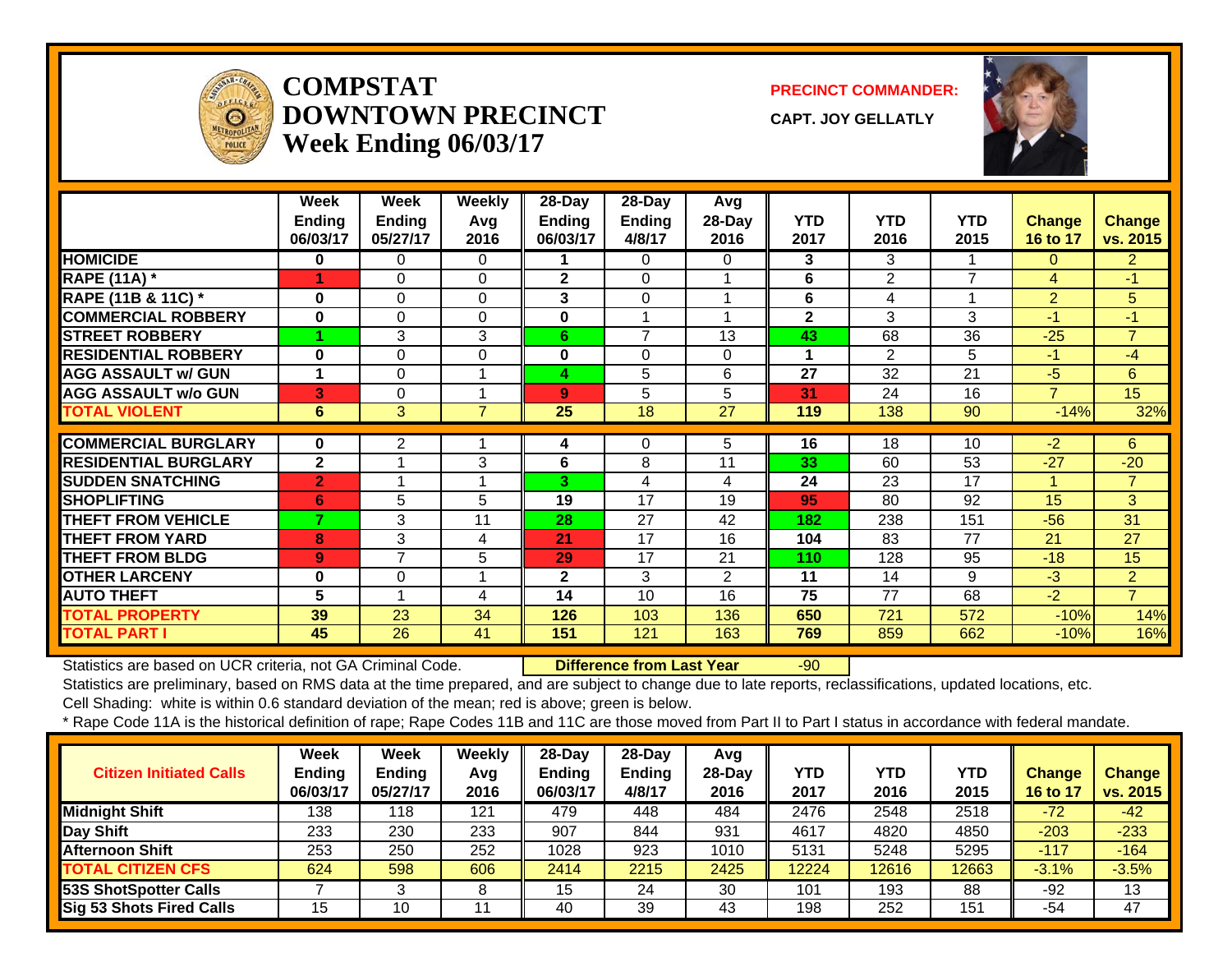#### **BEAT 21 Downtown Precinct Week Ending 06/03/17**



|                             |                | <b>Last 4 Weeks</b> |                |               | 28 Days        | 28 Day  |                |                |                |                |                      |
|-----------------------------|----------------|---------------------|----------------|---------------|----------------|---------|----------------|----------------|----------------|----------------|----------------------|
|                             | Ending         | <b>Ending</b>       | <b>Ending</b>  | <b>Ending</b> | Ending         | Average | <b>YTD</b>     | <b>YTD</b>     | <b>YTD</b>     | <b>Change</b>  | <b>Change</b>        |
|                             | 05/13/17       | 05/20/17            | 05/27/17       | 06/03/17      | 06/03/17       | 2016    | 2017           | 2016           | 2015           | 16 to 17       | vs. 2015             |
| <b>HOMICIDE</b>             | $\Omega$       | $\Omega$            | $\Omega$       | $\Omega$      | $\Omega$       | 0.2     | $\Omega$       | $\overline{2}$ | $\Omega$       | $-2$           | $\Omega$             |
| <b>RAPE (11A)</b> *         | 1              | $\Omega$            | $\Omega$       | $\Omega$      | $\mathbf{1}$   | 0.1     | $\mathbf{1}$   | $\Omega$       | $\mathbf{1}$   | $\mathbf{1}$   | $\Omega$             |
| RAPE (11B & 11C) *          | $\mathbf{1}$   | $\Omega$            | $\Omega$       | $\Omega$      | $\mathbf{1}$   | 0.1     | $\mathbf{1}$   | $\Omega$       | $\mathbf{1}$   | $\mathbf{1}$   | $\mathbf{0}$         |
| <b>COMMERCIAL ROBBERY</b>   | $\Omega$       | $\Omega$            | $\Omega$       | $\Omega$      | $\Omega$       | 0.3     | $\Omega$       | $\overline{2}$ | $\Omega$       | $-2$           | $\Omega$             |
| <b>STREET ROBBERY</b>       | $\Omega$       | $\Omega$            | $\Omega$       | $\Omega$      | $\Omega$       | 0.7     | 5              | 6              | 5              | $-1$           | $\Omega$             |
| <b>RESIDENTIAL ROBBERY</b>  | $\Omega$       | $\Omega$            | $\Omega$       | $\Omega$      | $\Omega$       | 0.1     | $\Omega$       | $\Omega$       | $\overline{2}$ | $\Omega$       | $-2$                 |
| <b>AGG ASSAULT W/ GUN</b>   | $\Omega$       | 3                   | $\Omega$       | $\Omega$      | 3              | 1.1     | 15             | 6              | 7              | 9              | 8                    |
| <b>AGG ASSAULT w/o GUN</b>  | 1              | $\mathbf{1}$        | $\Omega$       | $\mathbf{1}$  | 3              | 1.4     | 6              | 8              | 5              | $-2$           | $\blacktriangleleft$ |
| <b>TOTAL VIOLENT</b>        | 3              | 4                   | $\Omega$       | $\mathbf{1}$  | 8              | 3.9     | 28             | 24             | 21             | 17%            | 33%                  |
| <b>COMMERCIAL BURGLARY</b>  | $\Omega$       | $\Omega$            | $\Omega$       | $\Omega$      | $\Omega$       | 0.7     | $\overline{2}$ | $\mathbf{1}$   | 1              | 1              | 1                    |
| <b>RESIDENTIAL BURGLARY</b> | $\Omega$       | $\Omega$            | 1              | 0             | $\mathbf{1}$   | 1.9     | $\overline{7}$ | 11             | 17             | $-4$           | $-10$                |
| <b>SUDDEN SNATCHING</b>     | $\mathbf 0$    | $\Omega$            | $\Omega$       | $\Omega$      | $\Omega$       | 0.1     | $\Omega$       | $\mathbf{1}$   | 0              | $-1$           | $\Omega$             |
| <b>SHOPLIFTING</b>          | $\Omega$       | $\mathbf{1}$        | 1              | 0             | $\overline{2}$ | 2.1     | 13             | 5              | 12             | 8              | 1                    |
| <b>THEFT FROM VEHICLE</b>   | $\overline{2}$ | $\Omega$            | $\mathbf{1}$   | $\mathbf{1}$  | 4              | 2.5     | 12             | 10             | 25             | $\overline{2}$ | $-13$                |
| <b>THEFT FROM YARD</b>      | 1              | $\Omega$            | $\Omega$       | 1             | $\overline{2}$ | 1.7     | 5              | 6              | 4              | $-1$           | 1                    |
| <b>THEFT FROM BLDG</b>      | $\overline{2}$ | $\Omega$            | $\mathbf{1}$   | $\mathbf{1}$  | 4              | 2.0     | 9              | 11             | 11             | $-2$           | $-2$                 |
| <b>OTHER LARCENY</b>        | $\Omega$       | $\Omega$            | $\Omega$       | $\Omega$      | 0              | 0.2     | $\mathbf{1}$   | 1              | 1              | $\Omega$       | $\Omega$             |
| <b>AUTO THEFT</b>           | $\mathbf{1}$   | $\mathbf{1}$        | $\Omega$       | $\mathbf{1}$  | 3              | 2.5     | 13             | 15             | 12             | $-2$           | 1                    |
| <b>TOTAL PROPERTY</b>       | 6              | $\overline{2}$      | 4              | 4             | 16             | 13.6    | 62             | 61             | 83             | 2%             | $-25%$               |
| <b>TOTAL PART I</b>         | 9              | 6                   | $\overline{4}$ | 5             | 24             | 17.5    | 90             | 85             | 104            | 6%             | $-13%$               |

 **Difference from Last Year**5

Statistics are based on UCR criteria, not GA Criminal Code.

\* Rape Code 11A is the historical definition of rape (aka Legacy Rape); Rape Codes 11B and 11C are those moved from Part II to Part I in 2017.

|                               | <b>Week</b>   | Week          | Week          | Week                | 28 Days | 28 Dav  |            |      |            |               |               |
|-------------------------------|---------------|---------------|---------------|---------------------|---------|---------|------------|------|------------|---------------|---------------|
| <b>Shots Fired Calls</b>      | <b>Ending</b> | <b>Ending</b> | <b>Ending</b> | Ending              | Ending  | Average | <b>YTD</b> | YTD  | <b>YTD</b> | <b>Change</b> | <b>Change</b> |
|                               | 05/13/17      | 05/13/17      | 05/27/17      | 06/03/17   06/03/17 |         | 2016    | 2017       | 2016 | 2015       | 16 to 17      | vs. 2015      |
| <b>153S ShotSpotter Calls</b> |               |               |               |                     |         | 0.0     | $\Omega$   |      |            | 0%            | 0%            |
| Sig 53 Shots Fired Calls      |               |               |               |                     | 11      | 9.3     | 50         | 51   | 33         | $-2%$         | 52%           |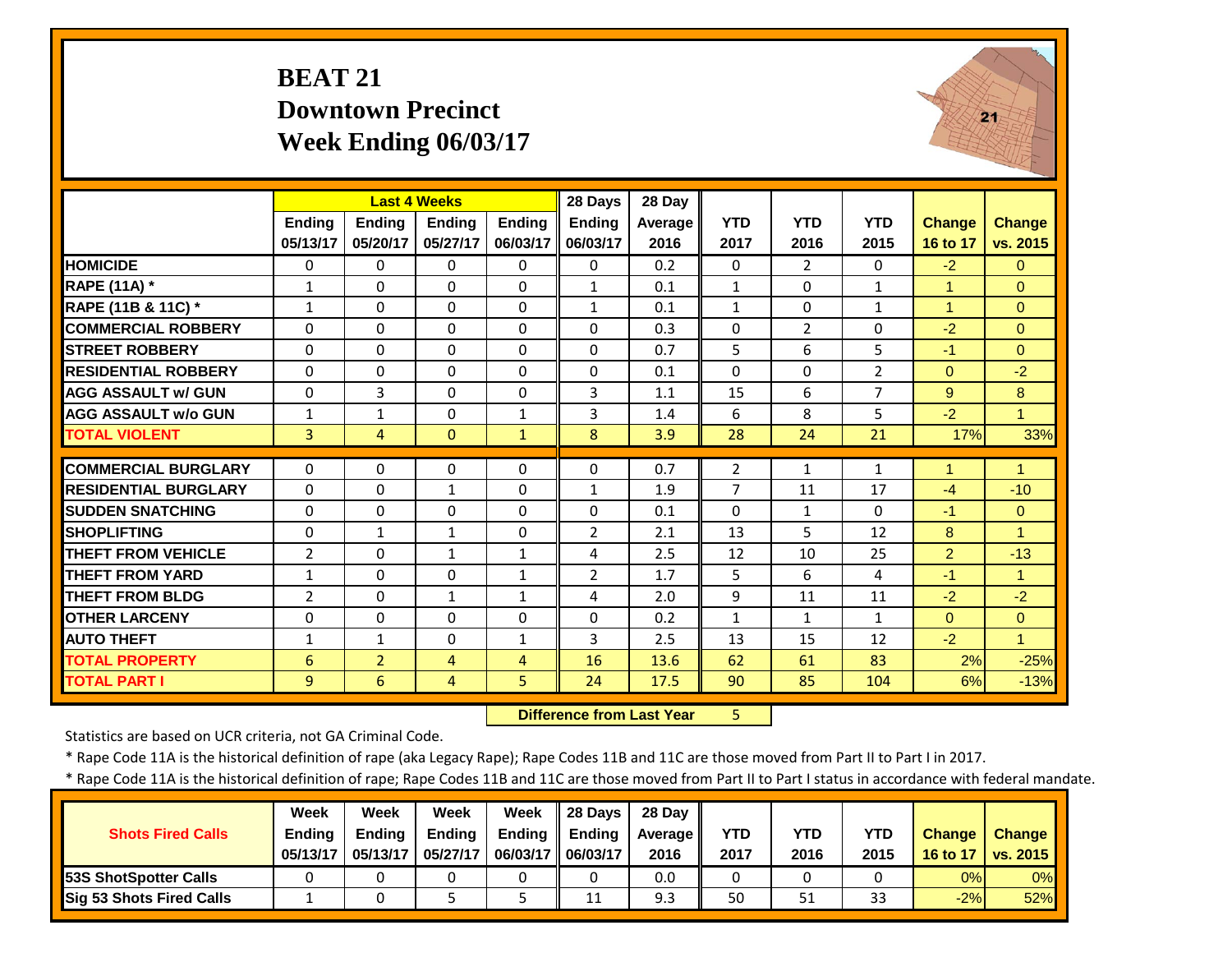# **BEAT 22 Downtown Precinct Week Ending 06/03/17**



|                             |                | <b>Last 4 Weeks</b> |                |                | 28 Days        | 28 Day  |                |                |              |               |                      |
|-----------------------------|----------------|---------------------|----------------|----------------|----------------|---------|----------------|----------------|--------------|---------------|----------------------|
|                             | Ending         | <b>Endina</b>       | <b>Endina</b>  | <b>Endina</b>  | <b>Ending</b>  | Average | <b>YTD</b>     | <b>YTD</b>     | <b>YTD</b>   | <b>Change</b> | <b>Change</b>        |
|                             | 05/13/17       | 05/20/17            | 05/27/17       | 06/03/17       | 06/03/17       | 2016    | 2017           | 2016           | 2015         | 16 to 17      | vs. 2015             |
| <b>HOMICIDE</b>             | $\Omega$       | 0                   | $\Omega$       | $\Omega$       | $\Omega$       | 0.0     | $\Omega$       | $\Omega$       | $\Omega$     | $\Omega$      | $\Omega$             |
| <b>RAPE (11A) *</b>         | $\Omega$       | $\Omega$            | $\Omega$       | $\mathbf{1}$   | $\mathbf{1}$   | 0.4     | 3              | $\Omega$       | 4            | 3             | $-1$                 |
| RAPE (11B & 11C) *          | $\mathbf{1}$   | 0                   | $\Omega$       | $\Omega$       | $\mathbf{1}$   | 0.2     | $\mathbf{1}$   | $\mathbf{1}$   | $\Omega$     | $\Omega$      | $\overline{1}$       |
| <b>COMMERCIAL ROBBERY</b>   | $\Omega$       | 0                   | $\Omega$       | $\Omega$       | $\Omega$       | 0.1     | $\Omega$       | $\Omega$       | $\Omega$     | $\Omega$      | $\Omega$             |
| <b>STREET ROBBERY</b>       | $\mathbf{1}$   | 0                   | $\Omega$       | $\Omega$       | $\mathbf{1}$   | 3.4     | 4              | 10             | 10           | $-6$          | $-6$                 |
| <b>RESIDENTIAL ROBBERY</b>  | $\Omega$       | 0                   | $\Omega$       | $\Omega$       | $\Omega$       | 0.0     | $\Omega$       | $\Omega$       | $\Omega$     | $\Omega$      | $\Omega$             |
| <b>AGG ASSAULT w/ GUN</b>   | $\Omega$       | 0                   | $\Omega$       | $\Omega$       | $\Omega$       | 0.6     | $\overline{2}$ | $\overline{2}$ | $\mathbf{1}$ | $\Omega$      | $\overline{1}$       |
| <b>AGG ASSAULT w/o GUN</b>  | $\Omega$       | 0                   | $\Omega$       | $\mathbf{1}$   | $\mathbf{1}$   | 0.9     | 5              | 5              | $\mathbf{1}$ | $\Omega$      | $\overline{4}$       |
| <b>TOTAL VIOLENT</b>        | $\overline{2}$ | $\Omega$            | $\Omega$       | $\overline{2}$ | $\overline{4}$ | 5.6     | 15             | 18             | 16           | $-17%$        | $-6%$                |
| <b>COMMERCIAL BURGLARY</b>  | $\Omega$       | $\overline{2}$      | $\mathbf{1}$   | $\Omega$       | 3              | 0.8     | 7              | 3              | 4            | 4             | 3                    |
| <b>RESIDENTIAL BURGLARY</b> | $\Omega$       | 0                   | $\Omega$       | $\mathbf{1}$   | $\mathbf{1}$   | 0.5     | $\mathbf{1}$   | 6              | $\Omega$     | $-5$          | $\blacktriangleleft$ |
| <b>SUDDEN SNATCHING</b>     | $\Omega$       | 0                   | $\Omega$       | $\overline{2}$ | $\overline{2}$ | 2.9     | 18             | 15             | 10           | 3             | 8                    |
| <b>SHOPLIFTING</b>          | 1              | $\mathbf{1}$        | $\Omega$       | $\mathbf{1}$   | 3              | 3.0     | 19             | 23             | 6            | $-4$          | 13                   |
| <b>THEFT FROM VEHICLE</b>   | $\Omega$       | $\overline{2}$      | $\mathbf{1}$   | $\Omega$       | 3              | 10.9    | 29             | 61             | 21           | $-32$         | 8                    |
| <b>THEFT FROM YARD</b>      | $\Omega$       | 1                   | $\mathbf{1}$   | $\overline{2}$ | 4              | 3.1     | 26             | 20             | 14           | 6             | 12                   |
| <b>THEFT FROM BLDG</b>      | $\mathbf{1}$   | $\mathbf{1}$        | 4              | 5              | 11             | 8.0     | 41             | 48             | 30           | $-7$          | 11                   |
| <b>OTHER LARCENY</b>        | $\Omega$       | 0                   | $\Omega$       | $\Omega$       | $\Omega$       | 0.4     | 3              | 3              | $\Omega$     | $\Omega$      | $\mathbf{3}$         |
| <b>AUTO THEFT</b>           | $\Omega$       | 0                   | 0              | $\Omega$       | $\Omega$       | 3.1     | 9              | 14             | 6            | $-5$          | 3                    |
| <b>TOTAL PROPERTY</b>       | $\overline{2}$ | $\overline{7}$      | $\overline{7}$ | 11             | 27             | 32.7    | 153            | 193            | 91           | $-21%$        | 68%                  |
| <b>TOTAL PART I</b>         | 4              | $\overline{7}$      | $\overline{7}$ | 13             | 31             | 38.3    | 168            | 211            | 107          | $-20%$        | 57%                  |
|                             |                |                     |                |                |                |         |                |                |              |               |                      |

 **Difference from Last Year** $-43$ 

Statistics are based on UCR criteria, not GA Criminal Code.

\* Rape Code 11A is the historical definition of rape (aka Legacy Rape); Rape Codes 11B and 11C are those moved from Part II to Part I in 2017.

| <b>Shots Fired Calls</b>        | Week<br><b>Endina</b><br>05/13/17 | Week<br><b>Ending</b><br>05/13/17 | Week<br><b>Ending</b><br>05/27/17 | Week<br><b>Ending</b><br>06/03/17 | 28 Days<br>Ending<br>06/03/17 | 28 Day<br>Average II<br>2016 | YTD<br>2017 | YTD<br>2016 | YTD<br>2015 | <b>Change</b><br>16 to 17 | <b>Change</b><br>vs. 2015 |
|---------------------------------|-----------------------------------|-----------------------------------|-----------------------------------|-----------------------------------|-------------------------------|------------------------------|-------------|-------------|-------------|---------------------------|---------------------------|
| <b>53S ShotSpotter Calls</b>    |                                   |                                   |                                   |                                   |                               | 1.2                          |             |             |             | 0%                        | 0%                        |
| <b>Sig 53 Shots Fired Calls</b> |                                   |                                   |                                   |                                   |                               | 1.8                          | 10          | 12          | ᆠ           | $-17%$                    | $-9%$                     |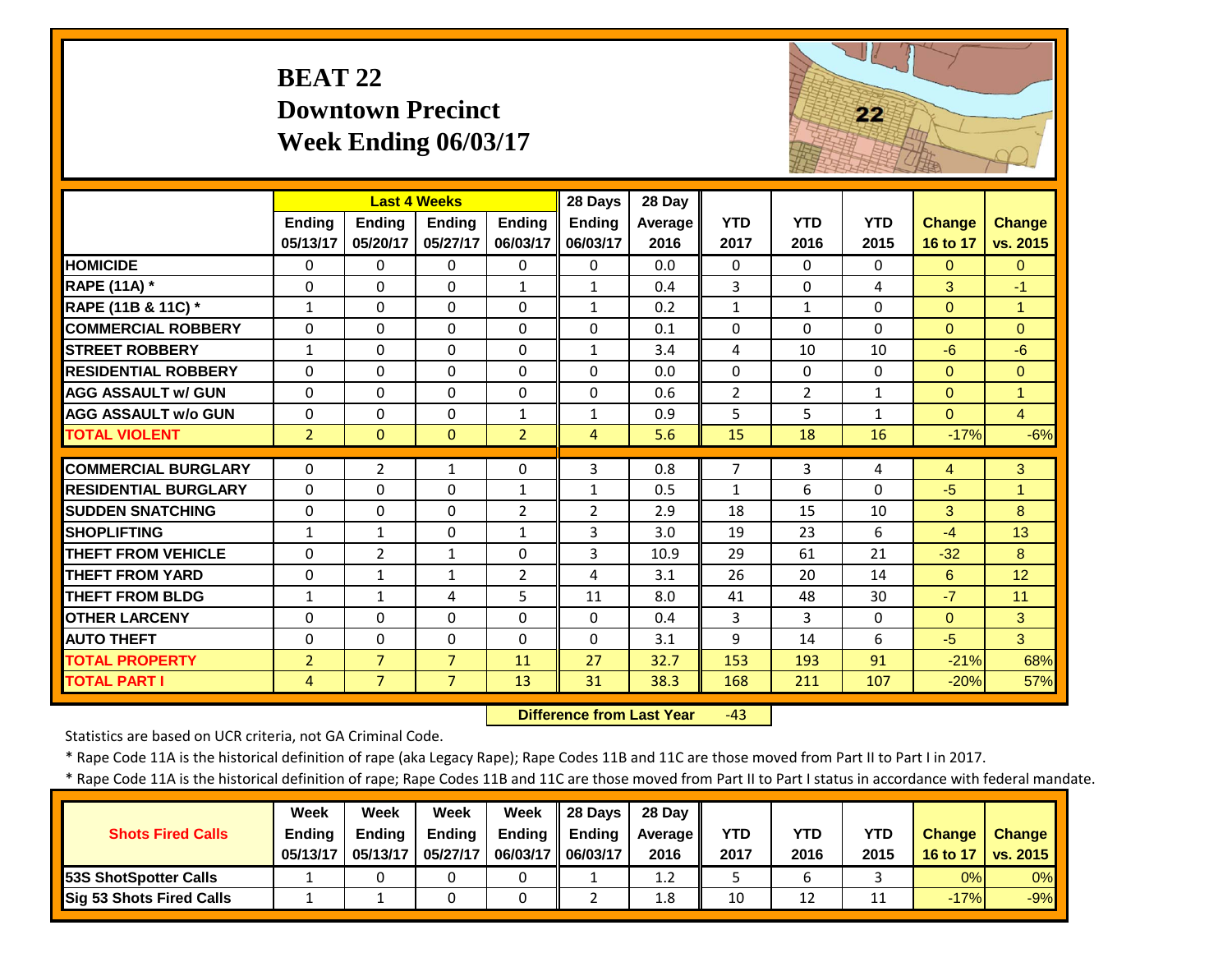# **BEAT 23 Downtown Precinct Week Ending 06/03/17**



|                             |                |                | <b>Last 4 Weeks</b> |               | 28 Days        | 28 Day         |                   |                |                |                      |                |
|-----------------------------|----------------|----------------|---------------------|---------------|----------------|----------------|-------------------|----------------|----------------|----------------------|----------------|
|                             | <b>Endina</b>  | <b>Endina</b>  | <b>Endina</b>       | <b>Endina</b> | <b>Ending</b>  | <b>Average</b> | <b>YTD</b>        | <b>YTD</b>     | <b>YTD</b>     | <b>Change</b>        | <b>Change</b>  |
|                             | 05/13/17       | 05/20/17       | 05/27/17            | 06/03/17      | 06/03/17       | 2016           | 2017              | 2016           | 2015           | 16 to 17             | vs. 2015       |
| <b>HOMICIDE</b>             | $\Omega$       | 0              | $\Omega$            | $\Omega$      | $\Omega$       | 0.0            | $\overline{2}$    | 0              | 0              | $\overline{2}$       | $\overline{2}$ |
| <b>RAPE (11A) *</b>         | $\Omega$       | 0              | $\Omega$            | $\Omega$      | $\Omega$       | 0.1            | $\mathbf{1}$      | $\mathbf{1}$   | $\mathbf{1}$   | $\Omega$             | $\Omega$       |
| RAPE (11B & 11C) *          | $\Omega$       | $\Omega$       | $\Omega$            | $\Omega$      | $\Omega$       | 0.0            | $\overline{2}$    | $\Omega$       | 0              | $\overline{2}$       | $\overline{2}$ |
| <b>COMMERCIAL ROBBERY</b>   | $\Omega$       | $\Omega$       | $\Omega$            | $\Omega$      | $\Omega$       | 0.0            | $\Omega$          | $\Omega$       | 0              | $\Omega$             | $\Omega$       |
| <b>STREET ROBBERY</b>       | $\Omega$       | 0              | $\mathbf{1}$        | $\Omega$      | $\mathbf{1}$   | 1.7            | 3                 | 7              | 5              | $-4$                 | $-2$           |
| <b>RESIDENTIAL ROBBERY</b>  | $\Omega$       | 0              | $\mathbf 0$         | $\Omega$      | $\Omega$       | 0.2            | $\Omega$          | $\Omega$       | $\mathbf{1}$   | $\Omega$             | $-1$           |
| <b>AGG ASSAULT W/ GUN</b>   | $\Omega$       | 0              | $\mathbf 0$         | $\Omega$      | $\Omega$       | 0.6            | $\mathbf{1}$      | $\overline{2}$ | 3              | $-1$                 | $-2$           |
| <b>AGG ASSAULT w/o GUN</b>  | $\mathbf{1}$   | 1              | $\Omega$            | $\Omega$      | $\overline{2}$ | 0.8            | 5                 | 4              | $\overline{2}$ | $\overline{1}$       | 3 <sup>1</sup> |
| <b>TOTAL VIOLENT</b>        | $\mathbf{1}$   | $\mathbf{1}$   | 1                   | $\Omega$      | 3              | 3.3            | 14                | 14             | 12             | 0%                   | 17%            |
| <b>COMMERCIAL BURGLARY</b>  | $\Omega$       | 0              | 0                   | 0             | $\Omega$       | 0.1            | $\mathbf{1}$      | $\Omega$       | 0              | 1                    | $\mathbf{1}$   |
| <b>RESIDENTIAL BURGLARY</b> | $\Omega$       | 1              | $\Omega$            | $\Omega$      | $\mathbf{1}$   | 1.3            | 3                 | 4              | 3              | $-1$                 | $\Omega$       |
| <b>SUDDEN SNATCHING</b>     | $\Omega$       | 0              | $\Omega$            | 0             | $\Omega$       | 0.4            | $\overline{2}$    | $\overline{2}$ | $\overline{2}$ | $\Omega$             | $\Omega$       |
| <b>SHOPLIFTING</b>          | 1              | 0              | $\Omega$            | $\mathbf{1}$  | $\overline{2}$ | 2.0            | 8                 | 8              | 8              | $\Omega$             | $\Omega$       |
| <b>THEFT FROM VEHICLE</b>   | $\mathbf{1}$   | 1              | $\mathbf{1}$        | $\mathbf{1}$  | 4              | 4.4            | 19                | 33             | 16             | $-14$                | 3              |
| <b>THEFT FROM YARD</b>      | $\mathbf{1}$   | 0              | $\Omega$            | $\Omega$      | $\mathbf{1}$   | 1.7            | 4                 | 5.             | 5              | $-1$                 | $-1$           |
| <b>THEFT FROM BLDG</b>      | $\overline{2}$ | $\overline{2}$ | $\Omega$            | $\mathbf{1}$  | 5              | 3.1            | 17                | 21             | 13             | $-4$                 | $\overline{4}$ |
| <b>OTHER LARCENY</b>        | $\Omega$       | $\Omega$       | $\Omega$            | $\Omega$      | $\Omega$       | 0.3            |                   | $\Omega$       |                | $\blacktriangleleft$ | $\mathbf{1}$   |
| <b>AUTO THEFT</b>           | $\Omega$       | $\Omega$       | $\Omega$            | $\Omega$      | $\Omega$       | 2.0            | $\mathbf{1}$<br>3 | 8              | $\Omega$<br>8  | $-5$                 | $-5$           |
|                             |                |                |                     |               |                |                |                   |                |                |                      |                |
| <b>TOTAL PROPERTY</b>       | 5              | 4              | $\mathbf{1}$        | 3             | 13             | 15.3           | 58                | 81             | 55             | $-28%$               | 5%             |
| <b>TOTAL PART I</b>         | 6              | 5              | $\overline{2}$      | 3             | 16             | 18.6           | 72                | 95             | 67             | $-24%$               | 7%             |

 **Difference from Last Year**‐23

Statistics are based on UCR criteria, not GA Criminal Code.

\* Rape Code 11A is the historical definition of rape (aka Legacy Rape); Rape Codes 11B and 11C are those moved from Part II to Part I in 2017.

|                                 | <b>Week</b>   | Week          | Week          | Week              | $\parallel$ 28 Days | 28 Dav  |            |      |            |               |                 |
|---------------------------------|---------------|---------------|---------------|-------------------|---------------------|---------|------------|------|------------|---------------|-----------------|
| <b>Shots Fired Calls</b>        | <b>Ending</b> | <b>Ending</b> | <b>Ending</b> | <b>Ending</b>     | Ending              | Average | <b>YTD</b> | YTD  | <b>YTD</b> | <b>Change</b> | Change          |
|                                 | 05/13/17      | 05/13/17      | 05/27/17      | 06/03/17 06/03/17 |                     | 2016    | 2017       | 2016 | 2015       | 16 to 17      | <b>VS. 2015</b> |
| <b>53S ShotSpotter Calls</b>    |               |               |               |                   | 4                   | 3.5     | 16         | 23   |            | 0%            | 0%              |
| <b>Sig 53 Shots Fired Calls</b> |               |               |               |                   |                     | 3.5     | 11         | 18   | 18         | $-39%$        | $-39%$          |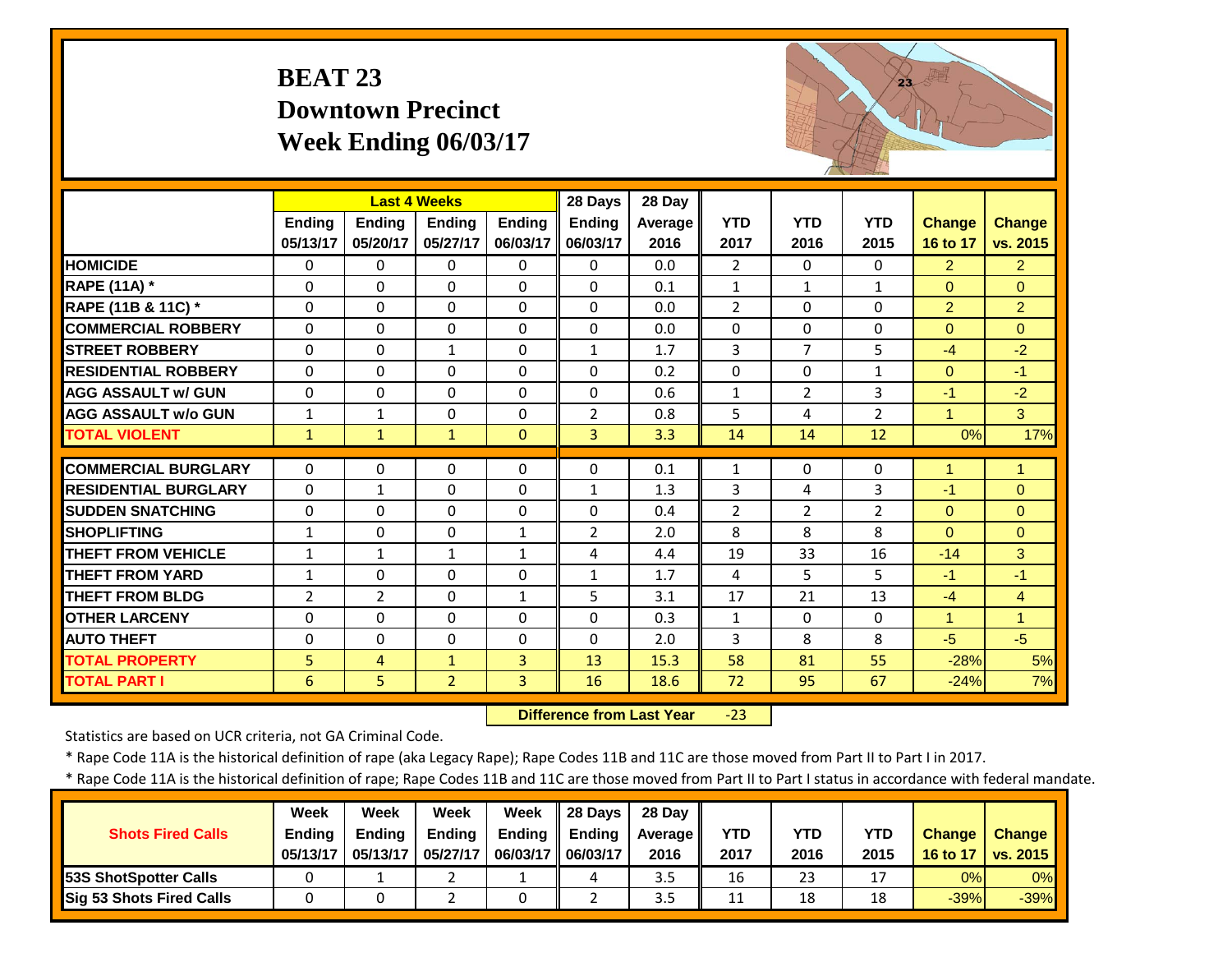#### **BEAT 24 Downtown Precinct Week Ending 06/03/17**



|                             |                |                | <b>Last 4 Weeks</b>      |                | 28 Days        | 28 Day  |                |              |                |                      |                 |
|-----------------------------|----------------|----------------|--------------------------|----------------|----------------|---------|----------------|--------------|----------------|----------------------|-----------------|
|                             | <b>Endina</b>  | Ending         | <b>Endina</b>            | <b>Endina</b>  | <b>Endina</b>  | Average | <b>YTD</b>     | <b>YTD</b>   | <b>YTD</b>     | <b>Change</b>        | <b>Change</b>   |
|                             | 05/13/17       | 05/20/17       | 05/27/17                 | 06/03/17       | 06/03/17       | 2016    | 2017           | 2016         | 2015           | 16 to 17             | vs. 2015        |
| <b>HOMICIDE</b>             | $\Omega$       | $\Omega$       | $\Omega$                 | $\Omega$       | $\Omega$       | 0.1     | $\Omega$       | $\Omega$     | 0              | $\Omega$             | $\Omega$        |
| <b>RAPE (11A) *</b>         | $\Omega$       | $\Omega$       | $\Omega$                 | $\Omega$       | $\Omega$       | 0.2     | $\mathbf{1}$   | $\Omega$     | $\mathbf{1}$   | $\overline{1}$       | $\Omega$        |
| RAPE (11B & 11C) *          | $\mathbf 0$    | $\overline{0}$ | $\Omega$                 | $\Omega$       | 0              | 0.2     | $\Omega$       | $\Omega$     | $\Omega$       | $\Omega$             | $\Omega$        |
| <b>COMMERCIAL ROBBERY</b>   | $\Omega$       | $\Omega$       | $\Omega$                 | $\Omega$       | $\Omega$       | 0.1     | $\mathbf{1}$   | $\Omega$     | $\mathbf{1}$   | $\blacktriangleleft$ | $\Omega$        |
| <b>STREET ROBBERY</b>       | $\Omega$       | $\Omega$       | $\mathbf{1}$             | $\Omega$       | $\mathbf{1}$   | 3.1     | 11             | 14           | 6              | $-3$                 | $5\overline{)}$ |
| <b>RESIDENTIAL ROBBERY</b>  | $\Omega$       | $\Omega$       | $\Omega$                 | $\Omega$       | $\Omega$       | 0.2     | $\Omega$       | $\mathbf{1}$ | $\mathbf{1}$   | $-1$                 | $-1$            |
| <b>AGG ASSAULT w/ GUN</b>   | $\Omega$       | $\Omega$       | $\Omega$                 | $\Omega$       | $\Omega$       | 0.1     | $\mathbf{1}$   | $\Omega$     | $\mathbf{1}$   | 1                    | $\Omega$        |
| <b>AGG ASSAULT w/o GUN</b>  | $\mathbf{1}$   | 0              | $\Omega$                 | 0              | $\mathbf{1}$   | 0.5     | $\overline{2}$ | $\mathbf{1}$ | $\overline{2}$ |                      | $\overline{0}$  |
| <b>TOTAL VIOLENT</b>        | $\mathbf{1}$   | $\Omega$       | 1                        | $\Omega$       | $\overline{2}$ | 4.3     | 16             | 16           | 12             | 0%                   | 33%             |
| <b>COMMERCIAL BURGLARY</b>  | $\Omega$       | $\Omega$       | $\mathbf{1}$             | 0              | $\mathbf{1}$   | 0.5     | 2              | $\mathbf{1}$ | $\mathbf{1}$   | 1                    | 1               |
| <b>RESIDENTIAL BURGLARY</b> | $\Omega$       | $\Omega$       | $\Omega$                 | $\Omega$       | $\Omega$       | 1.5     | 5              | 7            | 6              | $-2$                 | $-1$            |
| <b>SUDDEN SNATCHING</b>     | $\Omega$       | 0              | $\mathbf{1}$             | 0              | $\mathbf{1}$   | 0.5     | $\mathbf{1}$   | 4            | 4              | $-3$                 | $-3$            |
| <b>SHOPLIFTING</b>          | $\mathbf{1}$   | $\Omega$       | $\overline{2}$           | $\overline{2}$ | 5              | 5.0     | 19             | 23           | 51             | $-4$                 | $-32$           |
| <b>THEFT FROM VEHICLE</b>   | 2              | $\overline{2}$ | $\Omega$                 | $\mathbf{1}$   | 5              | 10.3    | 54             | 69           | 49             | $-15$                | 5               |
| <b>THEFT FROM YARD</b>      | $\mathbf{1}$   | $\overline{2}$ |                          | $\overline{2}$ |                | 5.1     | 37             |              | 32             |                      | 5               |
| <b>THEFT FROM BLDG</b>      |                |                | $\mathbf{1}$<br>$\Omega$ |                | 6              | 3.7     | 18             | 28<br>23     | 18             | 9<br>$-5$            |                 |
|                             | 3              | $\mathbf{1}$   |                          | $\Omega$       | 4              |         |                |              |                |                      | $\Omega$        |
| <b>OTHER LARCENY</b>        | $\Omega$       | $\mathbf{1}$   | $\Omega$                 | $\Omega$       | $\mathbf{1}$   | 0.8     | 3              | 4            | 6              | $-1$                 | $-3$            |
| <b>AUTO THEFT</b>           | 0              | $\mathbf{1}$   | $\mathbf{1}$             | $\overline{2}$ | 4              | 3.3     | 22             | 13           | 11             | 9                    | 11              |
| <b>TOTAL PROPERTY</b>       | $\overline{7}$ | $\overline{7}$ | 6                        | $\overline{7}$ | 27             | 30.7    | 161            | 172          | 178            | $-6%$                | $-10%$          |
| <b>TOTAL PART I</b>         | 8              | $\overline{7}$ | $\overline{7}$           | $\overline{7}$ | 29             | 35.0    | 177            | 188          | 190            | $-6%$                | $-7%$           |

 **Difference from Last Year**‐11

Statistics are based on UCR criteria, not GA Criminal Code.

\* Rape Code 11A is the historical definition of rape (aka Legacy Rape); Rape Codes 11B and 11C are those moved from Part II to Part I in 2017.

|                                 | Week          | Week          | Week          | Week                | $\parallel$ 28 Days | 28 Dav     |            |      |            |               |               |
|---------------------------------|---------------|---------------|---------------|---------------------|---------------------|------------|------------|------|------------|---------------|---------------|
| <b>Shots Fired Calls</b>        | <b>Ending</b> | <b>Ending</b> | <b>Ending</b> | <b>Ending</b>       | <b>Ending</b>       | Average II | <b>YTD</b> | YTD  | <b>YTD</b> | <b>Change</b> | <b>Change</b> |
|                                 | 05/13/17      | 05/13/17      | 05/27/17      | 06/03/17   06/03/17 |                     | 2016       | 2017       | 2016 | 2015       | 16 to 17      | vs. 2015      |
| <b>53S ShotSpotter Calls</b>    |               |               |               |                     |                     | 3.8        | 13         | 27   | 11         | 0%            | 0%            |
| <b>Sig 53 Shots Fired Calls</b> |               |               |               |                     |                     | 8.8        | 39         | 55   | 23         | $-29%$        | 70%           |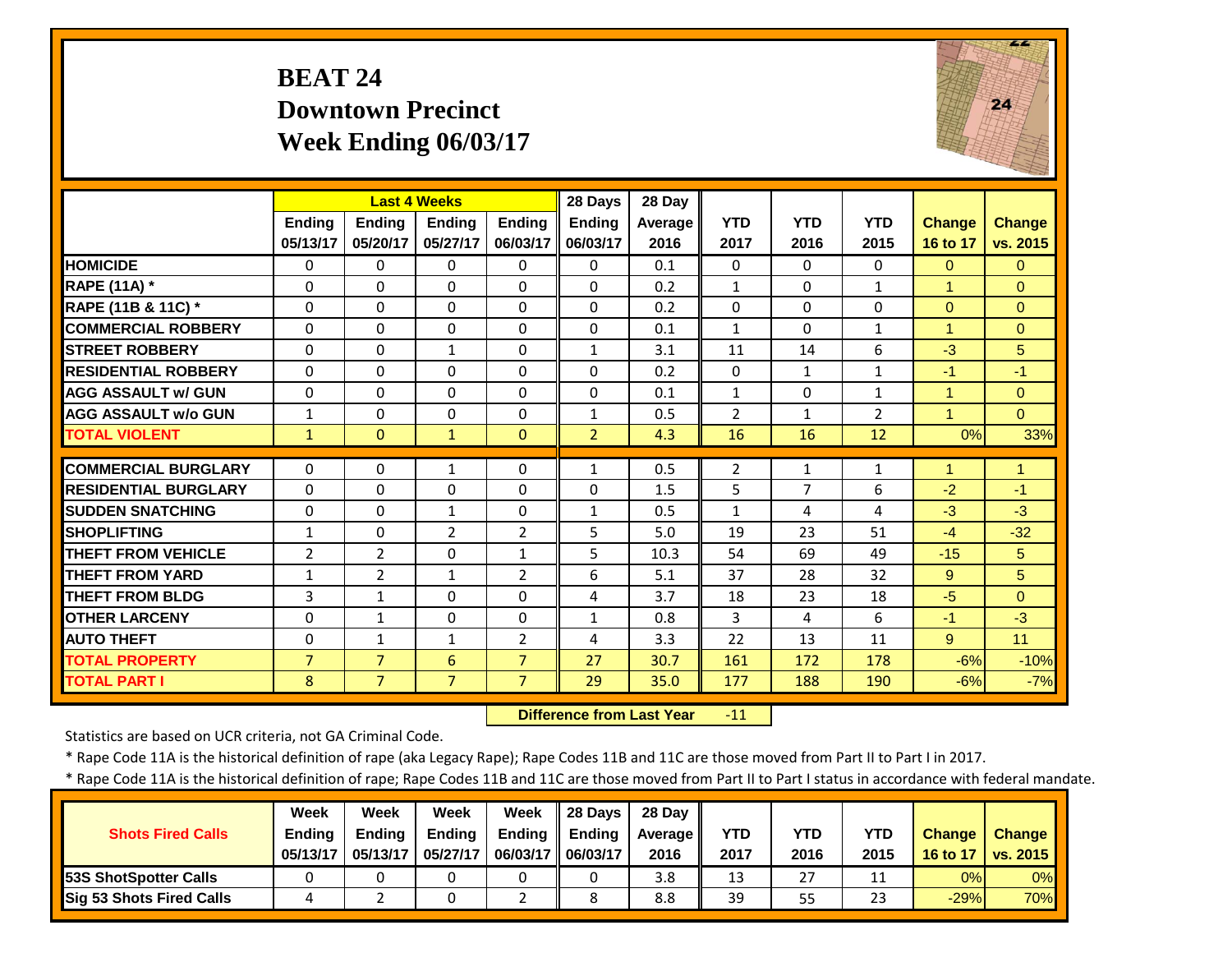#### **BEAT 25 Downtown Precinct Week Ending 06/03/17**



|                             |                |                | <b>Last 4 Weeks</b> |                | 28 Days       | 28 Day  |                |                |                |                |                |
|-----------------------------|----------------|----------------|---------------------|----------------|---------------|---------|----------------|----------------|----------------|----------------|----------------|
|                             | <b>Endina</b>  | <b>Endina</b>  | <b>Endina</b>       | <b>Ending</b>  | <b>Endina</b> | Average | <b>YTD</b>     | <b>YTD</b>     | <b>YTD</b>     | <b>Change</b>  | <b>Change</b>  |
|                             | 05/13/17       | 05/20/17       | 05/27/17            | 06/03/17       | 06/03/17      | 2016    | 2017           | 2016           | 2015           | 16 to 17       | vs. 2015       |
| <b>HOMICIDE</b>             | 0              | 0              | $\Omega$            | 0              | 0             | 0.0     | 0              | $\Omega$       | $\mathbf{1}$   | $\mathbf{0}$   | $-1$           |
| <b>RAPE (11A) *</b>         | $\Omega$       | $\Omega$       | $\Omega$            | $\Omega$       | $\Omega$      | 0.1     | $\Omega$       | $\mathbf{1}$   | $\Omega$       | $-1$           | $\Omega$       |
| RAPE (11B & 11C) *          | $\Omega$       | 0              | $\Omega$            | $\Omega$       | $\Omega$      | 0.2     | $\Omega$       | $\overline{2}$ | 0              | $-2$           | $\Omega$       |
| <b>COMMERCIAL ROBBERY</b>   | $\Omega$       | $\Omega$       | $\Omega$            | $\Omega$       | $\Omega$      | 0.1     | $\mathbf{1}$   | $\mathbf{1}$   | $\overline{2}$ | $\Omega$       | $-1$           |
| <b>STREET ROBBERY</b>       | $\Omega$       | $\mathbf{1}$   | $\mathbf{1}$        | $\mathbf{1}$   | 3             | 2.4     | 12             | 16             | 4              | $-4$           | 8              |
| <b>RESIDENTIAL ROBBERY</b>  | $\Omega$       | $\Omega$       | $\Omega$            | $\Omega$       | $\Omega$      | 0.0     | $\Omega$       | $\Omega$       | $\Omega$       | $\Omega$       | $\Omega$       |
| <b>AGG ASSAULT w/ GUN</b>   | $\Omega$       | $\Omega$       | $\Omega$            | $\mathbf{1}$   | $\mathbf{1}$  | 0.9     | 4              | 4              | $\overline{7}$ | $\Omega$       | $-3$           |
| <b>AGG ASSAULT w/o GUN</b>  | $\mathbf{1}$   | $\Omega$       | $\Omega$            | 0              | $\mathbf{1}$  | 0.8     | 4              | 3              | $\mathbf{1}$   | $\overline{1}$ | $\mathbf{3}$   |
| <b>TOTAL VIOLENT</b>        | $\mathbf{1}$   | $\mathbf{1}$   | $\mathbf{1}$        | $\overline{2}$ | 5             | 4.5     | 21             | 27             | 15             | $-22%$         | 40%            |
| <b>COMMERCIAL BURGLARY</b>  | $\Omega$       | 0              | $\Omega$            | 0              | $\Omega$      | 1.6     | 2              | 9              | 3              | $-7$           | $-1$           |
| <b>RESIDENTIAL BURGLARY</b> | $\Omega$       | $\mathbf{1}$   | $\Omega$            | 0              | $\mathbf{1}$  | 1.7     | 3              | 10             | 9              | $-7$           | $-6$           |
| <b>SUDDEN SNATCHING</b>     | 0              | $\Omega$       | 0                   | $\Omega$       | $\Omega$      | 0.2     | $\overline{2}$ | $\mathbf{1}$   | $\Omega$       | $\overline{1}$ | $\overline{2}$ |
| <b>SHOPLIFTING</b>          | 1              | 1              | $\overline{2}$      | 2              | 6             | 4.0     | 29             | 10             | 8              | 19             | 21             |
| <b>THEFT FROM VEHICLE</b>   | 3              | 5              | $\Omega$            | 1              | 9             | 9.5     | 38             | 50             | 23             | $-12$          | 15             |
| <b>THEFT FROM YARD</b>      | $\Omega$       | $\overline{2}$ | $\Omega$            | $\mathbf{1}$   | 3             | 2.3     | 19             | 13             | 9              | 6              | 10             |
| <b>THEFT FROM BLDG</b>      | $\Omega$       | 1              | $\overline{2}$      | $\mathbf{1}$   | 4             | 2.3     | 17             | 11             | 14             | 6              | 3              |
| <b>OTHER LARCENY</b>        | $\Omega$       | $\Omega$       | $\Omega$            | $\Omega$       | $\Omega$      | 0.3     | $\Omega$       | 3              | $\overline{2}$ | $-3$           | $-2$           |
| <b>AUTO THEFT</b>           | 3              | $\Omega$       | $\Omega$            | $\overline{2}$ | 5             | 3.2     | 20             | 19             | 16             | $\mathbf{1}$   | $\overline{4}$ |
| <b>TOTAL PROPERTY</b>       | $\overline{7}$ | 10             | 4                   | $\overline{7}$ | 28            | 25.0    | 130            | 126            | 84             | 3%             | 55%            |
| <b>TOTAL PART I</b>         | 8              | 11             | 5                   | 9              | 33            | 29.5    | 151            | 153            | 99             | $-1%$          | 53%            |

 **Difference from Last Year**‐2

Statistics are based on UCR criteria, not GA Criminal Code.

\* Rape Code 11A is the historical definition of rape (aka Legacy Rape); Rape Codes 11B and 11C are those moved from Part II to Part I in 2017.

|                                 | <b>Week</b>   | Week          | Week          | Week              | $\parallel$ 28 Days | 28 Dav  |            |      |            |               |                 |
|---------------------------------|---------------|---------------|---------------|-------------------|---------------------|---------|------------|------|------------|---------------|-----------------|
| <b>Shots Fired Calls</b>        | <b>Ending</b> | <b>Ending</b> | <b>Ending</b> | Ending            | Ending              | Average | <b>YTD</b> | YTD  | <b>YTD</b> | <b>Change</b> | Change          |
|                                 | 05/13/17      | 05/13/17      | 05/27/17      | 06/03/17 06/03/17 |                     | 2016    | 2017       | 2016 | 2015       | 16 to 17      | <b>VS. 2015</b> |
| <b>53S ShotSpotter Calls</b>    |               |               |               |                   |                     | 6.3     | 23         | 34   | 22         | 0%            | 0%              |
| <b>Sig 53 Shots Fired Calls</b> |               |               |               |                   |                     | 6.4     | 24         | 51   | 24         | $-53%$        | 0%              |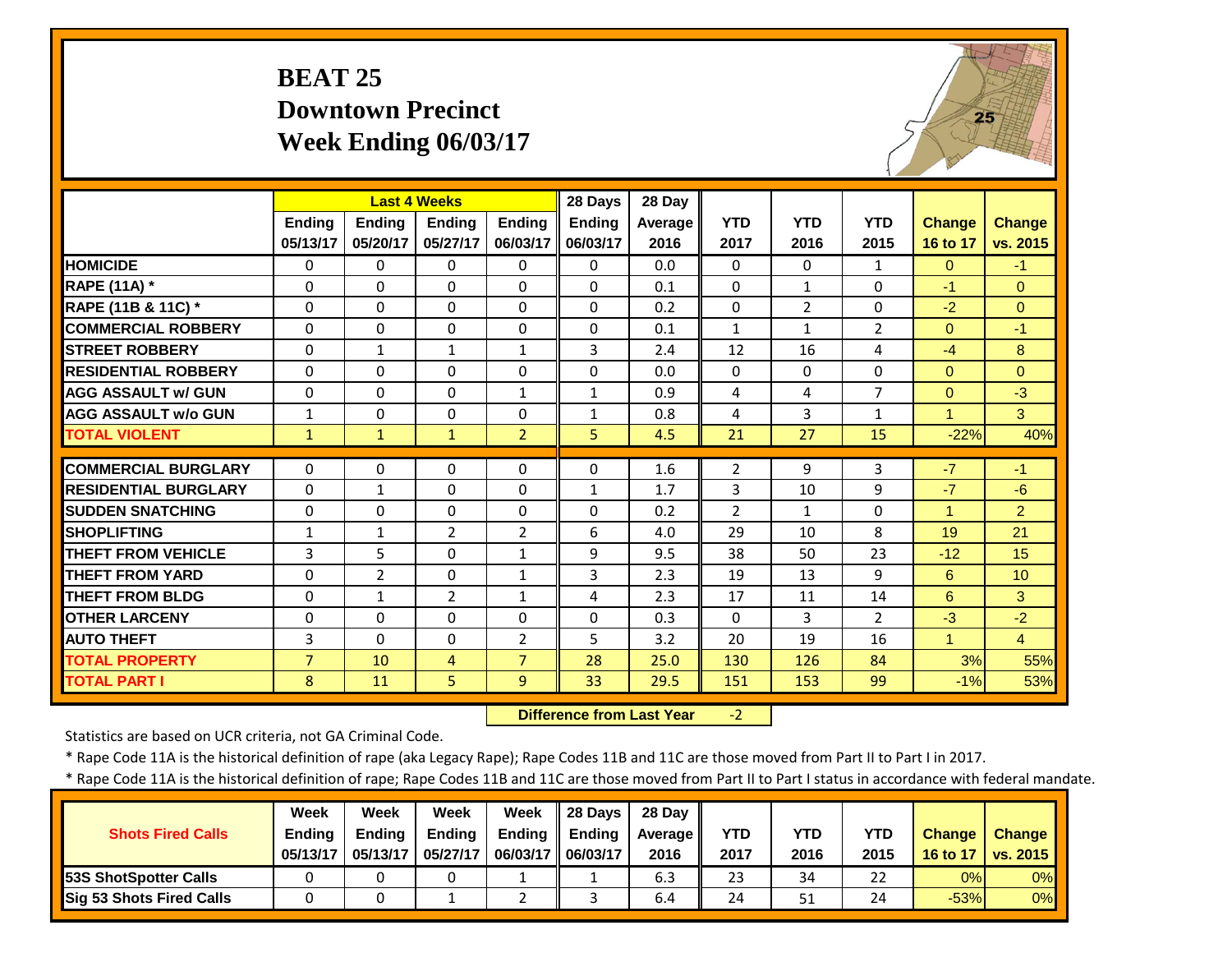#### **BEAT 26 Downtown Precinct Week Ending 06/03/17**



|                             |               | <b>Last 4 Weeks</b> |               |                | 28 Days        | 28 Day         |                |              |                |               |                |
|-----------------------------|---------------|---------------------|---------------|----------------|----------------|----------------|----------------|--------------|----------------|---------------|----------------|
|                             | <b>Ending</b> | <b>Endina</b>       | <b>Endina</b> | <b>Endina</b>  | <b>Ending</b>  | <b>Average</b> | <b>YTD</b>     | <b>YTD</b>   | <b>YTD</b>     | <b>Change</b> | <b>Change</b>  |
|                             | 05/13/17      | 05/20/17            | 05/27/17      | 06/03/17       | 06/03/17       | 2016           | 2017           | 2016         | 2015           | 16 to 17      | vs. 2015       |
| <b>HOMICIDE</b>             | $\mathbf{1}$  | 0                   | $\Omega$      | $\Omega$       | $\mathbf{1}$   | 0.2            | $\mathbf{1}$   | $\mathbf{1}$ | $\Omega$       | $\Omega$      | $\mathbf{1}$   |
| <b>RAPE (11A) *</b>         | $\Omega$      | $\Omega$            | $\Omega$      | $\Omega$       | $\Omega$       | 0.1            | $\Omega$       | $\Omega$     | $\Omega$       | $\Omega$      | $\Omega$       |
| RAPE (11B & 11C) *          | $\Omega$      | $\mathbf{1}$        | $\Omega$      | 0              | $\mathbf{1}$   | 0.5            | $\overline{2}$ | $\mathbf{1}$ | $\Omega$       | $\mathbf{1}$  | $\overline{2}$ |
| <b>COMMERCIAL ROBBERY</b>   | $\Omega$      | 0                   | $\Omega$      | $\Omega$       | $\Omega$       | 0.0            | $\Omega$       | $\Omega$     | $\Omega$       | $\Omega$      | $\Omega$       |
| <b>STREET ROBBERY</b>       | $\Omega$      | $\Omega$            | $\Omega$      | $\Omega$       | $\Omega$       | 1.7            | 8              | 15           | 6              | $-7$          | 2              |
| <b>RESIDENTIAL ROBBERY</b>  | $\Omega$      | 0                   | $\Omega$      | $\Omega$       | $\Omega$       | 0.1            | $\mathbf{1}$   | 1            | $\mathbf{1}$   | $\Omega$      | $\Omega$       |
| <b>AGG ASSAULT w/ GUN</b>   | $\mathbf{0}$  | 0                   | $\Omega$      | $\Omega$       | $\Omega$       | 2.3            | 4              | 18           | $\overline{2}$ | $-14$         | $\overline{2}$ |
| <b>AGG ASSAULT w/o GUN</b>  | $\mathbf{0}$  | 0                   | $\Omega$      | 1              | 1              | 1.1            | 9              | 3            | 5              | 6             | $\overline{4}$ |
| <b>TOTAL VIOLENT</b>        | 1             | $\mathbf{1}$        | $\Omega$      | $\mathbf{1}$   | 3              | 5.9            | 25             | 39           | 14             | $-36%$        | 79%            |
|                             |               |                     |               |                |                |                |                |              |                |               |                |
| <b>COMMERCIAL BURGLARY</b>  | $\mathbf{0}$  | 0                   | $\Omega$      | 0              | $\Omega$       | 1.3            | 2              | 4            | $\mathbf{1}$   | $-2$          | 1              |
| <b>RESIDENTIAL BURGLARY</b> | $\mathbf{0}$  | 1                   | $\Omega$      | $\mathbf{1}$   | $\overline{2}$ | 4.1            | 14             | 22           | 18             | $-8$          | $-4$           |
| <b>SUDDEN SNATCHING</b>     | $\Omega$      | 0                   | $\Omega$      | $\Omega$       | $\Omega$       | 0.0            | $\mathbf{1}$   | $\Omega$     | $\mathbf{1}$   | 1             | $\Omega$       |
| <b>SHOPLIFTING</b>          | 1             | 0                   | $\Omega$      | $\Omega$       | $\mathbf{1}$   | 2.4            | $\overline{7}$ | 11           | $\overline{7}$ | $-4$          | $\Omega$       |
| <b>THEFT FROM VEHICLE</b>   | $\Omega$      | 0                   | $\Omega$      | 3              | 3              | 4.6            | 30             | 15           | 17             | 15            | 13             |
| <b>THEFT FROM YARD</b>      | $\Omega$      | $\overline{2}$      | $\mathbf{1}$  | $\overline{2}$ | 5              | 1.7            | 13             | 11           | 13             | 2             | $\Omega$       |
| <b>THEFT FROM BLDG</b>      | $\mathbf{0}$  | 0                   | $\Omega$      | $\mathbf{1}$   | $\mathbf{1}$   | 1.9            | 8              | 14           | 9              | $-6$          | $-1$           |
| <b>OTHER LARCENY</b>        | $\mathbf{1}$  | 0                   | $\Omega$      | $\Omega$       | $\mathbf{1}$   | 0.5            | 3              | 3            | $\Omega$       | $\Omega$      | $\mathbf{3}$   |
| <b>AUTO THEFT</b>           | $\mathbf{1}$  | $\mathbf{1}$        | $\Omega$      | $\Omega$       | $\overline{2}$ | 2.1            | 8              | 8            | 15             | $\Omega$      | $-7$           |
| <b>TOTAL PROPERTY</b>       | 3             | 4                   | $\mathbf{1}$  | $\overline{7}$ | 15             | 18.7           | 86             | 88           | 81             | $-2%$         | 6%             |
| <b>TOTAL PART I</b>         | 4             | 5                   | $\mathbf{1}$  | 8              | 18             | 24.6           | 111            | 127          | 95             | $-13%$        | 17%            |

 **Difference from Last Year**‐16

Statistics are based on UCR criteria, not GA Criminal Code.

\* Rape Code 11A is the historical definition of rape (aka Legacy Rape); Rape Codes 11B and 11C are those moved from Part II to Part I in 2017.

|                               | <b>Week</b>   | Week          | Week          | Week                | 28 Days | 28 Dav  |            |      |      |               |                 |
|-------------------------------|---------------|---------------|---------------|---------------------|---------|---------|------------|------|------|---------------|-----------------|
| <b>Shots Fired Calls</b>      | <b>Ending</b> | <b>Ending</b> | <b>Ending</b> | Ending              | Ending  | Average | <b>YTD</b> | YTD  | YTD  | <b>Change</b> | <b>Change</b>   |
|                               | 05/13/17      | 05/13/17      | 05/27/17      | 06/03/17   06/03/17 |         | 2016    | 2017       | 2016 | 2015 | 16 to 17      | <b>VS. 2015</b> |
| <b>153S ShotSpotter Calls</b> |               |               |               |                     |         | 15.6    | 44         | 103  | 35   | 0%            | 0%              |
| Sig 53 Shots Fired Calls      |               |               |               |                     | 14      | 13.3    | 64         | 65   | 42   | $-2%$         | 52%             |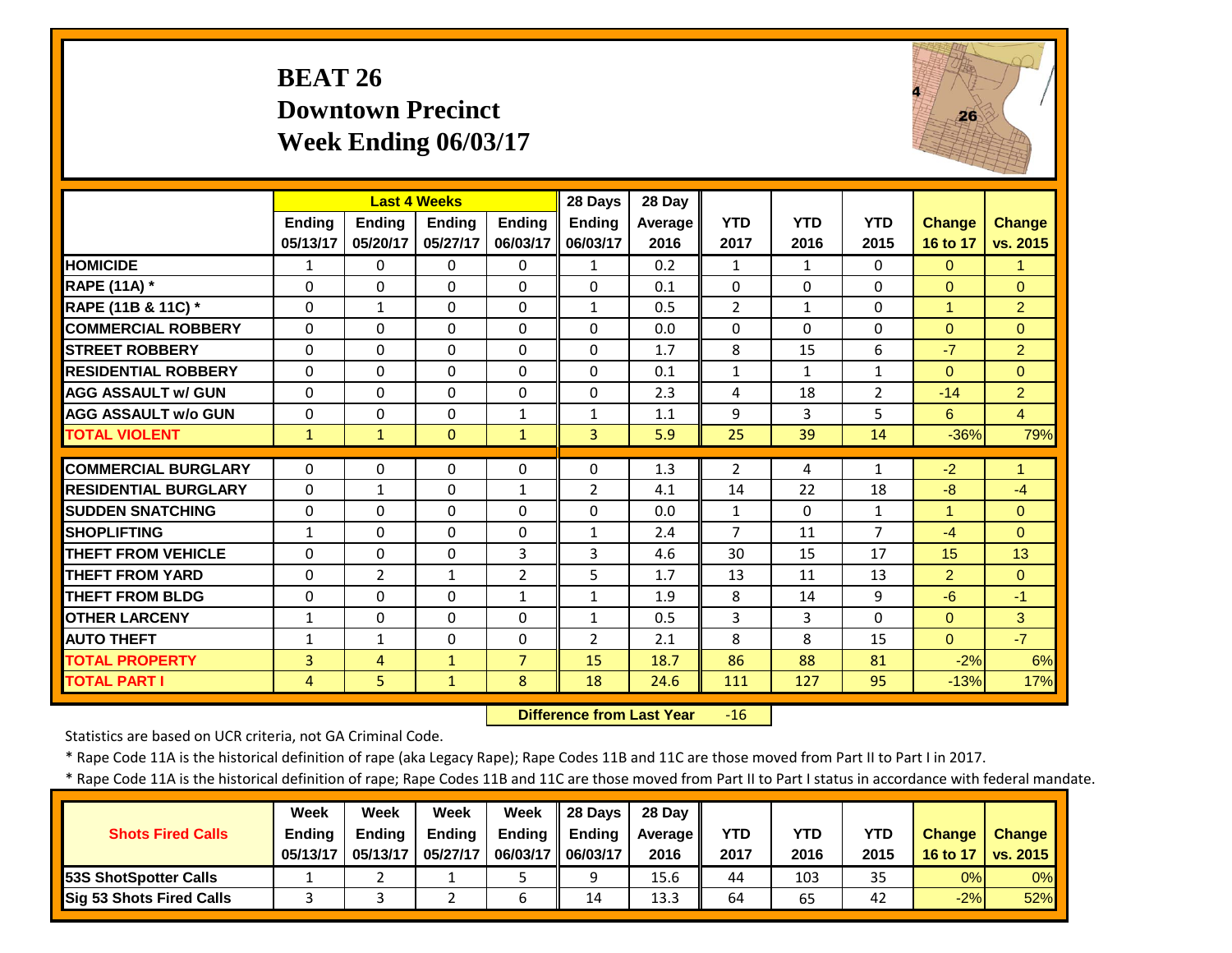

#### **COMPSTATCENTRAL PRECINCTWeek Ending 06/03/17**

**PRECINCT COMMANDER:**

**CAPT. BEN HERRON**



|                             | Week<br><b>Ending</b><br>06/03/17 | Week<br><b>Ending</b><br>05/27/17 | <b>Weekly</b><br>Avg<br>2016 | 28-Day<br><b>Ending</b><br>06/03/17 | 28-Day<br><b>Ending</b><br>4/8/17 | Avg<br>28-Day<br>2016 | <b>YTD</b><br>2017 | <b>YTD</b><br>2016 | <b>YTD</b><br>2015 | Change<br>16 to 17 | <b>Change</b><br>vs. 2015 |
|-----------------------------|-----------------------------------|-----------------------------------|------------------------------|-------------------------------------|-----------------------------------|-----------------------|--------------------|--------------------|--------------------|--------------------|---------------------------|
| <b>HOMICIDE</b>             | 0                                 | 0                                 | 0                            | 4                                   | 4                                 | 2                     | 5.                 | 13                 | 7                  | $-8$               | $-2$                      |
| <b>RAPE (11A) *</b>         | $\overline{2}$                    |                                   | $\Omega$                     | 4                                   | 3                                 |                       | 9                  | 6                  | 3                  | 3                  | 6                         |
| RAPE (11B & 11C) *          | 0                                 | $\Omega$                          | $\Omega$                     | 1                                   | 0                                 |                       | 6                  | 3                  | 4                  | 3                  | $\overline{2}$            |
| <b>COMMERCIAL ROBBERY</b>   | 1                                 | 2                                 | 0                            | 3                                   | $\Omega$                          | 4                     | 9                  | 8                  | 3                  | 1                  | 6                         |
| <b>STREET ROBBERY</b>       | 1                                 |                                   | $\overline{c}$               | 8                                   | 4                                 | 8                     | 24                 | 30                 | 37                 | $-6$               | $-13$                     |
| <b>RESIDENTIAL ROBBERY</b>  | 0                                 | $\Omega$                          | $\Omega$                     | $\bf{0}$                            | 3                                 |                       | 4                  | 6                  | $\overline{2}$     | $-2$               | $\overline{2}$            |
| <b>AGG ASSAULT w/ GUN</b>   | 3                                 | $\overline{2}$                    | 1                            | $\overline{7}$                      | 16                                | 5                     | 48                 | 27                 | 38                 | 21                 | 10                        |
| <b>AGG ASSAULT w/o GUN</b>  | 1                                 | 3                                 | 1                            | 8                                   | 12                                | 4                     | 36                 | 22                 | 18                 | 14                 | 18                        |
| <b>TOTAL VIOLENT</b>        | 8                                 | 9                                 | 6                            | 35                                  | 42                                | 23                    | 141                | 115                | 112                | 23%                | 26%                       |
|                             |                                   |                                   |                              |                                     |                                   |                       |                    |                    |                    |                    |                           |
| <b>COMMERCIAL BURGLARY</b>  | 1                                 | 0                                 | 2                            |                                     | $\overline{2}$                    | 8                     | 11                 | 31                 | 35                 | $-20$              | $-24$                     |
| <b>RESIDENTIAL BURGLARY</b> |                                   | 4                                 | $\overline{7}$               | 13 <sub>1</sub>                     | 14                                | 30                    | 85                 | 104                | 168                | $-19$              | $-83$                     |
| <b>SUDDEN SNATCHING</b>     | $\mathbf 0$                       | 0                                 | $\Omega$                     | $\bf{0}$                            | 3                                 |                       | 11                 | 10                 | 5                  |                    | 6                         |
| <b>SHOPLIFTING</b>          | 5                                 | 11                                | 3                            | 28                                  | 17                                | 13                    | 107                | 60                 | 39                 | 47                 | 68                        |
| <b>THEFT FROM VEHICLE</b>   | 12                                | 3                                 | 9                            | 37                                  | 44                                | 35                    | 205                | 188                | 229                | 17                 | $-24$                     |
| <b>THEFT FROM YARD</b>      | 4                                 | 6                                 | 4                            | 19                                  | 28                                | 17                    | 97                 | 79                 | 84                 | 18                 | 13                        |
| <b>THEFT FROM BLDG</b>      | 3.                                | 4                                 | 6                            | 20                                  | 15                                | 23                    | 71                 | 130                | 81                 | $-59$              | $-10$                     |
| <b>OTHER LARCENY</b>        | 0                                 | 4                                 | 0                            | $\mathbf{2}$                        | 3                                 | $\overline{2}$        | 16                 | 9                  | 19                 | $\overline{7}$     | $-3$                      |
| <b>AUTO THEFT</b>           | 6                                 | 12                                | 4                            | 27                                  | 16                                | 18                    | 95                 | 95                 | 100                | 0                  | $-5$                      |
| <b>TOTAL PROPERTY</b>       | 32                                | 41                                | 37                           | 147                                 | 142                               | 146                   | 698                | 706                | 760                | $-1%$              | $-8%$                     |
| <b>TOTAL PART I</b>         | 40                                | 50                                | 42                           | 182                                 | 184                               | 169                   | 839                | 821                | 872                | 2%                 | $-4%$                     |

Statistics are based on UCR criteria, not GA Criminal Code. **Difference from Last Year** 18

Statistics are preliminary, based on RMS data at the time prepared, and are subject to change due to late reports, reclassifications, updated locations, etc.

Cell Shading: white is within 0.6 standard deviation of the mean; red is above; green is below.

| <b>Citizen Initiated Calls</b>  | Week<br><b>Ending</b><br>06/03/17 | <b>Week</b><br><b>Ending</b><br>05/27/17 | Weekly<br>Avg<br>2015 | $28$ -Day<br><b>Ending</b><br>06/03/17 | $28-Dav$<br><b>Ending</b><br>4/8/17 | Avg<br>$28$ -Day<br>2016 | <b>YTD</b><br>2017 | <b>YTD</b><br>2016 | YTD<br>2015 | Change<br>16 to 17 | <b>Change</b><br>vs. 2015 |
|---------------------------------|-----------------------------------|------------------------------------------|-----------------------|----------------------------------------|-------------------------------------|--------------------------|--------------------|--------------------|-------------|--------------------|---------------------------|
| <b>Midnight Shift</b>           | 122                               | 105                                      | 126                   | 483                                    | 492                                 | 503                      | 2412               | 2747               | 2621        | $-335$             | $-209$                    |
| Day Shift                       | 274                               | 245                                      | 271                   | 1060                                   | 1013                                | 1085                     | 5391               | 5629               | 5261        | $-238$             | 130                       |
| <b>Afternoon Shift</b>          | 298                               | 279                                      | 294                   | 1183                                   | 1170                                | 1176                     | 5848               | 6183               | 6143        | $-335$             | $-295$                    |
| <b>TOTAL CITIZEN CFS</b>        | 694                               | 629                                      | 691                   | 2726                                   | 2675                                | 2764                     | 13651              | 14559              | 14025       | $-6.2%$            | $-2.7%$                   |
| <b>53S ShotSpotter Calls</b>    |                                   |                                          | 12                    | 35                                     | 55                                  | 49                       | 299                | 339                | 171         | -40                | 128                       |
| <b>Sig 53 Shots Fired Calls</b> | 31                                | 7                                        | 19                    | 77                                     | 99                                  | 74                       | 434                | 418                | 367         | 16                 | 67                        |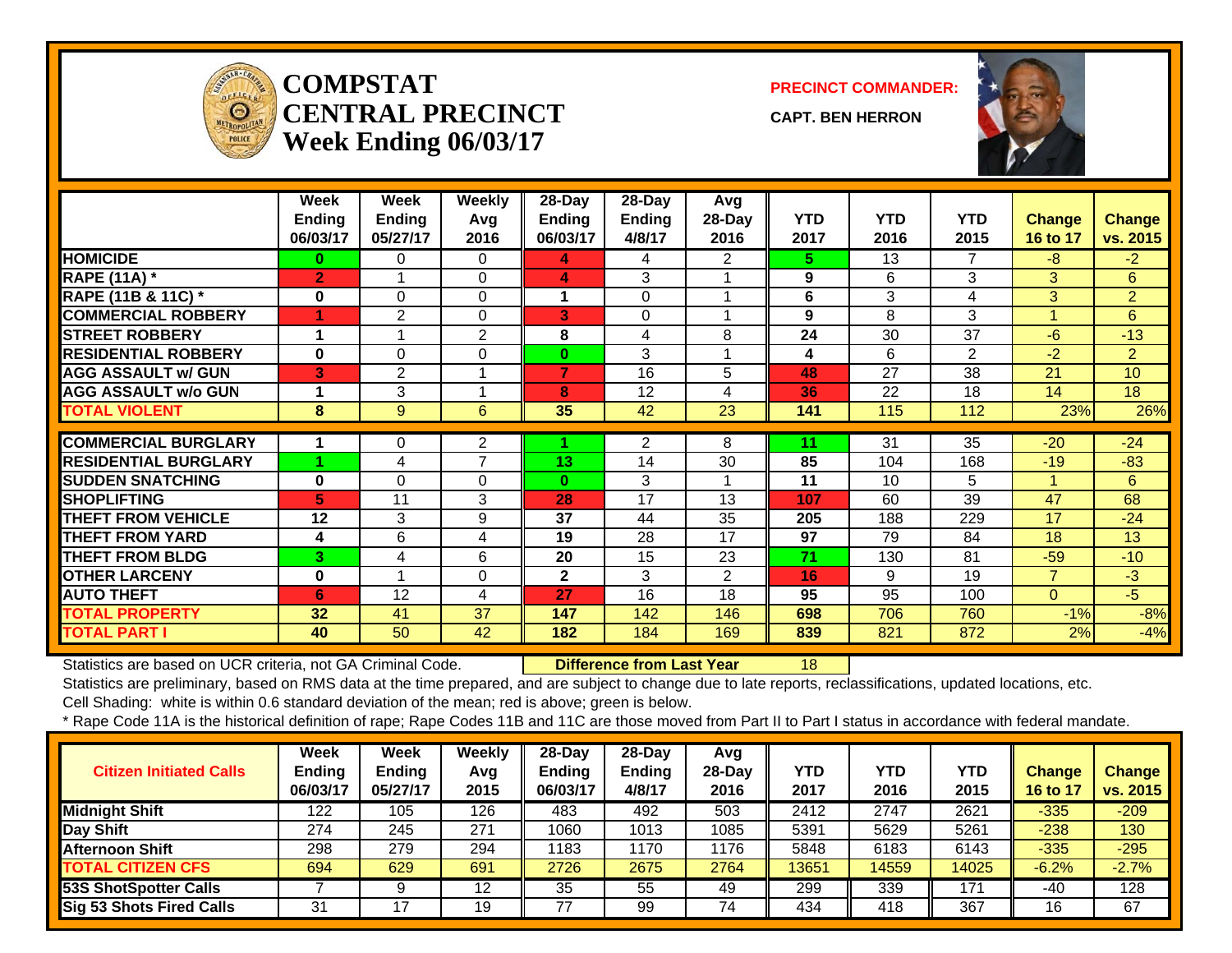#### **BEAT 31 Central Precinct Week Ending 06/03/17**



|                             |                |                | <b>Last 4 Weeks</b> |                | 28 Days        | 28 Day  |                |                |                |                |                      |
|-----------------------------|----------------|----------------|---------------------|----------------|----------------|---------|----------------|----------------|----------------|----------------|----------------------|
|                             | <b>Ending</b>  | Ending         | <b>Ending</b>       | <b>Ending</b>  | Ending         | Average | <b>YTD</b>     | <b>YTD</b>     | <b>YTD</b>     | <b>Change</b>  | Change               |
|                             | 05/13/17       | 05/20/17       | 05/27/17            | 06/03/17       | 06/03/17       | 2016    | 2017           | 2016           | 2015           | 16 to 17       | vs. 2015             |
| <b>HOMICIDE</b>             | $\Omega$       | $\Omega$       | $\Omega$            | $\Omega$       | 0              | 0.2     | $\Omega$       | $\mathbf{1}$   | $\mathbf{1}$   | $-1$           | $-1$                 |
| <b>RAPE (11A) *</b>         | $\Omega$       | $\mathbf{1}$   | $\Omega$            | $\mathbf{1}$   | $\overline{2}$ | 0.0     | 4              | $\Omega$       | $\mathbf{1}$   | $\overline{4}$ | $\mathbf{3}$         |
| RAPE (11B & 11C) *          | 0              | $\Omega$       | $\Omega$            | $\Omega$       | $\Omega$       | 0.2     | $\Omega$       | $\mathbf{1}$   | $\Omega$       | $-1$           | $\Omega$             |
| <b>COMMERCIAL ROBBERY</b>   | $\Omega$       | $\Omega$       | 0                   | $\Omega$       | $\Omega$       | 0.1     | $\Omega$       | $\mathbf{1}$   | $\Omega$       | $-1$           | $\Omega$             |
| <b>STREET ROBBERY</b>       | $\Omega$       | $\mathbf{1}$   | $\Omega$            | $\Omega$       | $\mathbf{1}$   | 0.8     | 3              | $\overline{2}$ | 9              | $\mathbf{1}$   | $-6$                 |
| <b>RESIDENTIAL ROBBERY</b>  | $\Omega$       | $\Omega$       | $\Omega$            | $\Omega$       | $\Omega$       | 0.2     | $\overline{2}$ | $\overline{2}$ | $\mathbf{1}$   | $\Omega$       | $\blacktriangleleft$ |
| <b>AGG ASSAULT w/ GUN</b>   | 0              | $\Omega$       | 0                   | $\overline{2}$ | $\overline{2}$ | 1.5     | 15             | 8              | 12             | $\overline{7}$ | 3                    |
| <b>AGG ASSAULT w/o GUN</b>  | $\mathbf{1}$   | $\mathbf{1}$   | 1                   | $\Omega$       | 3              | 0.8     | 13             | 4              | 4              | 9              | $9^{\circ}$          |
| <b>TOTAL VIOLENT</b>        | $\mathbf{1}$   | 3              | $\mathbf{1}$        | 3              | 8              | 4.0     | 37             | 19             | 28             | 95%            | 32%                  |
| <b>COMMERCIAL BURGLARY</b>  | $\Omega$       | $\Omega$       | $\Omega$            | $\Omega$       | $\Omega$       | 0.5     | 2              | 3              | 5.             | $-1$           | $-3$                 |
| <b>RESIDENTIAL BURGLARY</b> | 3              | $\overline{2}$ | $\overline{2}$      | $\mathbf{1}$   | 8              | 6.0     | 39             | 23             | 36             | 16             | 3                    |
| <b>SUDDEN SNATCHING</b>     | $\Omega$       | $\Omega$       | $\Omega$            | $\Omega$       | $\Omega$       | 0.3     | 4              | 3              | $\mathbf{1}$   | 1              | 3                    |
| <b>SHOPLIFTING</b>          | $\Omega$       | $\Omega$       | $\mathbf{1}$        | $\Omega$       | $\mathbf{1}$   | 0.5     | $\mathbf{1}$   | $\overline{2}$ | $\Omega$       | $-1$           | $\blacktriangleleft$ |
| THEFT FROM VEHICLE          | $\overline{2}$ | $\Omega$       | $\Omega$            | 1              | 3              | 2.8     | 20             | 17             | 24             | 3              | $-4$                 |
| <b>THEFT FROM YARD</b>      | $\mathbf{1}$   | $\Omega$       | $\Omega$            | $\Omega$       | $\mathbf{1}$   | 1.8     | $\overline{7}$ | 9              | $\overline{7}$ | $-2$           | $\Omega$             |
| <b>THEFT FROM BLDG</b>      | $\mathbf{1}$   | $\Omega$       | $\Omega$            | $\Omega$       | $\mathbf{1}$   | 2.4     | 5              | 11             | 11             | $-6$           | $-6$                 |
| <b>OTHER LARCENY</b>        | 0              | $\Omega$       | 0                   | $\mathbf 0$    | 0              | 0.3     | $\mathbf{1}$   | $\overline{2}$ | $\mathbf{1}$   | $-1$           | $\overline{0}$       |
| <b>AUTO THEFT</b>           | $\overline{2}$ | $\Omega$       | 3                   | $\mathbf{1}$   | 6              | 3.0     | 19             | 17             | 18             | $\overline{2}$ | $\blacktriangleleft$ |
| <b>TOTAL PROPERTY</b>       | 9              | $\overline{2}$ | 6                   | 3              | 20             | 17.6    | 98             | 87             | 103            | 13%            | $-5%$                |
| <b>TOTAL PART I</b>         | 10             | 5.             | $\overline{7}$      | 6              | 28             | 21.6    | 135            | 106            | 131            | 27%            | 3%                   |
|                             |                |                |                     |                |                |         |                |                |                |                |                      |

 **Difference from Last Year**29

Statistics are based on UCR criteria, not GA Criminal Code.

\* Rape Code 11A is the historical definition of rape (aka Legacy Rape); Rape Codes 11B and 11C are those moved from Part II to Part I in 2017.

|                                 | <b>Week</b>   | Week          | Week          | Week              | $\parallel$ 28 Days | 28 Dav  |            |      |            |               |                 |
|---------------------------------|---------------|---------------|---------------|-------------------|---------------------|---------|------------|------|------------|---------------|-----------------|
| <b>Shots Fired Calls</b>        | <b>Ending</b> | <b>Ending</b> | <b>Ending</b> | <b>Ending</b>     | Ending              | Average | <b>YTD</b> | YTD  | <b>YTD</b> | <b>Change</b> | <b>Change</b>   |
|                                 | 05/13/17      | 05/13/17      | 05/27/17      | 06/03/17 06/03/17 |                     | 2016    | 2017       | 2016 | 2015       | 16 to 17      | <b>VS. 2015</b> |
| <b>53S ShotSpotter Calls</b>    |               |               |               |                   | 11                  | 16.8    | 110        | 112  | 74         | 0%            | 0%              |
| <b>Sig 53 Shots Fired Calls</b> |               |               |               |                   | 16                  | 13.7    | 102        | 71   |            | 44%           | 40%             |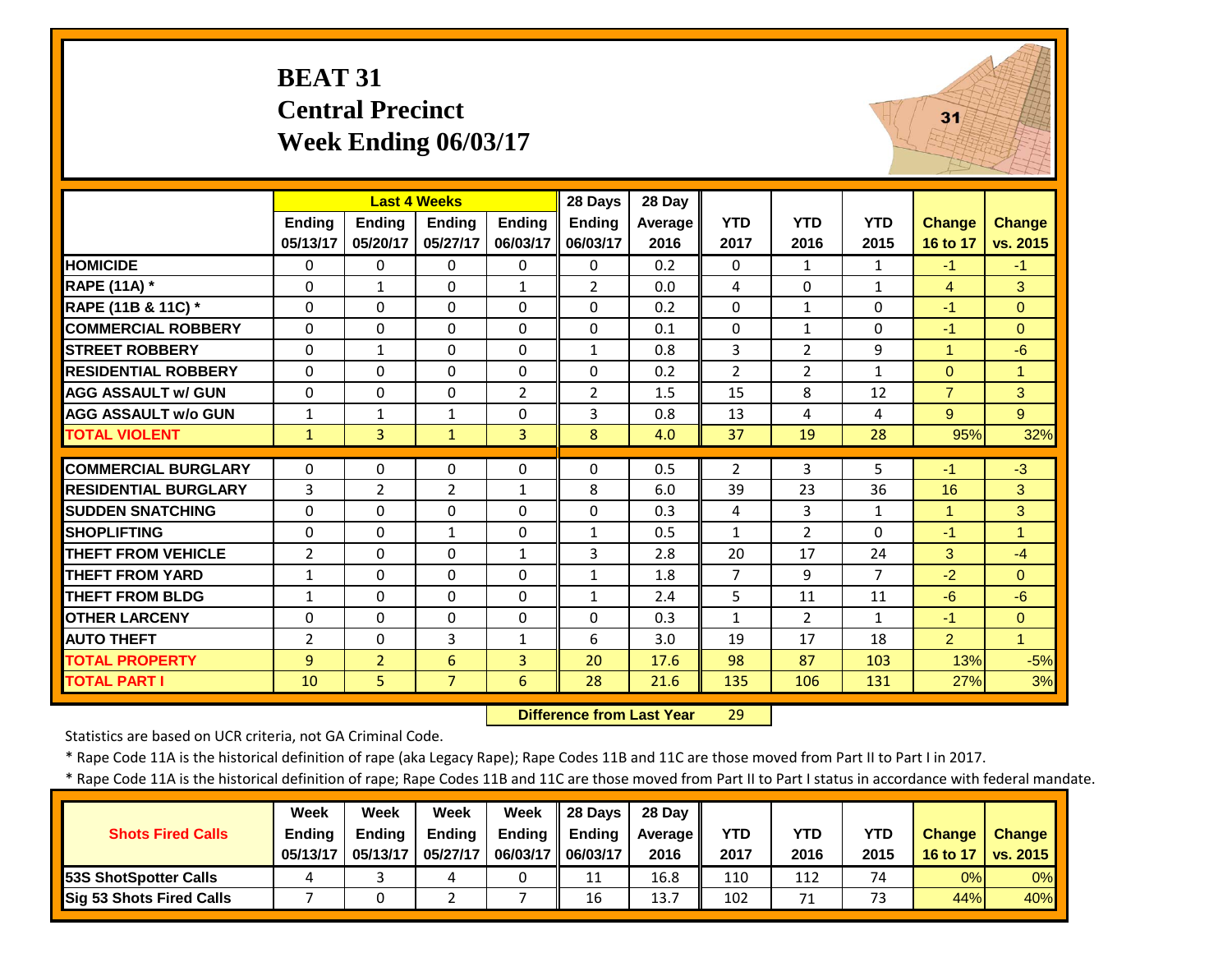#### **BEAT 32 Central Precinct Week Ending 06/03/17**



|                             |               |                | <b>Last 4 Weeks</b> |                | 28 Days        | 28 Day  |              |                |              |                |                      |
|-----------------------------|---------------|----------------|---------------------|----------------|----------------|---------|--------------|----------------|--------------|----------------|----------------------|
|                             | <b>Ending</b> | <b>Endina</b>  | <b>Endina</b>       | <b>Endina</b>  | <b>Ending</b>  | Average | <b>YTD</b>   | <b>YTD</b>     | <b>YTD</b>   | <b>Change</b>  | Change               |
|                             | 05/13/17      | 05/20/17       | 05/27/17            | 06/03/17       | 06/03/17       | 2016    | 2017         | 2016           | 2015         | 16 to 17       | vs. 2015             |
| <b>HOMICIDE</b>             | $\Omega$      | 0              | $\mathbf{0}$        | $\Omega$       | $\Omega$       | 0.3     | $\Omega$     | $\overline{2}$ | $\mathbf{1}$ | $-2$           | $-1$                 |
| <b>RAPE (11A)</b> *         | $\Omega$      | $\Omega$       | $\Omega$            | $\Omega$       | $\Omega$       | 0.1     | $\Omega$     | $\mathbf{1}$   | $\mathbf{1}$ | $-1$           | $-1$                 |
| RAPE (11B & 11C) *          | 0             | $\Omega$       | $\Omega$            | $\mathbf 0$    | $\Omega$       | 0.0     | $\mathbf 0$  | $\Omega$       | 0            | $\overline{0}$ | $\mathbf{0}$         |
| <b>COMMERCIAL ROBBERY</b>   | $\Omega$      | $\Omega$       | $\Omega$            | $\mathbf{1}$   | $\mathbf{1}$   | 0.4     | $\mathbf{1}$ | 3              | $\mathbf{1}$ | $-2$           | $\Omega$             |
| <b>STREET ROBBERY</b>       | $\Omega$      | $\Omega$       | $\mathbf{1}$        | $\Omega$       | $\mathbf{1}$   | 1.1     | $\mathbf{1}$ | 6              | $\Omega$     | $-5$           | $\overline{1}$       |
| <b>RESIDENTIAL ROBBERY</b>  | $\Omega$      | $\Omega$       | $\Omega$            | $\Omega$       | $\Omega$       | 0.0     | $\Omega$     | $\Omega$       | 0            | $\Omega$       | $\Omega$             |
| <b>AGG ASSAULT w/ GUN</b>   | $\Omega$      | $\Omega$       | 1                   | $\Omega$       | $\mathbf{1}$   | 1.0     | 5            | 5              | 5            | $\Omega$       | $\Omega$             |
| <b>AGG ASSAULT w/o GUN</b>  | $\Omega$      | $\Omega$       | $\Omega$            | $\Omega$       | $\Omega$       | 0.5     | 5            | $\overline{2}$ | 4            | 3              | $\blacktriangleleft$ |
| <b>TOTAL VIOLENT</b>        | $\mathbf{0}$  | $\Omega$       | $\overline{2}$      | $\mathbf{1}$   | 3              | 3.4     | 12           | 19             | 12           | $-37%$         | 0%                   |
| <b>COMMERCIAL BURGLARY</b>  | 0             | $\Omega$       | 0                   | 1              | 1              | 1.8     | 6            | 5              | 6            | 1              | $\Omega$             |
| <b>RESIDENTIAL BURGLARY</b> | $\Omega$      | $\Omega$       | $\overline{2}$      | $\Omega$       | $\overline{2}$ | 4.5     | 14           | 15             | 22           | $-1$           | $-8$                 |
| <b>SUDDEN SNATCHING</b>     | $\Omega$      | $\Omega$       | $\Omega$            | $\Omega$       | $\Omega$       | 0.2     | 1            | $\overline{2}$ | $\mathbf{1}$ | $-1$           | $\Omega$             |
| <b>SHOPLIFTING</b>          | $\Omega$      | $\overline{2}$ | $\mathbf{1}$        | $\Omega$       | 3              | 2.1     | 17           | 12             | 10           | 5              | $\overline{7}$       |
| <b>THEFT FROM VEHICLE</b>   | $\Omega$      | 1              | $\Omega$            | 2              | 3              | 4.3     | 13           | 30             | 16           | $-17$          | $-3$                 |
| <b>THEFT FROM YARD</b>      | 0             | $\overline{2}$ | 1                   | $\mathbf{1}$   | 4              | 1.8     | 12           | 6              | 9            | 6              | 3                    |
| <b>THEFT FROM BLDG</b>      | 4             | $\Omega$       | $\mathbf{1}$        | $\mathbf{1}$   | 6              | 2.7     | 15           | 19             | 11           | $-4$           | $\overline{4}$       |
| <b>OTHER LARCENY</b>        | $\mathbf{1}$  | $\Omega$       | $\Omega$            | $\Omega$       | $\mathbf{1}$   | 0.1     | 3            | $\mathbf{1}$   | 3            | $\overline{2}$ | $\Omega$             |
| <b>AUTO THEFT</b>           | 0             | $\mathbf{1}$   | $\mathbf{1}$        | $\overline{2}$ | 4              | 2.8     | 13           | 13             | 17           | $\Omega$       | $-4$                 |
|                             |               | 6              |                     | $\overline{7}$ |                |         | 94           |                | 95           | $-9%$          | $-1%$                |
| <b>TOTAL PROPERTY</b>       | 5             |                | 6                   |                | 24             | 20.2    |              | 103            |              |                |                      |
| <b>TOTAL PART I</b>         | 5             | 6              | 8                   | 8              | 27             | 23.6    | 106          | 122            | 107          | $-13%$         | $-1%$                |

 **Difference from Last Year** $-16$ 

Statistics are based on UCR criteria, not GA Criminal Code.

\* Rape Code 11A is the historical definition of rape (aka Legacy Rape); Rape Codes 11B and 11C are those moved from Part II to Part I in 2017.

|                                 | <b>Week</b>   | Week          | Week          | Week              | $\parallel$ 28 Days | 28 Dav  |            |      |            |               |                   |
|---------------------------------|---------------|---------------|---------------|-------------------|---------------------|---------|------------|------|------------|---------------|-------------------|
| <b>Shots Fired Calls</b>        | <b>Ending</b> | <b>Ending</b> | <b>Ending</b> | Ending            | Ending              | Average | <b>YTD</b> | YTD  | <b>YTD</b> | <b>Change</b> | <b>Change</b>     |
|                                 | 05/13/17      | 05/13/17      | 05/27/17      | 06/03/17 06/03/17 |                     | 2016    | 2017       | 2016 | 2015       | 16 to 17      | $\sqrt{vs. 2015}$ |
| <b>53S ShotSpotter Calls</b>    |               |               |               |                   |                     | 0.1     | 0          |      |            | 0%            | 0%                |
| <b>Sig 53 Shots Fired Calls</b> |               |               |               |                   |                     | 9.4     | 41         | 31   | 43         | 32%           | $-5%$             |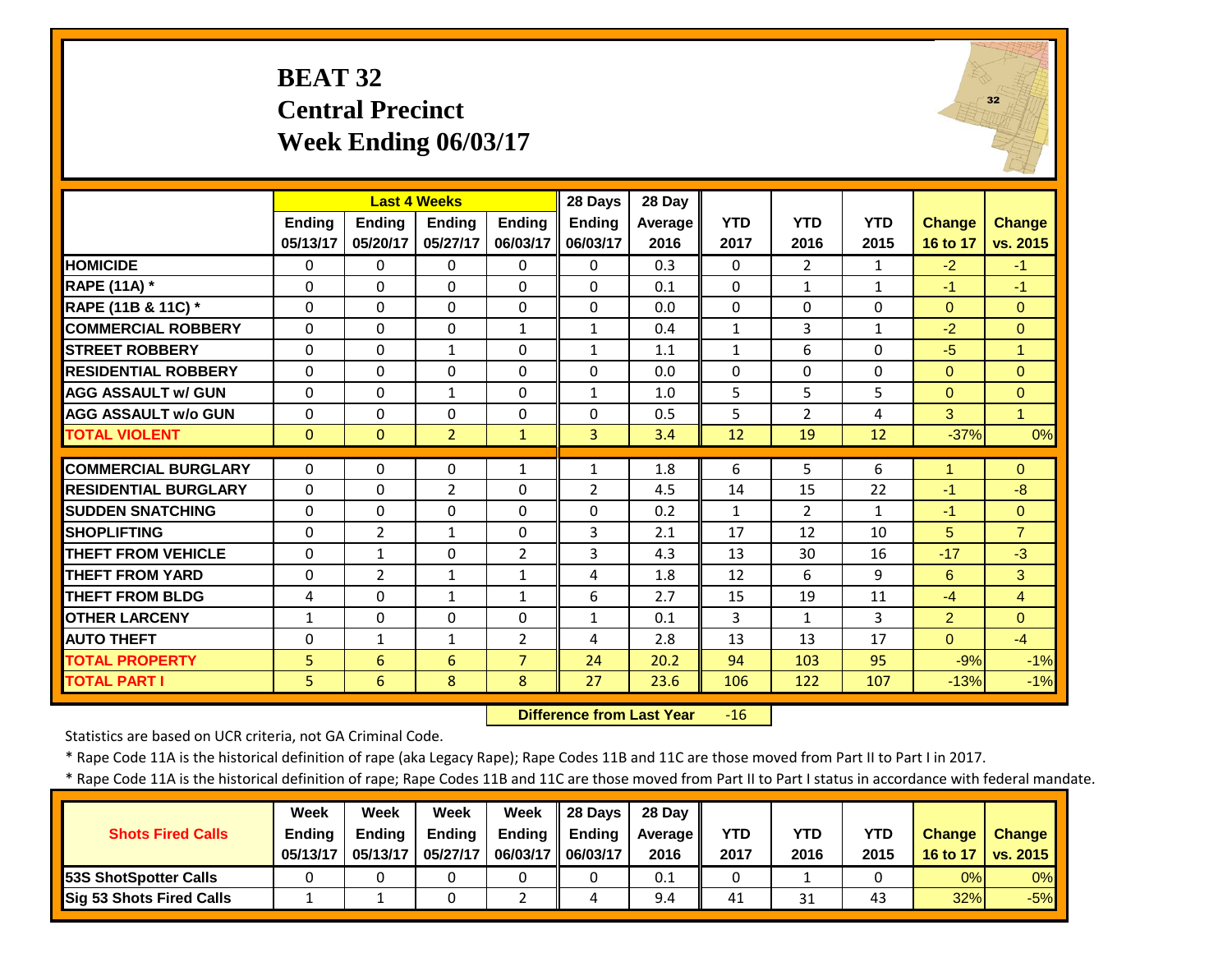#### **BEAT 33 Central Precinct Week Ending 06/03/17**



|                             |                | <b>Last 4 Weeks</b> |                |                | 28 Days       | 28 Day         |                |                |                |                |                |
|-----------------------------|----------------|---------------------|----------------|----------------|---------------|----------------|----------------|----------------|----------------|----------------|----------------|
|                             | <b>Ending</b>  | Ending              | <b>Endina</b>  | <b>Endina</b>  | <b>Endina</b> | <b>Average</b> | <b>YTD</b>     | <b>YTD</b>     | <b>YTD</b>     | <b>Change</b>  | <b>Change</b>  |
|                             | 05/13/17       | 05/20/17            | 05/27/17       | 06/03/17       | 06/03/17      | 2016           | 2017           | 2016           | 2015           | 16 to 17       | vs. 2015       |
| <b>HOMICIDE</b>             | $\Omega$       | 0                   | $\Omega$       | 0              | $\Omega$      | 0.8            | $\Omega$       | 6              | $\mathbf{1}$   | $-6$           | $-1$           |
| RAPE (11A) *                | $\Omega$       | 0                   | $\mathbf{1}$   | $\Omega$       | $\mathbf{1}$  | 0.4            | $\mathbf{1}$   | $\overline{2}$ | $\mathbf{1}$   | $-1$           | $\Omega$       |
| RAPE (11B & 11C) *          | $\Omega$       | 0                   | $\Omega$       | $\Omega$       | $\Omega$      | 0.2            | $\overline{2}$ | $\Omega$       | $\Omega$       | 2              | $\overline{2}$ |
| <b>COMMERCIAL ROBBERY</b>   | $\Omega$       | 0                   | $\Omega$       | $\Omega$       | $\Omega$      | 0.2            | $\overline{2}$ | $\overline{2}$ | $\Omega$       | $\Omega$       | $\overline{2}$ |
| <b>STREET ROBBERY</b>       | $\mathbf{1}$   | $\mathbf{1}$        | $\Omega$       | $\Omega$       | 2             | 2.1            | 11             | 7              | 11             | $\overline{4}$ | $\Omega$       |
| <b>RESIDENTIAL ROBBERY</b>  | $\Omega$       | 0                   | $\Omega$       | $\Omega$       | $\Omega$      | 0.1            | $\Omega$       | $\mathbf{1}$   | $\mathbf{1}$   | $-1$           | $-1$           |
| <b>AGG ASSAULT W/ GUN</b>   | $\Omega$       | 1                   | 0              | $\Omega$       | 1             | 0.4            | 6              | $\overline{2}$ | 6              | 4              | $\Omega$       |
| <b>AGG ASSAULT w/o GUN</b>  | $\Omega$       | 0                   | 1              | 0              | 1             | 0.8            | 7              | 5              | $\mathbf{1}$   | 2              | 6              |
| <b>TOTAL VIOLENT</b>        | $\mathbf{1}$   | $\overline{2}$      | $\overline{2}$ | $\Omega$       | 5.            | 5.0            | 29             | 25             | 21             | 16%            | 38%            |
| <b>COMMERCIAL BURGLARY</b>  | $\Omega$       | 0                   | $\Omega$       | $\Omega$       | 0             | 2.4            | $\overline{2}$ | 12             | 16             | $-10$          | $-14$          |
| <b>RESIDENTIAL BURGLARY</b> | $\Omega$       | 0                   | 0              | 0              | $\Omega$      | 3.8            | 5              | 11             | 21             | $-6$           | $-16$          |
| <b>SUDDEN SNATCHING</b>     | $\Omega$       | 0                   | $\Omega$       | 0              | $\Omega$      | 0.5            | $\overline{2}$ | 4              | $\overline{2}$ | $-2$           | $\Omega$       |
| <b>SHOPLIFTING</b>          | $\Omega$       | 0                   | $\overline{2}$ | $\mathbf{1}$   | 3             | 2.1            | 18             | 11             | 10             | $\overline{7}$ | 8              |
| <b>THEFT FROM VEHICLE</b>   | $\mathbf{1}$   | $\overline{2}$      | $\mathbf{1}$   | $\overline{2}$ | 6             | 8.1            | 52             | 43             | 48             | 9              | $\overline{4}$ |
| <b>THEFT FROM YARD</b>      | 1              | $\mathbf{1}$        | $\overline{2}$ | $\mathbf{1}$   | 5             | 6.0            | 30             | 34             | 26             | $-4$           | $\overline{4}$ |
| <b>THEFT FROM BLDG</b>      | $\mathbf{1}$   | $\overline{2}$      | $\overline{2}$ | $\mathbf{1}$   | 6             | 4.8            | 13             | 34             | 12             | $-21$          | $\mathbf{1}$   |
| <b>OTHER LARCENY</b>        | $\Omega$       | 0                   | $\Omega$       | $\Omega$       | $\Omega$      | 0.5            | $\overline{2}$ | 4              | 5              | $-2$           | $-3$           |
| <b>AUTO THEFT</b>           | $\Omega$       | 0                   | 5              | $\mathbf{1}$   | 6             | 3.4            | 17             | 20             | 19             | $-3$           | $-2$           |
| <b>TOTAL PROPERTY</b>       | 3              | 5                   | 12             | 6              | 26            | 31.7           | 141            | 173            | 159            | $-18%$         | $-11%$         |
| <b>TOTAL PART I</b>         | $\overline{4}$ | $\overline{7}$      | 14             | 6              | 31            | 36.6           | 170            | 198            | 180            | $-14%$         | $-6%$          |

 **Difference from Last Year** $-28$ 

Statistics are based on UCR criteria, not GA Criminal Code.

\* Rape Code 11A is the historical definition of rape (aka Legacy Rape); Rape Codes 11B and 11C are those moved from Part II to Part I in 2017.

|                               | Week          | Week          | Week          | Week                | Il 28 Davs    | 28 Dav     |            |      |            |               |                 |
|-------------------------------|---------------|---------------|---------------|---------------------|---------------|------------|------------|------|------------|---------------|-----------------|
| <b>Shots Fired Calls</b>      | <b>Ending</b> | <b>Ending</b> | <b>Ending</b> | Ending              | <b>Ending</b> | Average II | <b>YTD</b> | YTD  | <b>YTD</b> | <b>Change</b> | <b>Change</b>   |
|                               | 05/13/17      | 05/13/17      | 05/27/17      | 06/03/17   06/03/17 |               | 2016       | 2017       | 2016 | 2015       | 16 to 17      | <b>vs. 2015</b> |
| <b>153S ShotSpotter Calls</b> |               |               |               |                     |               | 5.4        | 34         | 38   | 18         | 0%            | 0%              |
| Sig 53 Shots Fired Calls      |               |               |               | 11                  | 18            | 12.8       | 69         | 88   | 57         | $-22%$        | 21%             |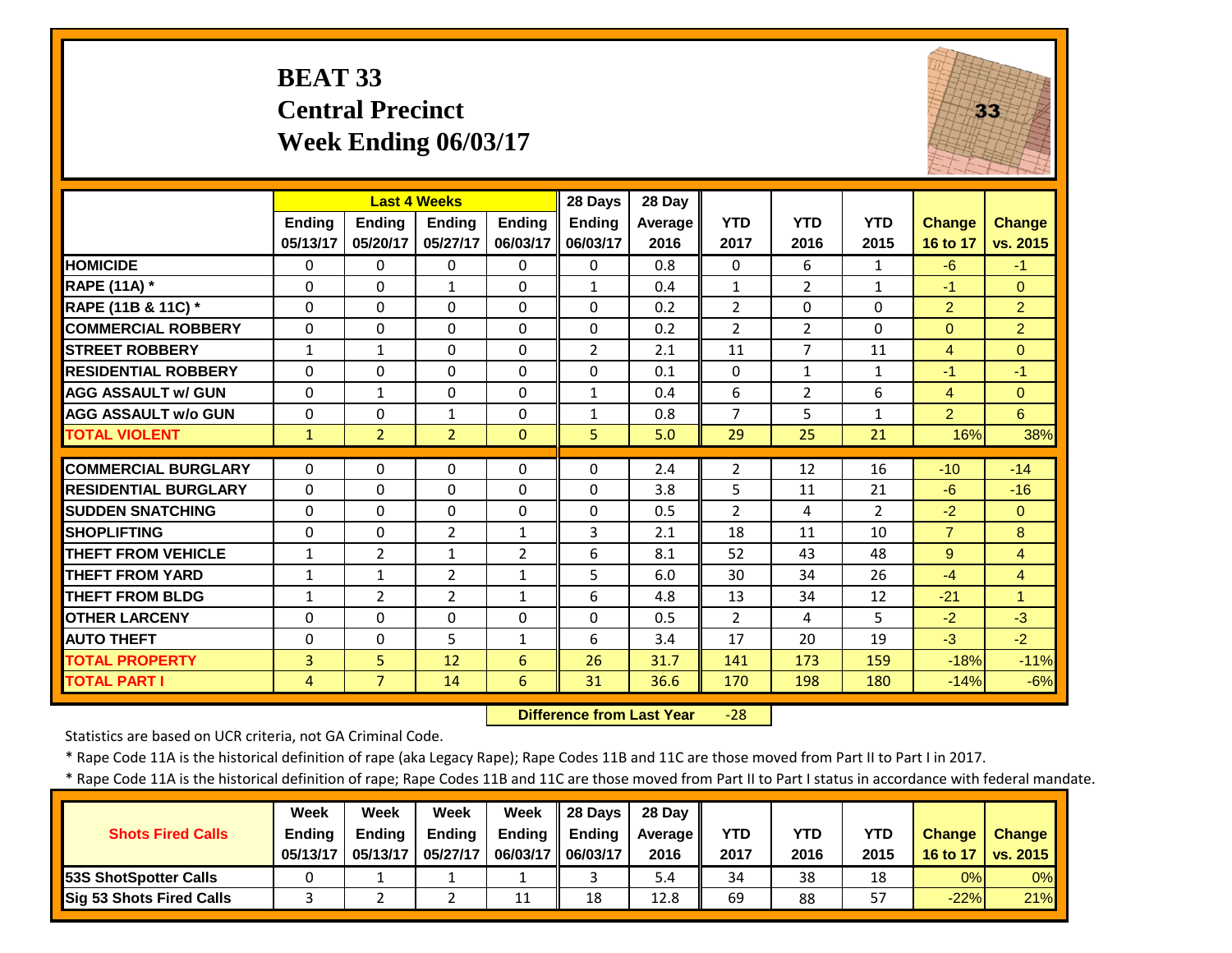#### **BEAT 34 Central Precinct Week Ending 06/03/17**



|                             |                | <b>Last 4 Weeks</b> |                |               | 28 Days        | 28 Day  |                |              |              |                |                      |
|-----------------------------|----------------|---------------------|----------------|---------------|----------------|---------|----------------|--------------|--------------|----------------|----------------------|
|                             | <b>Ending</b>  | <b>Endina</b>       | <b>Endina</b>  | <b>Endina</b> | <b>Ending</b>  | Average | <b>YTD</b>     | <b>YTD</b>   | <b>YTD</b>   | <b>Change</b>  | <b>Change</b>        |
|                             | 05/13/17       | 05/20/17            | 05/27/17       | 06/03/17      | 06/03/17       | 2016    | 2017           | 2016         | 2015         | 16 to 17       | vs. 2015             |
| <b>HOMICIDE</b>             | $\Omega$       | $\Omega$            | 0              | $\Omega$      | $\Omega$       | 0.0     | 1              | $\Omega$     | 0            | 1              | $\mathbf{1}$         |
| <b>RAPE (11A) *</b>         | $\Omega$       | $\Omega$            | $\Omega$       | $\mathbf{1}$  | $\mathbf{1}$   | 0.1     | 3              | $\mathbf{1}$ | 0            | $\overline{2}$ | 3                    |
| RAPE (11B & 11C) *          | 0              | $\mathbf{1}$        | $\Omega$       | $\Omega$      | $\mathbf{1}$   | 0.2     | $\overline{2}$ | $\mathbf{1}$ | 3            | $\mathbf{1}$   | $-1$                 |
| <b>COMMERCIAL ROBBERY</b>   | $\Omega$       | $\Omega$            | $\overline{2}$ | $\Omega$      | $\overline{2}$ | 0.2     | 5              | $\mathbf{1}$ | $\mathbf{1}$ | 4              | $\overline{4}$       |
| <b>STREET ROBBERY</b>       | $\Omega$       | $\mathbf{1}$        | $\Omega$       | $\Omega$      | $\mathbf{1}$   | 0.8     | 3              | $\mathbf{1}$ | 4            | $\overline{2}$ | $-1$                 |
| <b>RESIDENTIAL ROBBERY</b>  | $\Omega$       | $\Omega$            | $\Omega$       | $\Omega$      | $\Omega$       | 0.2     | $\Omega$       | 1            | $\Omega$     | $-1$           | $\Omega$             |
| <b>AGG ASSAULT w/ GUN</b>   | 0              | $\Omega$            | 0              | $\mathbf 0$   | $\Omega$       | 0.5     | 5              | $\mathbf{1}$ | 4            | 4              | $\blacktriangleleft$ |
| <b>AGG ASSAULT w/o GUN</b>  | $\Omega$       | $\Omega$            | 1              | $\Omega$      | $\mathbf{1}$   | 0.5     | 4              | 6            | $\mathbf{1}$ | $-2$           | 3 <sup>1</sup>       |
| <b>TOTAL VIOLENT</b>        | $\mathbf{0}$   | $\overline{2}$      | $\overline{3}$ | $\mathbf{1}$  | 6              | 2.4     | 23             | 12           | 13           | 92%            | 77%                  |
| <b>COMMERCIAL BURGLARY</b>  | $\Omega$       | $\Omega$            | $\Omega$       | $\Omega$      | $\Omega$       | 1.4     | $\Omega$       | 5.           | 3            | $-5$           | $-3$                 |
| <b>RESIDENTIAL BURGLARY</b> | $\Omega$       | $\Omega$            | $\Omega$       | $\Omega$      | $\Omega$       |         |                |              |              | $-6$           |                      |
|                             |                |                     |                |               |                | 4.4     | 6              | 12           | 18           |                | $-12$                |
| <b>SUDDEN SNATCHING</b>     | $\Omega$       | $\Omega$            | $\Omega$       | $\Omega$      | 0              | 0.1     | $\overline{2}$ | $\Omega$     | $\Omega$     | 2              | $\overline{2}$       |
| <b>SHOPLIFTING</b>          | $\overline{2}$ | $\overline{2}$      | 3              | 3             | 10             | 4.4     | 38             | 23           | 10           | 15             | 28                   |
| <b>THEFT FROM VEHICLE</b>   | $\overline{2}$ | 4                   | 1              | 3             | 10             | 7.0     | 47             | 35           | 50           | 12             | $-3$                 |
| <b>THEFT FROM YARD</b>      | 3              | $\Omega$            | 3              | 1             | $\overline{7}$ | 2.6     | 27             | 6            | 18           | 21             | 9                    |
| <b>THEFT FROM BLDG</b>      | 2              | $\mathbf{1}$        | $\Omega$       | $\Omega$      | 3              | 5.3     | 19             | 36           | 13           | $-17$          | 6                    |
| <b>OTHER LARCENY</b>        | $\Omega$       | $\Omega$            | $\Omega$       | 0             | 0              | 0.3     | 3              | $\mathbf{1}$ | 3            | $\overline{2}$ | $\Omega$             |
| <b>AUTO THEFT</b>           | $\Omega$       | $\mathbf{1}$        | $\overline{2}$ | $\mathbf{1}$  | 4              | 3.4     | 16             | 20           | 13           | $-4$           | 3                    |
| <b>TOTAL PROPERTY</b>       | 9              | 8                   | 9              | 8             | 34             | 28.8    | 158            | 138          | 128          | 14%            | 23%                  |
| <b>TOTAL PART I</b>         | 9              | 10                  | 12             | 9             | 40             | 31.1    | 181            | 150          | 141          | 21%            | 28%                  |

 **Difference from Last Year**31

Statistics are based on UCR criteria, not GA Criminal Code.

\* Rape Code 11A is the historical definition of rape (aka Legacy Rape); Rape Codes 11B and 11C are those moved from Part II to Part I in 2017.

|                               | <b>Week</b>   | Week          | Week          | Week                | 28 Days | 28 Dav  |            |      |            |               |               |
|-------------------------------|---------------|---------------|---------------|---------------------|---------|---------|------------|------|------------|---------------|---------------|
| <b>Shots Fired Calls</b>      | <b>Ending</b> | <b>Ending</b> | <b>Ending</b> | Ending              | Ending  | Average | <b>YTD</b> | YTD  | <b>YTD</b> | <b>Change</b> | <b>Change</b> |
|                               | 05/13/17      | 05/13/17      | 05/27/17      | 06/03/17   06/03/17 |         | 2016    | 2017       | 2016 | 2015       | 16 to 17      | vs. 2015      |
| <b>153S ShotSpotter Calls</b> |               |               |               |                     |         | 0.2     | $\Omega$   |      |            | 0%            | 0%            |
| Sig 53 Shots Fired Calls      |               |               |               |                     |         | 7.4     | 46         | 39   | 46         | 18%           | 0%            |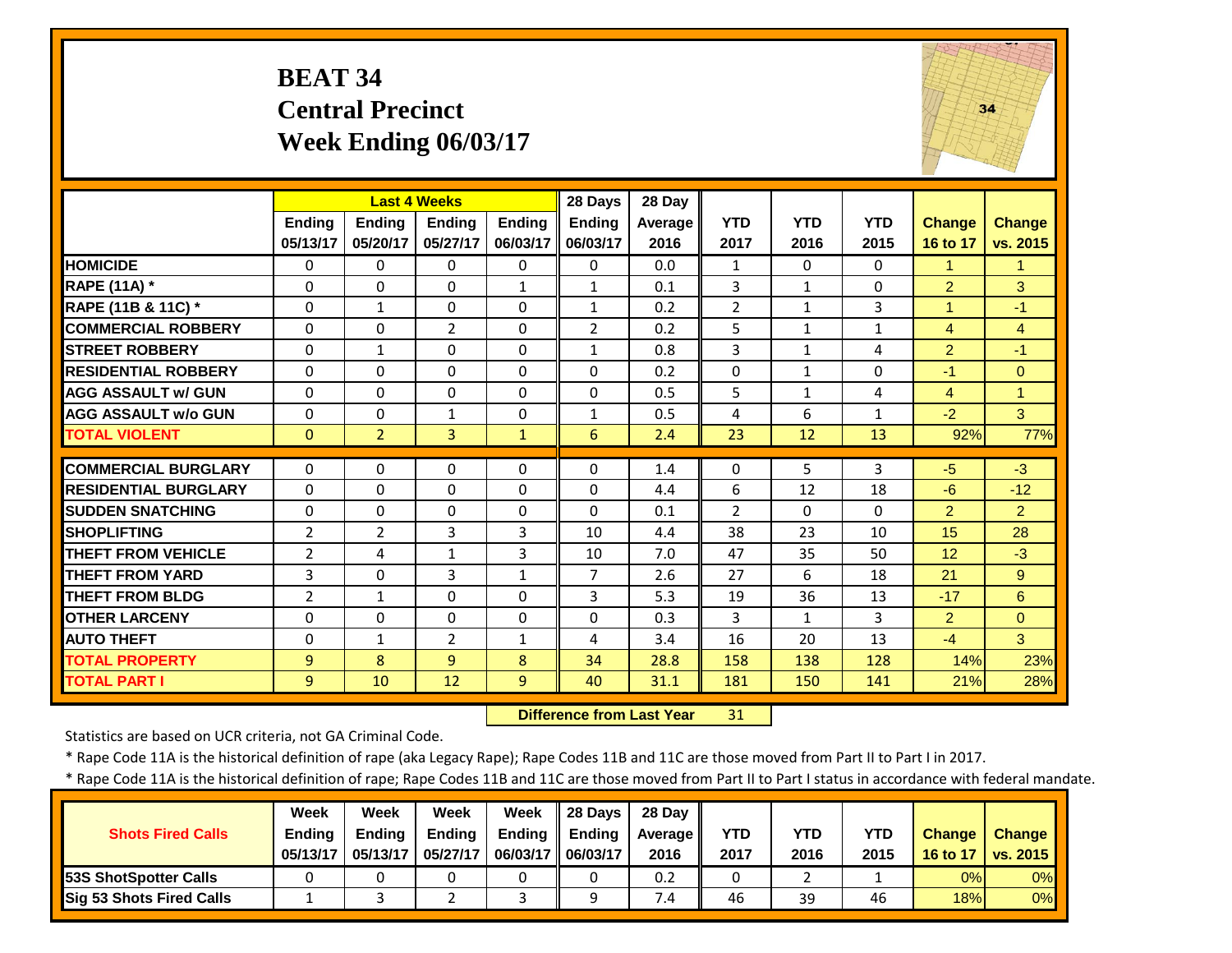#### **BEAT 35 Central Precinct Week Ending 06/03/17**



|                             |                |                | <b>Last 4 Weeks</b>  |              | 28 Days        | 28 Day  |                |                |              |                              |                      |
|-----------------------------|----------------|----------------|----------------------|--------------|----------------|---------|----------------|----------------|--------------|------------------------------|----------------------|
|                             | Ending         | <b>Ending</b>  | <b>Ending</b>        | Ending       | <b>Ending</b>  | Average | <b>YTD</b>     | <b>YTD</b>     | <b>YTD</b>   | <b>Change</b>                | <b>Change</b>        |
|                             | 05/13/17       | 05/20/17       | 05/27/17             | 06/03/17     | 06/03/17       | 2016    | 2017           | 2016           | 2015         | 16 to 17                     | vs. 2015             |
| <b>HOMICIDE</b>             | 4              | 0              | $\Omega$             | 0            | 4              | 0.5     | 4              | 4              | 4            | $\mathbf{0}$                 | $\Omega$             |
| RAPE (11A) *                | $\Omega$       | 0              | $\Omega$             | $\Omega$     | $\Omega$       | 0.2     | $\mathbf{1}$   | $\mathbf{1}$   | 0            | $\Omega$                     | $\blacktriangleleft$ |
| RAPE (11B & 11C) *          | $\Omega$       | $\Omega$       | $\Omega$             | $\Omega$     | $\Omega$       | 0.2     | $\overline{2}$ | $\mathbf{1}$   | $\mathbf{1}$ | $\mathbf{1}$                 | $\mathbf{1}$         |
| <b>COMMERCIAL ROBBERY</b>   | $\Omega$       | 0              | $\mathbf 0$          | $\Omega$     | 0              | 0.1     | $\Omega$       | $\Omega$       | 0            | $\mathbf{0}$                 | $\Omega$             |
| <b>STREET ROBBERY</b>       | $\mathbf{1}$   | $\Omega$       | 0                    | $\mathbf{1}$ | $\overline{2}$ | 1.5     | 3              | $\overline{7}$ | 8            | $-4$                         | $-5$                 |
| <b>RESIDENTIAL ROBBERY</b>  | $\Omega$       | 0              | $\Omega$             | $\Omega$     | $\Omega$       | 0.4     | $\overline{2}$ | $\overline{2}$ | $\Omega$     | $\mathbf{0}$                 | $\overline{2}$       |
| <b>AGG ASSAULT w/ GUN</b>   | $\Omega$       | 1              | $\mathbf{1}$         | $\mathbf{1}$ | 3              | 1.2     | 13             | 5              | 9            | 8                            | $\overline{4}$       |
| <b>AGG ASSAULT w/o GUN</b>  | $\mathbf{1}$   | 0              | $\Omega$             | 1            | $\overline{2}$ | 1.2     | 6              | 4              | 5            | $\overline{2}$               | $\blacktriangleleft$ |
| <b>TOTAL VIOLENT</b>        | 6              | $\mathbf{1}$   | $\mathbf{1}$         | 3            | 11             | 5.3     | 31             | 24             | 27           | 29%                          | 15%                  |
| <b>COMMERCIAL BURGLARY</b>  | $\Omega$       | 0              | $\Omega$             | 0            | 0              | 1.0     | $\Omega$       | $\mathbf{1}$   | 4            | $-1$                         | $-4$                 |
| <b>RESIDENTIAL BURGLARY</b> | $\overline{2}$ | $\mathbf{1}$   | $\mathbf 0$          | $\Omega$     | 3              | 8.0     | 18             | 32             | 53           | $-14$                        | $-35$                |
| <b>SUDDEN SNATCHING</b>     | $\Omega$       | $\Omega$       | $\Omega$             | $\Omega$     | $\Omega$       | 0.2     | $\mathbf{1}$   | $\mathbf{1}$   | $\Omega$     | $\mathbf{0}$                 | $\blacktriangleleft$ |
| <b>SHOPLIFTING</b>          |                | $\Omega$       |                      |              |                | 0.3     | 3              | $\overline{2}$ | 4            |                              |                      |
| <b>THEFT FROM VEHICLE</b>   | $\Omega$       | $\mathbf{1}$   | $\Omega$<br>$\Omega$ | 0<br>3       | $\Omega$<br>5  | 5.0     | 24             | 25             | 27           | $\blacktriangleleft$<br>$-1$ | $-1$<br>$-3$         |
| <b>THEFT FROM YARD</b>      | 1              |                |                      |              |                |         |                | 9              | 10           | $\overline{7}$               |                      |
|                             | $\Omega$       | $\mathbf{1}$   | $\Omega$             | $\mathbf{1}$ | $\overline{2}$ | 2.1     | 16             |                |              |                              | 6                    |
| <b>THEFT FROM BLDG</b>      | $\Omega$       | $\overline{2}$ | $\Omega$             | $\mathbf{1}$ | 3              | 4.9     | 11             | 20             | 16           | $-9$                         | $-5$                 |
| <b>OTHER LARCENY</b>        | 0              | $\Omega$       | $\Omega$             | $\Omega$     | $\Omega$       | 0.3     | 3              | $\mathbf{1}$   | 2            | $\overline{2}$               | $\blacktriangleleft$ |
| <b>AUTO THEFT</b>           | $\mathbf{1}$   | $\overline{2}$ | $\mathbf{1}$         | 0            | 4              | 3.9     | 15             | 16             | 20           | $-1$                         | $-5$                 |
| <b>TOTAL PROPERTY</b>       | 4              | $\overline{7}$ | $\mathbf{1}$         | 5            | 17             | 25.6    | 91             | 107            | 136          | $-15%$                       | $-33%$               |
| <b>TOTAL PART I</b>         | 10             | 8              | $\overline{2}$       | 8            | 28             | 30.9    | 122            | 131            | 163          | $-7%$                        | $-25%$               |

 **Difference from Last Year**‐9

Statistics are based on UCR criteria, not GA Criminal Code.

\* Rape Code 11A is the historical definition of rape (aka Legacy Rape); Rape Codes 11B and 11C are those moved from Part II to Part I in 2017.

|                                 | Week          | Week          | Week          | Week     | l 28 Davs     | 28 Dav II |      |      |            |               |                 |
|---------------------------------|---------------|---------------|---------------|----------|---------------|-----------|------|------|------------|---------------|-----------------|
| <b>Shots Fired Calls</b>        | <b>Ending</b> | <b>Endina</b> | <b>Ending</b> | Ending   | <b>Ending</b> | Average   | YTD  | YTD  | <b>YTD</b> | <b>Change</b> | <b>Change</b>   |
|                                 | 05/13/17      | 05/13/17      | 05/27/17      | 06/03/17 | 06/03/17      | 2016      | 2017 | 2016 | 2015       | 16 to 17      | <b>vs. 2015</b> |
| <b>153S ShotSpotter Calls</b>   |               |               |               |          | 12            | 23.4      | 129  | 156  | 64         | 0%            | 0%              |
| <b>Sig 53 Shots Fired Calls</b> |               |               |               |          | 15            | 18.2      | 110  | 117  | 80         | $-6%$         | 38%             |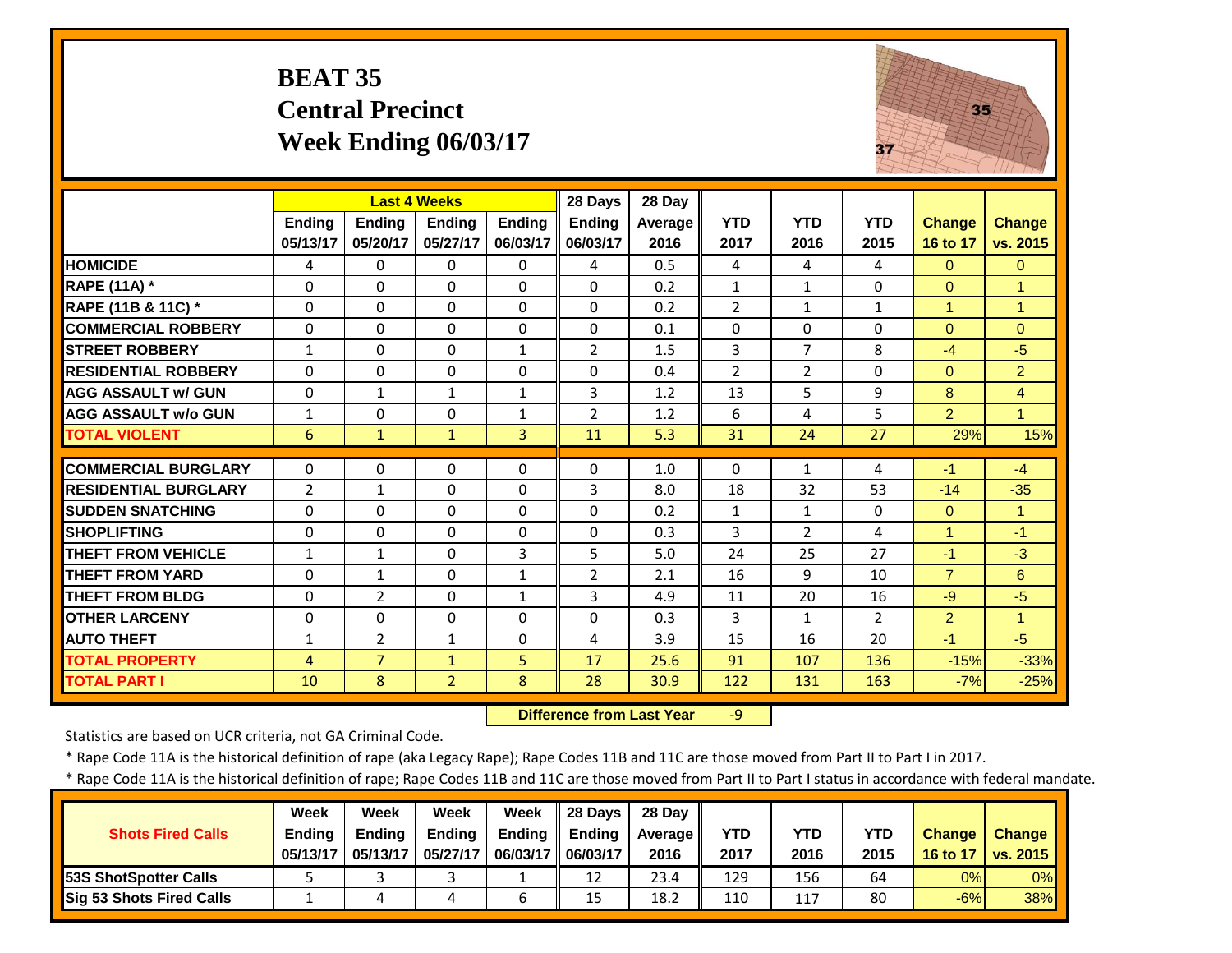# **BEAT 37 Central Precinct Week Ending 06/03/17**



|                             |                |               | <b>Last 4 Weeks</b> |               | 28 Days        | 28 Day         |                |                |                |                      |                |
|-----------------------------|----------------|---------------|---------------------|---------------|----------------|----------------|----------------|----------------|----------------|----------------------|----------------|
|                             | <b>Ending</b>  | <b>Endina</b> | <b>Endina</b>       | <b>Ending</b> | <b>Endina</b>  | <b>Average</b> | <b>YTD</b>     | <b>YTD</b>     | <b>YTD</b>     | <b>Change</b>        | <b>Change</b>  |
|                             | 05/13/17       | 05/20/17      | 05/27/17            | 06/03/17      | 06/03/17       | 2016           | 2017           | 2016           | 2015           | 16 to 17             | vs. 2015       |
| <b>HOMICIDE</b>             | $\Omega$       | 0             | $\Omega$            | $\Omega$      | $\Omega$       | 0.1            | $\Omega$       | $\Omega$       | $\Omega$       | $\Omega$             | $\Omega$       |
| <b>RAPE (11A) *</b>         | $\Omega$       | 0             | $\Omega$            | $\Omega$      | $\Omega$       | 0.1            | $\Omega$       | $\mathbf{1}$   | $\Omega$       | $-1$                 | $\Omega$       |
| RAPE (11B & 11C) *          | $\Omega$       | 0             | $\Omega$            | $\Omega$      | $\Omega$       | 0.2            | $\Omega$       | $\Omega$       | $\Omega$       | $\Omega$             | $\Omega$       |
| <b>COMMERCIAL ROBBERY</b>   | $\Omega$       | 0             | $\Omega$            | $\Omega$      | $\Omega$       | 0.1            | $\mathbf{1}$   | $\mathbf{1}$   | $\mathbf{1}$   | $\Omega$             | $\Omega$       |
| <b>STREET ROBBERY</b>       | $\Omega$       | $\mathbf{1}$  | $\Omega$            | $\Omega$      | $\mathbf{1}$   | 1.5            | 3              | $\overline{7}$ | 5              | $-4$                 | $-2$           |
| <b>RESIDENTIAL ROBBERY</b>  | $\Omega$       | 0             | $\Omega$            | $\Omega$      | $\Omega$       | 0.0            | $\mathbf{0}$   | 0              | $\Omega$       | $\Omega$             | $\Omega$       |
| <b>AGG ASSAULT w/ GUN</b>   | $\Omega$       | 0             | $\Omega$            | $\Omega$      | $\Omega$       | 0.5            | $\overline{4}$ | 6              | $\overline{2}$ | $-2$                 | $\overline{2}$ |
| <b>AGG ASSAULT w/o GUN</b>  | $\mathbf{1}$   | 0             | 0                   | $\Omega$      | 1              | 0.2            | $\mathbf{1}$   | $\mathbf{1}$   | 3              | $\Omega$             | $-2$           |
| <b>TOTAL VIOLENT</b>        | $\mathbf{1}$   | $\mathbf{1}$  | $\Omega$            | $\mathbf{0}$  | $\overline{2}$ | 2.6            | 9              | 16             | 11             | $-44%$               | $-18%$         |
|                             |                |               |                     |               |                |                |                |                |                |                      |                |
| <b>COMMERCIAL BURGLARY</b>  | $\Omega$       | 0             | $\Omega$            | $\Omega$      | $\Omega$       | 1.3            | $\mathbf{1}$   | 5              | $\mathbf{1}$   | $-4$                 | $\Omega$       |
| <b>RESIDENTIAL BURGLARY</b> | $\Omega$       | 0             | $\Omega$            | $\Omega$      | $\Omega$       | 3.1            | 3              | 11             | 18             | $-8$                 | $-15$          |
| <b>SUDDEN SNATCHING</b>     | $\Omega$       | 0             | $\Omega$            | $\Omega$      | $\Omega$       | 0.2            | $\mathbf{1}$   | $\Omega$       | $\mathbf{1}$   | $\blacktriangleleft$ | $\Omega$       |
| <b>SHOPLIFTING</b>          | $\overline{3}$ | 3             | 4                   | $\mathbf{1}$  | 11             | 3.3            | 30             | 10             | 5              | 20                   | 25             |
| <b>THEFT FROM VEHICLE</b>   | $\overline{2}$ | 6             | $\mathbf{1}$        | $\mathbf{1}$  | 10             | 7.3            | 49             | 38             | 64             | 11                   | $-15$          |
| <b>THEFT FROM YARD</b>      | $\Omega$       | 0             | 0                   | $\Omega$      | $\Omega$       | 3.1            | 5              | 15             | 14             | $-10$                | $-9$           |
| <b>THEFT FROM BLDG</b>      | $\Omega$       | 0             | $\mathbf{1}$        | $\Omega$      | $\mathbf{1}$   | 2.4            | 8              | 10             | 18             | $-2$                 | $-10$          |
| <b>OTHER LARCENY</b>        | $\Omega$       | 0             | $\mathbf{1}$        | $\Omega$      | $\mathbf{1}$   | 0.2            | 4              | 0              | 5              | $\overline{4}$       | $-1$           |
| <b>AUTO THEFT</b>           | $\mathbf{1}$   | $\mathbf{1}$  | $\Omega$            | $\mathbf{1}$  | 3              | 1.4            | 15             | 9              | 13             | 6                    | $\overline{2}$ |
| <b>TOTAL PROPERTY</b>       | 6              | 10            | $\overline{7}$      | 3             | 26             | 22.2           | 116            | 98             | 139            | 18%                  | $-17%$         |
| <b>TOTAL PART I</b>         | $\overline{7}$ | 11            | $\overline{7}$      | 3             | 28             | 24.8           | 125            | 114            | 150            | 10%                  | $-17%$         |

 **Difference from Last Year**11

Statistics are based on UCR criteria, not GA Criminal Code.

\* Rape Code 11A is the historical definition of rape (aka Legacy Rape); Rape Codes 11B and 11C are those moved from Part II to Part I in 2017.

|                                 | Week          | Week          | <b>Week</b>   | Week     | 28 Davs       | 28 Dav     |      |      |            |               |                 |
|---------------------------------|---------------|---------------|---------------|----------|---------------|------------|------|------|------------|---------------|-----------------|
| <b>Shots Fired Calls</b>        | <b>Ending</b> | <b>Ending</b> | <b>Ending</b> | Ending   | <b>Ending</b> | Average II | YTD  | YTD  | <b>YTD</b> | <b>Change</b> | <b>Change</b>   |
|                                 | 05/13/17      | 05/13/17      | 05/27/17      | 06/03/17 | 06/03/17      | 2016       | 2017 | 2016 | 2015       | 16 to 17      | <b>VS. 2015</b> |
| <b>53S ShotSpotter Calls</b>    |               |               |               |          |               | 3.5        | 26   | 30   | 14         | 0%            | 0%              |
| <b>Sig 53 Shots Fired Calls</b> |               |               |               |          | 15            | 12.7       | 66   | 72   | 68         | $-8%$         | $-3%$           |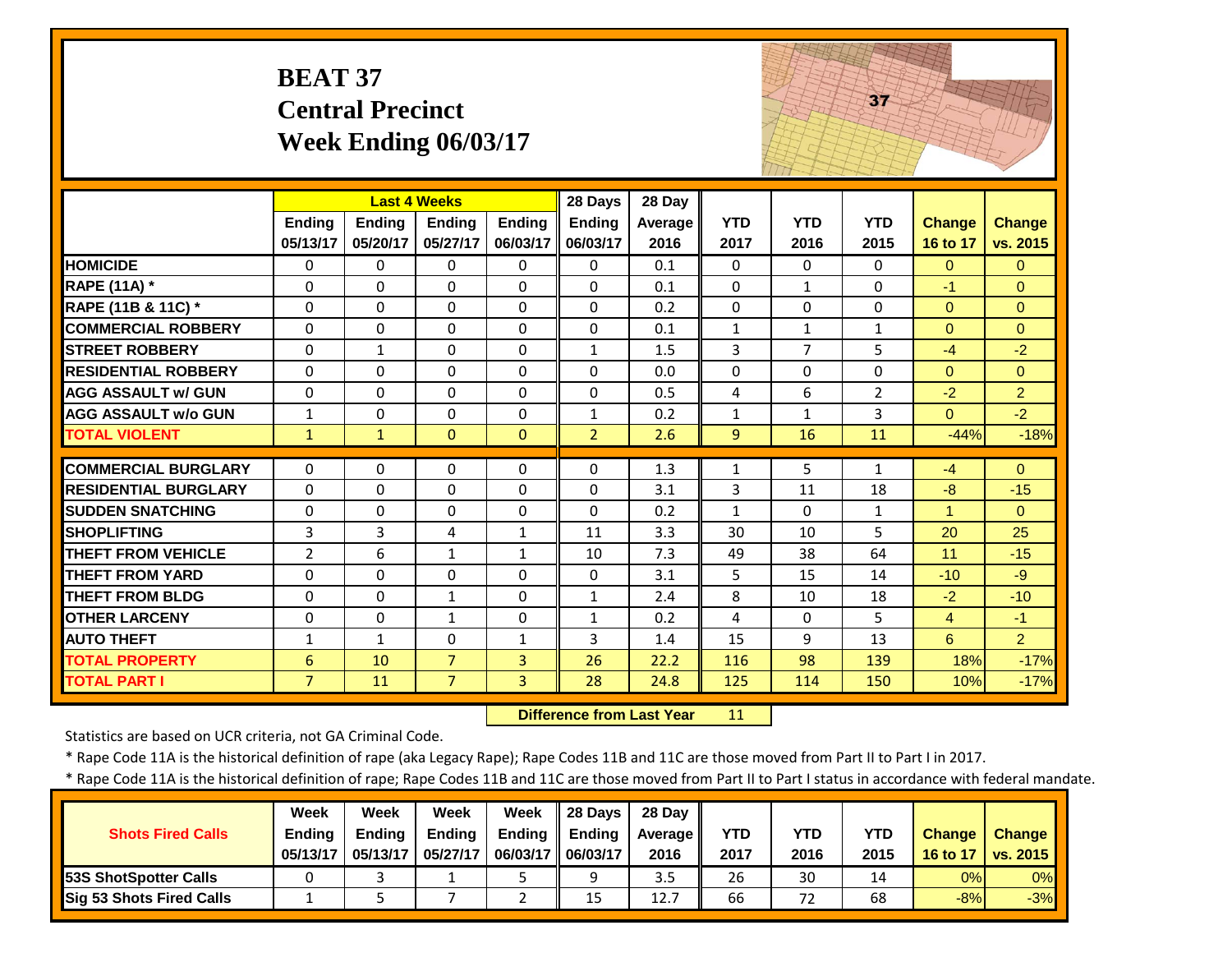

#### **COMPSTATSOUTHSIDE PRECINCT** CAPT. ASHLEY BROWN **Week Ending 06/03/17**

**PRECINCT COMMANDER:**



|                             | Week<br><b>Ending</b><br>06/03/17 | Week<br><b>Ending</b><br>05/27/17 | <b>Weekly</b><br>Avg<br>2016 | 28-Day<br><b>Ending</b><br>06/03/17 | 28-Day<br><b>Ending</b><br>4/8/17 | Avg<br>28-Day<br>2016 | <b>YTD</b><br>2017 | <b>YTD</b><br>2016 | <b>YTD</b><br>2015 | Change<br>16 to 17 | Change<br>vs. 2015 |
|-----------------------------|-----------------------------------|-----------------------------------|------------------------------|-------------------------------------|-----------------------------------|-----------------------|--------------------|--------------------|--------------------|--------------------|--------------------|
| <b>HOMICIDE</b>             | 0                                 | 0                                 | $\Omega$                     | 3.                                  | $\mathbf{0}$                      | 0                     | 1                  | $\overline{2}$     | $\overline{2}$     | $-1$               | $-1$               |
| <b>RAPE (11A)</b> *         | $\bf{0}$                          | 0                                 | $\mathbf 0$                  | $\bf{0}$                            | $\Omega$                          |                       |                    | $\overline{ }$     | 3                  | $-6$               | $-2$               |
| RAPE (11B & 11C) *          | $\bf{0}$                          | 0                                 | $\Omega$                     |                                     | $\Omega$                          |                       | 3                  | 5                  | $\Omega$           | $-2$               | 3                  |
| <b>COMMERCIAL ROBBERY</b>   | $\bf{0}$                          | 0                                 |                              |                                     |                                   | $\overline{2}$        | 12                 | 13                 | 5                  | $-1$               | $\overline{7}$     |
| <b>STREET ROBBERY</b>       | $\bf{0}$                          | 0                                 |                              | $\mathbf{2}$                        | 3                                 | $\overline{2}$        | 11                 | 13                 | 18                 | $-2$               | $-7$               |
| <b>RESIDENTIAL ROBBERY</b>  | $\bf{0}$                          | 0                                 | $\Omega$                     | $\bf{0}$                            | $\Omega$                          | 0                     | 1                  |                    | 4                  | $\Omega$           | $-3$               |
| <b>AGG ASSAULT w/ GUN</b>   | $\bf{0}$                          | $\overline{2}$                    | 0                            | $\mathbf 2$                         | 4                                 | $\overline{2}$        | 18                 | 8                  | 8                  | 10                 | 10                 |
| <b>AGG ASSAULT w/o GUN</b>  | $\overline{2}$                    | 0                                 |                              | 2                                   |                                   | $\overline{2}$        | 7                  | 19                 | 11                 | $-12$              | $-4$               |
| <b>TOTAL VIOLENT</b>        | $\overline{2}$                    | $\overline{2}$                    | 3                            | 11                                  | 9                                 | 12                    | 54                 | 68                 | 51                 | $-21%$             | 6%                 |
| <b>COMMERCIAL BURGLARY</b>  | $\mathbf{2}$                      | 0                                 |                              | 2                                   | 9                                 | 5                     | 21                 | 22                 | 17                 | $-1$               | 4                  |
| <b>RESIDENTIAL BURGLARY</b> | $\mathbf{2}$                      | 4                                 | 4                            | 10                                  | 13                                | 15                    | 70                 | 68                 | 104                | $\overline{2}$     | $-34$              |
| <b>SUDDEN SNATCHING</b>     | $\bf{0}$                          | 0                                 | 0                            |                                     |                                   |                       | 3                  | 3                  | 8                  | $\Omega$           | $-5$               |
| <b>SHOPLIFTING</b>          | 10                                | 20                                | 12                           | 56                                  | 54                                | 49                    |                    | 287                | 303                | $\overline{7}$     | $-9$               |
| <b>THEFT FROM VEHICLE</b>   | 3                                 | 18                                |                              | 52                                  | 37                                | 20                    | 294<br>189         | 109                | 135                | 80                 | 54                 |
|                             | $\bf{0}$                          |                                   | 5                            | 5.                                  |                                   | 9                     | 29                 |                    |                    | $-14$              |                    |
| <b>THEFT FROM YARD</b>      |                                   |                                   | $\overline{2}$               |                                     |                                   |                       |                    | 43                 | 45                 |                    | $-16$              |
| <b>THEFT FROM BLDG</b>      | 3                                 | 4                                 | 3                            | 18                                  | 20                                | 13                    | 90                 | 57                 | 94                 | 33                 | $-4$               |
| <b>OTHER LARCENY</b>        | 1                                 | 0                                 | 0                            | $\mathbf{2}$                        |                                   | $\overline{2}$        | 12                 | 9                  | 11                 | 3                  |                    |
| <b>AUTO THEFT</b>           | $\overline{2}$                    | $\overline{7}$                    | 2                            | 17                                  | 14                                | 9                     | 66                 | 45                 | 76                 | 21                 | $-10$              |
| <b>TOTAL PROPERTY</b>       | 23                                | 54                                | 30                           | 163                                 | 150                               | 120                   | 774                | 643                | 793                | 20%                | $-2%$              |
| <b>TOTAL PART I</b>         | 25                                | 56                                | 33                           | 174                                 | 159                               | 132                   | 828                | 711                | 844                | 16%                | $-2%$              |

Statistics are based on UCR criteria, not GA Criminal Code. **Difference from Last Year** 117

Statistics are preliminary, based on RMS data at the time prepared, and are subject to change due to late reports, reclassifications, updated locations, etc.

Cell Shading: white is within 0.6 standard deviation of the mean; red is above; green is below.

| <b>Citizen Initiated Calls</b>  | <b>Week</b><br><b>Ending</b><br>06/03/17 | <b>Week</b><br><b>Ending</b><br>05/27/17 | Weekly<br>Avg<br>2016 | $28$ -Dav<br><b>Ending</b><br>06/03/17 | $28-Dav$<br><b>Ending</b><br>4/8/17 | Avg<br>$28$ -Day<br>2016 | YTD<br>2017 | <b>YTD</b><br>2016 | <b>YTD</b><br>2015 | Change<br>16 to 17 | <b>Change</b><br>vs. 2015 |
|---------------------------------|------------------------------------------|------------------------------------------|-----------------------|----------------------------------------|-------------------------------------|--------------------------|-------------|--------------------|--------------------|--------------------|---------------------------|
| <b>Midnight Shift</b>           | 90                                       | 85                                       | -91                   | 362                                    | 319                                 | 364                      | 1847        | 1870               | 1912               | $-23$              | $-65$                     |
| Day Shift                       | 202                                      | 245                                      | 247                   | 936                                    | 915                                 | 986                      | 5024        | 5233               | 5261               | $-209$             | $-237$                    |
| <b>Afternoon Shift</b>          | 236                                      | 219                                      | 246                   | 941                                    | 963                                 | 982                      | 5052        | 5095               | 5164               | $-43$              | $-112$                    |
| <b>TOTAL CITIZEN CFS</b>        | 528                                      | 549                                      | 583                   | 2239                                   | 2197                                | 2332                     | 11923       | 12198              | 12336              | $-2.3%$            | $-3.4%$                   |
| <b>53S ShotSpotter Calls</b>    | 18                                       |                                          |                       | 18                                     |                                     |                          |             |                    |                    |                    |                           |
| <b>Sig 53 Shots Fired Calls</b> |                                          |                                          | a                     | 22                                     | 34                                  | 35                       | 172         | 184                | 155                | $-12$              | 17                        |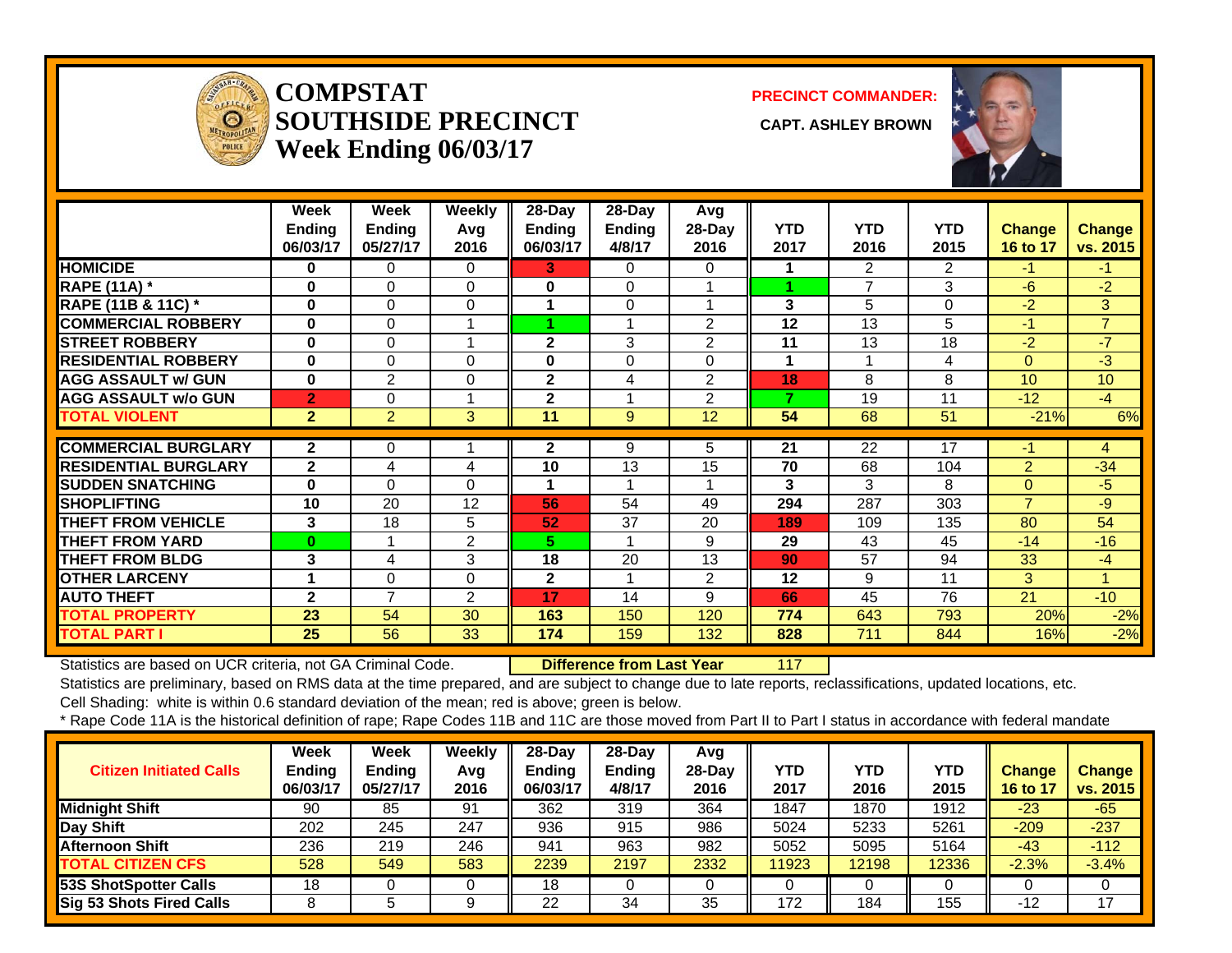# **BEAT 41 Southside Precinct Week Ending 06/03/17**



|                             |                |                | <b>Last 4 Weeks</b> |              | 28 Days       | 28 Day  |                |              |                |                |                 |
|-----------------------------|----------------|----------------|---------------------|--------------|---------------|---------|----------------|--------------|----------------|----------------|-----------------|
|                             | <b>Endina</b>  | <b>Ending</b>  | <b>Endina</b>       | Ending       | <b>Ending</b> | Average | <b>YTD</b>     | <b>YTD</b>   | <b>YTD</b>     | <b>Change</b>  | <b>Change</b>   |
|                             | 05/13/17       | 05/20/17       | 05/27/17            | 06/03/17     | 06/03/17      | 2016    | 2017           | 2016         | 2015           | 16 to 17       | vs. 2015        |
| <b>HOMICIDE</b>             | $\Omega$       | $\Omega$       | $\Omega$            | $\mathbf{0}$ | $\Omega$      | 0.0     | $\Omega$       | $\Omega$     | 0              | $\Omega$       | $\Omega$        |
| <b>RAPE (11A) *</b>         | $\Omega$       | $\Omega$       | 0                   | $\Omega$     | $\Omega$      | 0.2     | $\Omega$       | 3            | $\Omega$       | $-3$           | $\Omega$        |
| RAPE (11B & 11C) *          | $\mathbf 0$    | $\Omega$       | $\Omega$            | $\Omega$     | $\Omega$      | 0.0     | $\Omega$       | $\Omega$     | $\Omega$       | $\mathbf{0}$   | $\Omega$        |
| <b>COMMERCIAL ROBBERY</b>   | $\mathbf{1}$   | $\Omega$       | $\Omega$            | $\Omega$     | $\mathbf{1}$  | 0.4     | 6              | 4            | $\mathbf{1}$   | $\overline{2}$ | $5\overline{)}$ |
| <b>STREET ROBBERY</b>       | $\Omega$       | $\mathbf{1}$   | $\Omega$            | $\Omega$     | $\mathbf{1}$  | 0.3     | $\overline{2}$ | 3            | $\overline{2}$ | $-1$           | $\Omega$        |
| <b>RESIDENTIAL ROBBERY</b>  | $\Omega$       | $\Omega$       | $\Omega$            | $\Omega$     | $\Omega$      | 0.1     | $\Omega$       | $\Omega$     | $\mathbf{1}$   | $\Omega$       | $-1$            |
| <b>AGG ASSAULT w/ GUN</b>   | $\Omega$       | $\Omega$       | $\Omega$            | $\Omega$     | $\Omega$      | 0.3     | $\Omega$       | $\mathbf{1}$ | $\Omega$       | $-1$           | $\Omega$        |
| <b>AGG ASSAULT w/o GUN</b>  | $\Omega$       | 0              | $\Omega$            | $\Omega$     | $\Omega$      | 0.5     | $\Omega$       | 3            | 0              | $-3$           | $\Omega$        |
| <b>TOTAL VIOLENT</b>        | $\mathbf{1}$   | $\mathbf{1}$   | $\Omega$            | $\Omega$     | 2             | 1.8     | 8              | 14           | 4              | $-43%$         | 100%            |
| <b>COMMERCIAL BURGLARY</b>  | $\Omega$       | $\Omega$       | $\mathbf 0$         | 0            | 0             | 1.8     | 5              | 13           | $\overline{2}$ | $-8$           | 3               |
| <b>RESIDENTIAL BURGLARY</b> | $\Omega$       | 0              | $\overline{2}$      | $\Omega$     | 2             | 1.1     | 7              | 7            | 5              | $\Omega$       | $\overline{2}$  |
| <b>SUDDEN SNATCHING</b>     | $\mathbf{1}$   | $\Omega$       | $\Omega$            | 0            | $\mathbf{1}$  | 0.0     | $\mathbf{1}$   | $\Omega$     | $\Omega$       | 1              | 1               |
| <b>SHOPLIFTING</b>          | $\Omega$       | $\mathbf{1}$   | $\overline{2}$      | $\Omega$     | 3             | 2.4     | 15             | 6            | $\overline{7}$ | 9              | 8               |
| <b>THEFT FROM VEHICLE</b>   | 5              | $\Omega$       | $\Omega$            | 0            | 5             | 4.6     | 29             | 29           | 30             | $\mathbf{0}$   | $-1$            |
| <b>THEFT FROM YARD</b>      | $\Omega$       | $\mathbf{1}$   | $\Omega$            | $\Omega$     | $\mathbf{1}$  | 1.7     | 5              | 5            | 21             | $\Omega$       | $-16$           |
| <b>THEFT FROM BLDG</b>      | $\Omega$       | $\Omega$       | $\mathbf{1}$        | $\Omega$     | $\mathbf{1}$  | 2.3     | 16             | 6            | 27             | 10             | $-11$           |
| <b>OTHER LARCENY</b>        | $\Omega$       | $\Omega$       | $\Omega$            | $\Omega$     | $\Omega$      | 0.2     | $\overline{2}$ | $\mathbf{1}$ | 3              | $\mathbf{1}$   | $-1$            |
| <b>AUTO THEFT</b>           | 0              | $\Omega$       | 0                   | $\Omega$     | $\Omega$      | 1.5     | $\overline{7}$ | 7            | 13             | $\Omega$       | $-6$            |
| <b>TOTAL PROPERTY</b>       | 6              | $\overline{2}$ | 5.                  | $\Omega$     | 13            | 15.5    | 87             | 74           | 108            | 18%            | $-19%$          |
| <b>TOTAL PART I</b>         | $\overline{7}$ | $\overline{3}$ | 5                   | $\Omega$     | 15            | 17.2    | 95             | 88           | 112            | 8%             | $-15%$          |

 **Difference from Last Year**

7

Statistics are based on UCR criteria, not GA Criminal Code.

\* Rape Code 11A is the historical definition of rape (aka Legacy Rape); Rape Codes 11B and 11C are those moved from Part II to Part I in 2017.

|                                 | <b>Week</b>   | Week          | Week          | Week              | $\parallel$ 28 Days | 28 Dav  |            |      |            |               |                   |
|---------------------------------|---------------|---------------|---------------|-------------------|---------------------|---------|------------|------|------------|---------------|-------------------|
| <b>Shots Fired Calls</b>        | <b>Ending</b> | <b>Ending</b> | <b>Ending</b> | Ending            | Ending              | Average | <b>YTD</b> | YTD  | <b>YTD</b> | <b>Change</b> | Change            |
|                                 | 05/13/17      | 05/13/17      | 05/27/17      | 06/03/17 06/03/17 |                     | 2016    | 2017       | 2016 | 2015       | 16 to 17      | $\sqrt{vs. 2015}$ |
| <b>53S ShotSpotter Calls</b>    |               |               |               |                   |                     | 0.1     | 0          |      |            | 0%            | 0%                |
| <b>Sig 53 Shots Fired Calls</b> |               |               |               |                   |                     | 1.8     | ь          | 14   | a          | $-57%$        | $-33%$            |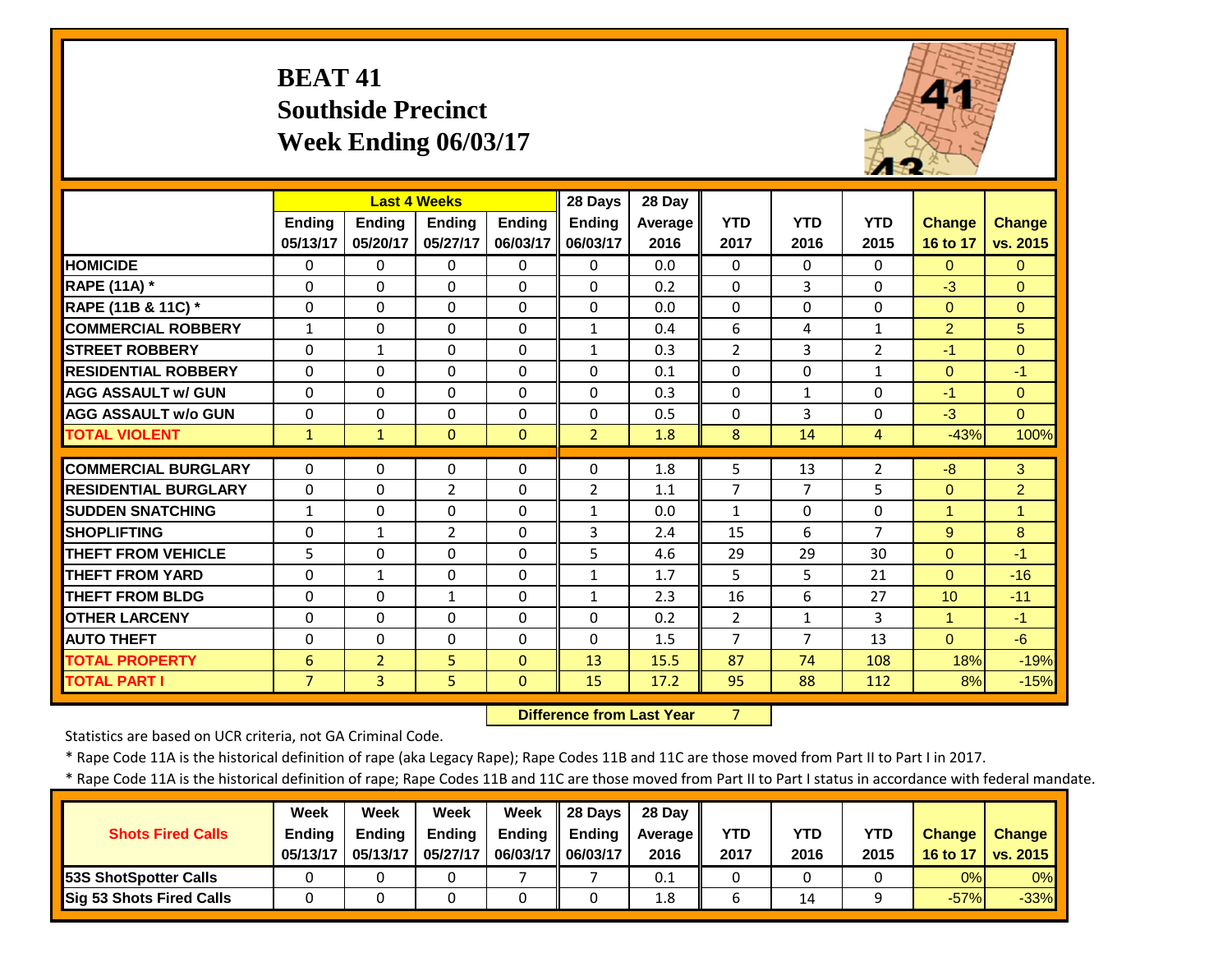# **BEAT 42 Southside Precinct Week Ending 06/03/17**



|                             |                | <b>Last 4 Weeks</b> |                |                | 28 Days        | 28 Day  |                |                |                |                      |                      |
|-----------------------------|----------------|---------------------|----------------|----------------|----------------|---------|----------------|----------------|----------------|----------------------|----------------------|
|                             | Ending         | <b>Ending</b>       | <b>Endina</b>  | <b>Ending</b>  | <b>Ending</b>  | Average | <b>YTD</b>     | <b>YTD</b>     | <b>YTD</b>     | <b>Change</b>        | <b>Change</b>        |
|                             | 05/13/17       | 05/20/17            | 05/27/17       | 06/03/17       | 06/03/17       | 2016    | 2017           | 2016           | 2015           | 16 to 17             | vs. 2015             |
| <b>HOMICIDE</b>             | 1              | 0                   | 0              | $\Omega$       | 1              | 0.1     | $\Omega$       | $\Omega$       | 0              | $\Omega$             | $\Omega$             |
| RAPE (11A) *                | $\Omega$       | 0                   | $\Omega$       | $\Omega$       | $\Omega$       | 0.2     | $\Omega$       | $\Omega$       | 0              | $\Omega$             | $\Omega$             |
| RAPE (11B & 11C) *          | $\Omega$       | $\mathbf{1}$        | $\Omega$       | $\Omega$       | $\mathbf{1}$   | 0.4     | $\overline{2}$ | $\mathbf{1}$   | 0              | $\blacktriangleleft$ | $\overline{2}$       |
| <b>COMMERCIAL ROBBERY</b>   | $\Omega$       | $\Omega$            | $\Omega$       | $\Omega$       | $\Omega$       | 0.6     | $\overline{2}$ | 4              | 0              | $-2$                 | $\overline{2}$       |
| <b>STREET ROBBERY</b>       | 0              | $\Omega$            | $\Omega$       | 0              | $\Omega$       | 0.9     | 3              | 4              | 5              | $-1$                 | $-2$                 |
| <b>RESIDENTIAL ROBBERY</b>  | $\Omega$       | $\Omega$            | $\Omega$       | $\Omega$       | $\Omega$       | 0.2     | $\mathbf{1}$   | $\mathbf{1}$   | $\overline{2}$ | $\Omega$             | $-1$                 |
| <b>AGG ASSAULT w/ GUN</b>   | $\Omega$       | $\Omega$            | $\Omega$       | $\Omega$       | $\Omega$       | 0.5     | 4              | 5              | $\mathbf{1}$   | $-1$                 | 3                    |
| <b>AGG ASSAULT w/o GUN</b>  | $\Omega$       | $\Omega$            | $\Omega$       | $\mathbf{1}$   | $\mathbf{1}$   | 0.7     | 6              | 7              | $\overline{7}$ | $-1$                 | $-1$                 |
| <b>TOTAL VIOLENT</b>        | $\mathbf{1}$   | $\mathbf{1}$        | $\Omega$       | $\mathbf{1}$   | $\overline{3}$ | 3.7     | 18             | 22             | 15             | $-18%$               | 20%                  |
| <b>COMMERCIAL BURGLARY</b>  | $\Omega$       | $\Omega$            | $\Omega$       | $\overline{2}$ | $\overline{2}$ | 1.4     | 8              | 3              | $\overline{7}$ | 5                    | $\blacktriangleleft$ |
| <b>RESIDENTIAL BURGLARY</b> | 1              | 1                   | $\Omega$       | $\Omega$       | $\overline{2}$ | 4.5     | 12             | 25             | 30             | $-13$                | $-18$                |
| <b>SUDDEN SNATCHING</b>     | $\Omega$       | $\Omega$            | $\Omega$       | $\Omega$       | $\Omega$       | 0.1     | $\Omega$       | $\Omega$       | 3              | $\Omega$             | $-3$                 |
| <b>SHOPLIFTING</b>          | $\mathbf{1}$   | $\Omega$            | $\overline{2}$ | $\mathbf{1}$   | 4              | 9.0     | 40             | 45             | 84             | $-5$                 | $-44$                |
| <b>THEFT FROM VEHICLE</b>   | $\overline{2}$ | 9                   | 9              | $\overline{2}$ | 22             | 5.8     | 57             | 33             | 37             | 24                   | 20                   |
| <b>THEFT FROM YARD</b>      | $\Omega$       | 0                   | $\Omega$       | $\Omega$       | $\Omega$       | 2.3     | 6              | 15             | 11             | $-9$                 | $-5$                 |
| <b>THEFT FROM BLDG</b>      | $\overline{2}$ | $\mathbf{1}$        | $\mathbf{1}$   | $\mathbf{1}$   | 5              | 3.0     | 21             | 14             | 20             | $\overline{7}$       | $\blacktriangleleft$ |
| <b>OTHER LARCENY</b>        | $\Omega$       | $\mathbf{1}$        | $\Omega$       | $\Omega$       | $\mathbf{1}$   | 0.5     | $\overline{2}$ | $\overline{2}$ | 3              | $\Omega$             | $-1$                 |
| <b>AUTO THEFT</b>           | $\mathbf{1}$   | $\overline{2}$      | 5              | $\mathbf{1}$   | 9              | 2.3     | 31             | 16             | 30             | 15                   | $\mathbf{1}$         |
| <b>TOTAL PROPERTY</b>       | $\overline{7}$ | 14                  | 17             | $\overline{7}$ | 45             | 28.8    | 177            | 153            | 225            | 16%                  | $-21%$               |
| <b>TOTAL PART I</b>         | 8              | 15                  | 17             | 8              | 48             | 32.4    | 195            | 175            | 240            | 11%                  | $-19%$               |
|                             |                |                     |                |                |                |         |                |                |                |                      |                      |

 **Difference from Last Year**20

Statistics are based on UCR criteria, not GA Criminal Code.

\* Rape Code 11A is the historical definition of rape (aka Legacy Rape); Rape Codes 11B and 11C are those moved from Part II to Part I in 2017.

| <b>Shots Fired Calls</b>        | Week<br><b>Endina</b><br>05/13/17 | Week<br><b>Ending</b><br>05/13/17 | Week<br><b>Ending</b><br>05/27/17 | Week<br><b>Ending</b><br>06/03/17 | 28 Days<br>Ending<br>06/03/17 | 28 Day<br>Average II<br>2016 | YTD<br>2017 | YTD<br>2016 | YTD<br>2015 | <b>Change</b><br>16 to 17 | <b>Change</b><br>vs. 2015 |
|---------------------------------|-----------------------------------|-----------------------------------|-----------------------------------|-----------------------------------|-------------------------------|------------------------------|-------------|-------------|-------------|---------------------------|---------------------------|
| <b>53S ShotSpotter Calls</b>    |                                   |                                   |                                   |                                   |                               | 0.0                          |             |             |             | 0%                        | 0%                        |
| <b>Sig 53 Shots Fired Calls</b> |                                   |                                   |                                   |                                   |                               | 7.b                          | 32          | 39          | 37          | $-18%$                    | $-14%$                    |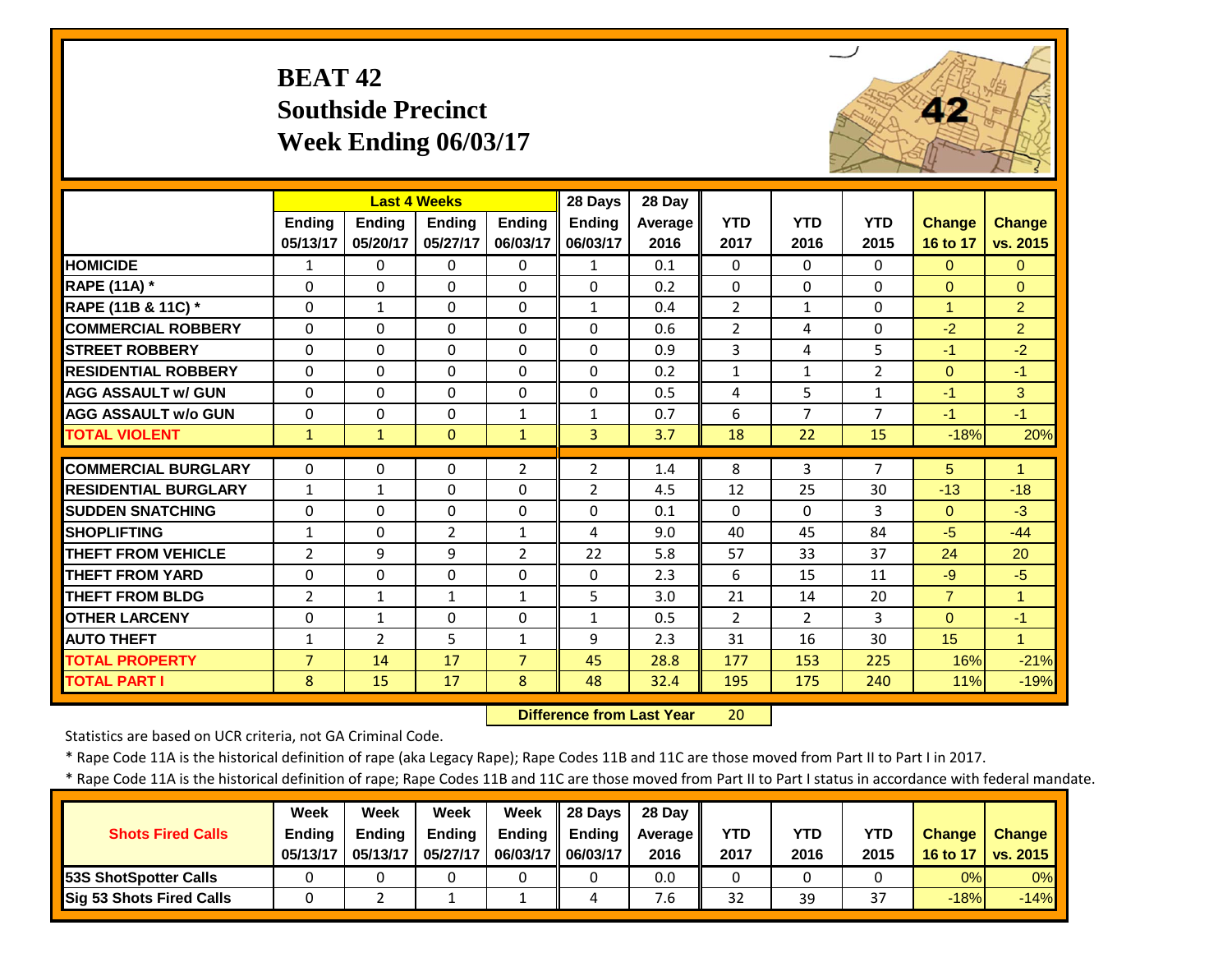#### **BEAT 43 Southside PrecinctWeek Ending 06/03/17**



|                             |                | <b>Last 4 Weeks</b> |               |               | 28 Days        | 28 Day  |                |              |                |                      |                |
|-----------------------------|----------------|---------------------|---------------|---------------|----------------|---------|----------------|--------------|----------------|----------------------|----------------|
|                             | <b>Ending</b>  | Ending              | <b>Endina</b> | <b>Endina</b> | <b>Ending</b>  | Average | <b>YTD</b>     | <b>YTD</b>   | <b>YTD</b>     | <b>Change</b>        | <b>Change</b>  |
|                             | 05/13/17       | 05/20/17            | 05/27/17      | 06/03/17      | 06/03/17       | 2016    | 2017           | 2016         | 2015           | 16 to 17             | vs. 2015       |
| <b>HOMICIDE</b>             | $\mathbf{0}$   | 0                   | $\Omega$      | $\Omega$      | $\Omega$       | 0.2     | $\Omega$       | $\mathbf{1}$ | $\Omega$       | $-1$                 | $\overline{0}$ |
| RAPE (11A) *                | $\Omega$       | $\Omega$            | $\Omega$      | $\Omega$      | $\Omega$       | 0.1     | $\Omega$       | $\Omega$     | $\Omega$       | $\Omega$             | $\Omega$       |
| RAPE (11B & 11C) *          | $\Omega$       | $\Omega$            | $\Omega$      | $\Omega$      | $\Omega$       | 0.1     | $\Omega$       | $\mathbf{1}$ | $\Omega$       | $-1$                 | $\Omega$       |
| <b>COMMERCIAL ROBBERY</b>   | $\Omega$       | $\Omega$            | $\Omega$      | $\Omega$      | $\Omega$       | 0.8     | $\mathbf{1}$   | 3            | 4              | $-2$                 | $-3$           |
| <b>STREET ROBBERY</b>       | $\Omega$       | 0                   | $\Omega$      | $\Omega$      | $\Omega$       | 0.5     | $\overline{2}$ | 3            | $\overline{7}$ | $-1$                 | $-5$           |
| <b>RESIDENTIAL ROBBERY</b>  | $\Omega$       | 0                   | $\Omega$      | $\Omega$      | $\Omega$       | 0.1     | $\Omega$       | $\Omega$     | $\Omega$       | $\Omega$             | $\Omega$       |
| <b>AGG ASSAULT W/ GUN</b>   | $\Omega$       | 0                   | $\mathbf{1}$  | $\Omega$      | $\mathbf{1}$   | 0.1     | $\overline{2}$ | $\mathbf{1}$ | $\overline{2}$ | $\mathbf{1}$         | $\Omega$       |
| <b>AGG ASSAULT w/o GUN</b>  | $\Omega$       | 0                   | $\Omega$      | $\Omega$      | $\Omega$       | 0.5     | $\Omega$       | 3            | $\mathbf{1}$   | $-3$                 | $-1$           |
| <b>TOTAL VIOLENT</b>        | $\mathbf{0}$   | $\Omega$            | 1             | $\Omega$      | $\mathbf{1}$   | 2.3     | 5              | 12           | 14             | $-58%$               | $-64%$         |
| <b>COMMERCIAL BURGLARY</b>  | $\Omega$       | 0                   | 0             | $\Omega$      | 0              | 1.1     | $\overline{2}$ | 5.           | 6              | $-3$                 | $-4$           |
| <b>RESIDENTIAL BURGLARY</b> | $\mathbf{1}$   | 0                   | 2             | $\Omega$      | 3              | 2.1     | 14             | 7            | 10             | $\overline{7}$       |                |
| <b>SUDDEN SNATCHING</b>     | $\Omega$       | $\Omega$            | $\Omega$      | $\Omega$      | $\Omega$       | 0.3     | 1              | $\mathbf{1}$ | $\overline{2}$ | $\Omega$             | 4<br>$-1$      |
| <b>SHOPLIFTING</b>          | 9              | 9                   | 8             | 4             | 30             | 25.6    | 154            | 169          | 150            | $-15$                | $\overline{4}$ |
| <b>THEFT FROM VEHICLE</b>   |                |                     |               |               | 3              | 2.8     |                | 18           |                |                      | 16             |
|                             | $\mathbf{1}$   | 1                   | $\mathbf{1}$  | $\Omega$      |                |         | 30             |              | 14             | 12                   |                |
| <b>THEFT FROM YARD</b>      | $\Omega$       | $\overline{2}$      | $\Omega$      | $\Omega$      | $\overline{2}$ | 1.3     | $\overline{7}$ | 11           | 4              | $-4$                 | 3              |
| <b>THEFT FROM BLDG</b>      | $\overline{2}$ | $\overline{2}$      | $\mathbf{1}$  | $\mathbf{1}$  | 6              | 2.9     | 26             | 17           | 16             | 9                    | 10             |
| <b>OTHER LARCENY</b>        | $\Omega$       | $\Omega$            | $\Omega$      | $\Omega$      | $\Omega$       | 0.2     | $\overline{2}$ | $\mathbf{1}$ | $\mathbf{1}$   | $\blacktriangleleft$ | $\mathbf{1}$   |
| <b>AUTO THEFT</b>           | $\mathbf{1}$   | $\Omega$            | $\mathbf{1}$  | $\Omega$      | $\overline{2}$ | 1.1     | 9              | 5            | 9              | $\overline{4}$       | $\overline{0}$ |
| <b>TOTAL PROPERTY</b>       | 14             | 14                  | 13            | 5.            | 46             | 37.5    | 245            | 234          | 212            | 5%                   | 16%            |
| <b>TOTAL PART I</b>         | 14             | 14                  | 14            | 5             | 47             | 39.8    | 250            | 246          | 226            | 2%                   | 11%            |

 **Difference from Last Year**

4

Statistics are based on UCR criteria, not GA Criminal Code.

\* Rape Code 11A is the historical definition of rape (aka Legacy Rape); Rape Codes 11B and 11C are those moved from Part II to Part I in 2017.

| <b>Shots Fired Calls</b>        | Week<br><b>Endina</b><br>05/13/17 | Week<br><b>Ending</b><br>05/13/17 | Week<br><b>Ending</b><br>05/27/17 | <b>Week</b><br><b>Ending</b><br>06/03/17 | 28 Davs<br>Ending<br>06/03/17 | 28 Day<br>Average II<br>2016 | YTD<br>2017 | YTD<br>2016 | YTD<br>2015 | <b>Change</b><br>16 to 17 | <b>Change</b><br><b>VS. 2015</b> |
|---------------------------------|-----------------------------------|-----------------------------------|-----------------------------------|------------------------------------------|-------------------------------|------------------------------|-------------|-------------|-------------|---------------------------|----------------------------------|
| <b>53S ShotSpotter Calls</b>    |                                   |                                   |                                   |                                          |                               | 0.0                          |             |             |             | 0%                        | 0%                               |
| <b>Sig 53 Shots Fired Calls</b> |                                   |                                   |                                   |                                          |                               | 5.4                          | 21          | 22          | 23          | $-5%$                     | $-9%$                            |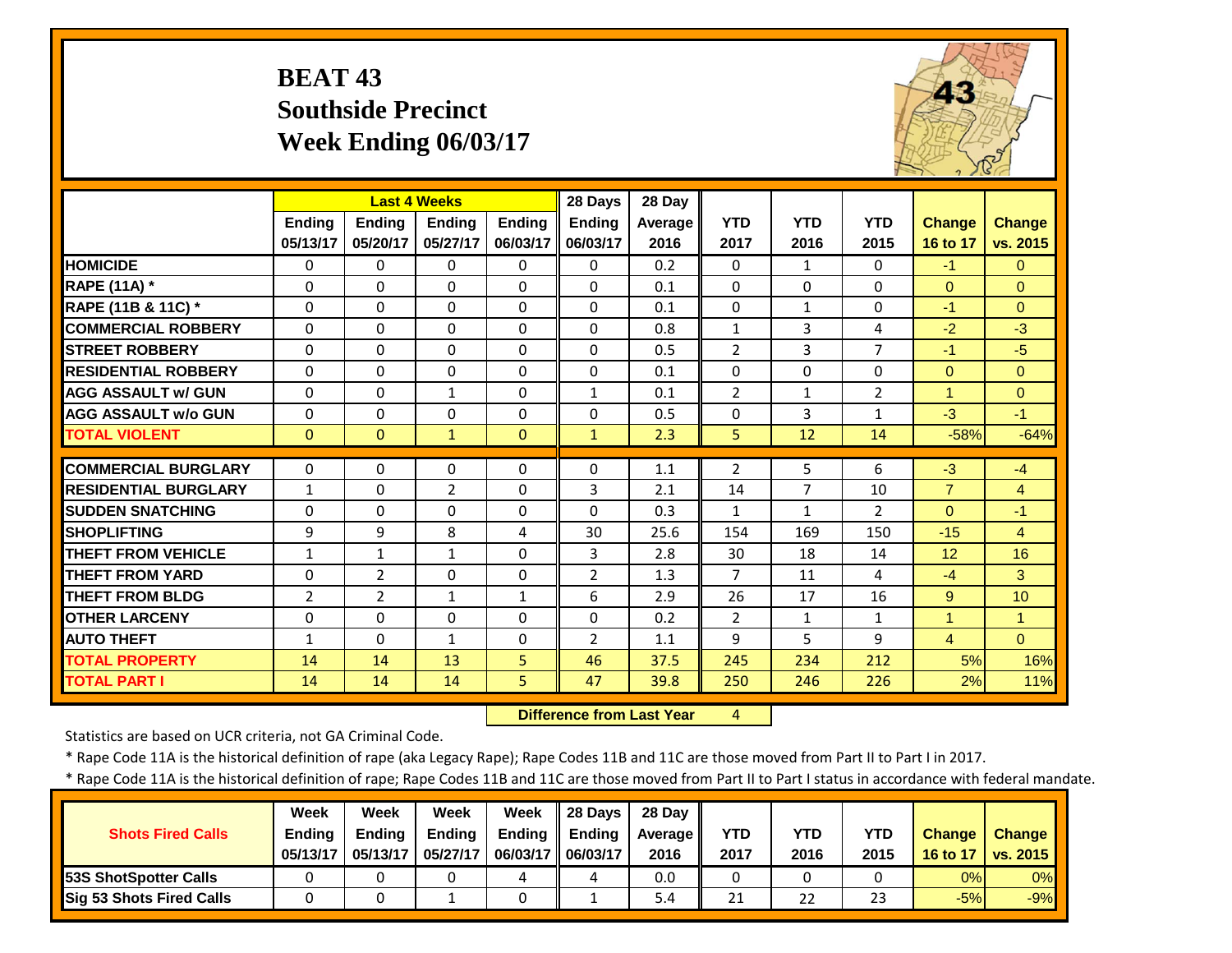#### **BEAT 44 Southside PrecinctWeek Ending 06/03/17**



|                             |                |                | <b>Last 4 Weeks</b> |                | 28 Days        | 28 Day         |              |                |                |                |                |
|-----------------------------|----------------|----------------|---------------------|----------------|----------------|----------------|--------------|----------------|----------------|----------------|----------------|
|                             | <b>Endina</b>  | <b>Ending</b>  | <b>Ending</b>       | <b>Endina</b>  | Ending         | <b>Average</b> | <b>YTD</b>   | <b>YTD</b>     | <b>YTD</b>     | Change         | <b>Change</b>  |
|                             | 05/13/17       | 05/20/17       | 05/27/17            | 06/03/17       | 06/03/17       | 2016           | 2017         | 2016           | 2015           | 16 to 17       | vs. 2015       |
| <b>HOMICIDE</b>             | $\mathbf{1}$   | 0              | $\Omega$            | $\Omega$       | $\mathbf{1}$   | 0.1            | $\mathbf{1}$ | $\Omega$       | $\mathbf{1}$   | $\mathbf{1}$   | $\Omega$       |
| <b>RAPE (11A)</b> *         | $\Omega$       | $\Omega$       | $\Omega$            | $\Omega$       | $\Omega$       | 0.2            | $\mathbf{1}$ | 3              | $\overline{2}$ | $-2$           | $-1$           |
| RAPE (11B & 11C) *          | $\mathbf 0$    | $\Omega$       | $\Omega$            | $\Omega$       | $\mathbf 0$    | 0.3            | $\mathbf{1}$ | $\overline{2}$ | $\Omega$       | $-1$           | $\overline{1}$ |
| <b>COMMERCIAL ROBBERY</b>   | $\mathbf{0}$   | $\Omega$       | $\Omega$            | $\Omega$       | $\Omega$       | 0.2            | $\mathbf{1}$ | $\mathbf{1}$   | $\Omega$       | $\Omega$       | $\overline{1}$ |
| <b>STREET ROBBERY</b>       | $\mathbf{1}$   | 0              | $\Omega$            | $\Omega$       | $\mathbf{1}$   | 0.2            | 3            | $\mathbf{1}$   | 3              | $\overline{2}$ | $\Omega$       |
| <b>RESIDENTIAL ROBBERY</b>  | $\Omega$       | 0              | $\Omega$            | $\Omega$       | $\Omega$       | 0.1            | $\Omega$     | $\Omega$       | $\mathbf{1}$   | $\Omega$       | $-1$           |
| <b>AGG ASSAULT w/ GUN</b>   | $\Omega$       | 0              | $\Omega$            | $\Omega$       | $\Omega$       | 0.5            | 9            | $\mathbf{1}$   | 3              | 8              | 6              |
| <b>AGG ASSAULT w/o GUN</b>  | $\Omega$       | 0              | $\Omega$            | $\mathbf{1}$   | $\mathbf{1}$   | 0.6            | $\mathbf{1}$ | 6              | 3              | $-5$           | $-2$           |
| <b>TOTAL VIOLENT</b>        | $\overline{2}$ | $\Omega$       | $\Omega$            | $\mathbf{1}$   | 3              | 2.3            | 17           | 14             | 13             | 21%            | 31%            |
| <b>COMMERCIAL BURGLARY</b>  | $\Omega$       | 0              | $\Omega$            | $\Omega$       | $\Omega$       | 0.2            | 4            | $\mathbf{1}$   | $\mathbf{1}$   | 3              | 3              |
| <b>RESIDENTIAL BURGLARY</b> | $\mathbf{0}$   | 0              | $\Omega$            | $\mathbf{1}$   | $\mathbf{1}$   | 3.7            | 23           | 15             | 45             | 8              | $-22$          |
| <b>SUDDEN SNATCHING</b>     | $\Omega$       | 0              | $\Omega$            | $\Omega$       | $\Omega$       | 0.2            | $\Omega$     | $\mathbf{1}$   | $\overline{2}$ | $-1$           | $-2$           |
| <b>SHOPLIFTING</b>          |                | $\overline{2}$ | $\overline{2}$      |                | 5              | 1.1            |              | 7              | 4              | 5              | 8              |
| <b>THEFT FROM VEHICLE</b>   | $\Omega$       |                | 4                   | $\mathbf{1}$   |                |                | 12           | 18             | 40             | 22             | $\Omega$       |
|                             | 2              | 4              |                     | $\mathbf{1}$   | 11             | 4.1            | 40           |                |                |                |                |
| <b>THEFT FROM YARD</b>      | $\mathbf{1}$   | 0              | $\mathbf{1}$        | $\Omega$       | $\overline{2}$ | 1.6            | 9            | 7              | 6              | 2              | 3              |
| <b>THEFT FROM BLDG</b>      | $\Omega$       | $\mathbf{1}$   | $\Omega$            | $\mathbf{1}$   | $\overline{2}$ | 2.8            | 14           | 14             | 18             | $\Omega$       | $-4$           |
| <b>OTHER LARCENY</b>        | $\Omega$       | 0              | $\Omega$            | $\mathbf{1}$   | $\mathbf{1}$   | 0.2            | 4            | $\overline{2}$ | 4              | $\overline{2}$ | $\Omega$       |
| <b>AUTO THEFT</b>           | $\Omega$       | 3              | $\Omega$            | $\mathbf{1}$   | 4              | 2.1            | 11           | 13             | 17             | $-2$           | $-6$           |
| <b>TOTAL PROPERTY</b>       | 3              | 10             | $\overline{7}$      | 6              | 26             | 16.1           | 117          | 78             | 137            | 50%            | $-15%$         |
| <b>TOTAL PART I</b>         | 5              | 10             | $\overline{7}$      | $\overline{7}$ | 29             | 18.4           | 134          | 92             | 150            | 46%            | $-11%$         |

 **Difference from Last Year**42

Statistics are based on UCR criteria, not GA Criminal Code.

\* Rape Code 11A is the historical definition of rape (aka Legacy Rape); Rape Codes 11B and 11C are those moved from Part II to Part I in 2017.

|                                 | <b>Week</b>   | Week          | Week          | Week              | $\parallel$ 28 Days | 28 Dav  |            |      |            |               |                   |
|---------------------------------|---------------|---------------|---------------|-------------------|---------------------|---------|------------|------|------------|---------------|-------------------|
| <b>Shots Fired Calls</b>        | <b>Ending</b> | <b>Ending</b> | <b>Ending</b> | Ending            | Ending              | Average | <b>YTD</b> | YTD  | <b>YTD</b> | <b>Change</b> | <b>Change</b>     |
|                                 | 05/13/17      | 05/13/17      | 05/27/17      | 06/03/17 06/03/17 |                     | 2016    | 2017       | 2016 | 2015       | 16 to 17      | $\sqrt{vs. 2015}$ |
| <b>53S ShotSpotter Calls</b>    |               |               |               |                   |                     | 0.0     | 0          |      |            | 0%            | 0%                |
| <b>Sig 53 Shots Fired Calls</b> |               |               |               |                   |                     | 8.2     | 50         | 40   | 35         | 25%           | 43%               |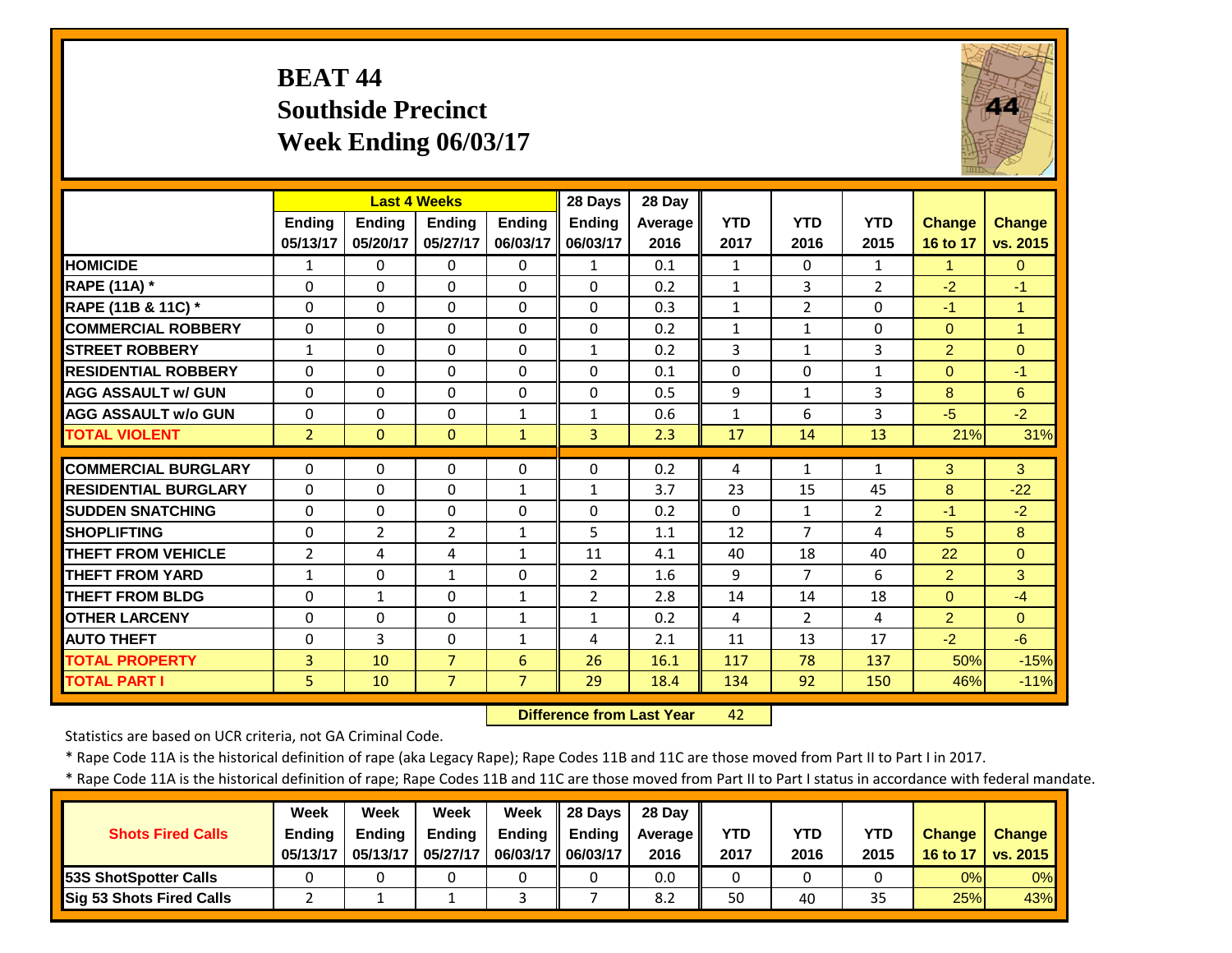#### **BEAT 45 Southside Precinct Week Ending 06/03/17**



|                             |                |                | <b>Last 4 Weeks</b> |               | 28 Days       | 28 Day  |                |              |              |                |                      |
|-----------------------------|----------------|----------------|---------------------|---------------|---------------|---------|----------------|--------------|--------------|----------------|----------------------|
|                             | <b>Ending</b>  | <b>Ending</b>  | <b>Ending</b>       | <b>Ending</b> | <b>Ending</b> | Average | <b>YTD</b>     | <b>YTD</b>   | <b>YTD</b>   | <b>Change</b>  | <b>Change</b>        |
|                             | 05/13/17       | 05/20/17       | 05/27/17            | 06/03/17      | 06/03/17      | 2016    | 2017           | 2016         | 2015         | 16 to 17       | vs. 2015             |
| <b>HOMICIDE</b>             | $\Omega$       | $\Omega$       | $\Omega$            | $\Omega$      | $\Omega$      | 0.1     | $\Omega$       | $\mathbf{1}$ | 0            | $-1$           | $\Omega$             |
| <b>RAPE (11A) *</b>         | $\Omega$       | $\Omega$       | $\Omega$            | $\Omega$      | $\Omega$      | 0.0     | $\Omega$       | $\Omega$     | $\Omega$     | $\Omega$       | $\Omega$             |
| RAPE (11B & 11C) *          | $\Omega$       | $\Omega$       | $\Omega$            | $\Omega$      | $\Omega$      | 0.2     | $\Omega$       | $\Omega$     | $\Omega$     | $\Omega$       | $\Omega$             |
| <b>COMMERCIAL ROBBERY</b>   | $\Omega$       | 0              | $\Omega$            | 0             | $\Omega$      | 0.0     | $\Omega$       | $\Omega$     | 0            | $\mathbf{0}$   | $\Omega$             |
| <b>STREET ROBBERY</b>       | $\Omega$       | 0              | $\mathbf 0$         | $\Omega$      | $\Omega$      | 0.2     | $\Omega$       | $\Omega$     | 0            | $\Omega$       | $\Omega$             |
| <b>RESIDENTIAL ROBBERY</b>  | $\Omega$       | $\Omega$       | $\Omega$            | 0             | $\Omega$      | 0.0     | $\Omega$       | $\Omega$     | 0            | $\mathbf{0}$   | $\Omega$             |
| <b>AGG ASSAULT W/ GUN</b>   | $\Omega$       | $\Omega$       | 0                   | $\Omega$      | $\Omega$      | 0.0     | $\Omega$       | $\Omega$     | 0            | $\Omega$       | $\Omega$             |
| <b>AGG ASSAULT w/o GUN</b>  | $\Omega$       | 0              | $\Omega$            | $\Omega$      | $\Omega$      | 0.1     | $\Omega$       | $\Omega$     | 0            | $\Omega$       | $\Omega$             |
| <b>TOTAL VIOLENT</b>        | $\mathbf{0}$   | $\Omega$       | $\mathbf{0}$        | $\Omega$      | $\Omega$      | 0.5     | $\mathbf{0}$   | $\mathbf{1}$ | $\Omega$     | $-100%$        | #DIV/0!              |
| <b>COMMERCIAL BURGLARY</b>  | $\Omega$       | 0              | $\mathbf 0$         | $\Omega$      | $\Omega$      | 0.0     | $\Omega$       | $\Omega$     | $\mathbf{1}$ | $\mathbf{0}$   | $-1$                 |
| <b>RESIDENTIAL BURGLARY</b> |                | $\Omega$       |                     |               | $\Omega$      | 1.4     | 7              |              |              |                | $-1$                 |
|                             | 0              |                | $\mathbf 0$         | 0             |               |         |                | 4            | 8            | 3              |                      |
| <b>SUDDEN SNATCHING</b>     | $\Omega$       | 0              | $\Omega$            | $\Omega$      | $\Omega$      | 0.0     | $\Omega$       | $\Omega$     | 0            | $\Omega$       | $\Omega$             |
| <b>SHOPLIFTING</b>          | $\Omega$       | 0              | $\Omega$            | $\Omega$      | $\Omega$      | 0.0     | $\Omega$       | $\Omega$     | 0            | $\Omega$       | $\Omega$             |
| <b>THEFT FROM VEHICLE</b>   | $\mathbf{1}$   | $\mathbf{1}$   | $\mathbf{1}$        | $\Omega$      | 3             | 0.7     | 5              | 3            | $\mathbf{1}$ | 2              | $\overline{4}$       |
| <b>THEFT FROM YARD</b>      | $\Omega$       | $\Omega$       | $\Omega$            | 0             | $\Omega$      | 0.3     | $\Omega$       | $\mathbf{1}$ | $\mathbf{1}$ | $-1$           | -1                   |
| <b>THEFT FROM BLDG</b>      | 1              | $\Omega$       | $\Omega$            | $\Omega$      | $\mathbf{1}$  | 0.2     | $\overline{2}$ | $\Omega$     | 3            | $\overline{2}$ | $-1$                 |
| <b>OTHER LARCENY</b>        | $\Omega$       | 0              | $\Omega$            | $\Omega$      | $\Omega$      | 0.2     | $\mathbf{1}$   | $\mathbf{1}$ | 0            | $\Omega$       | $\blacktriangleleft$ |
| <b>AUTO THEFT</b>           | 0              | $\mathbf{1}$   | 0                   | $\Omega$      | $\mathbf{1}$  | 0.4     | $\overline{2}$ | $\mathbf{1}$ | $\Omega$     | $\overline{1}$ | $\overline{2}$       |
| <b>TOTAL PROPERTY</b>       | $\overline{2}$ | $\overline{2}$ | $\mathbf{1}$        | $\Omega$      | 5             | 3.2     | 17             | 10           | 14           | 70%            | 21%                  |
| <b>TOTAL PART I</b>         | $\overline{2}$ | $\overline{2}$ | $\mathbf{1}$        | $\mathbf{0}$  | 5             | 3.7     | 17             | 11           | 14           | 55%            | 21%                  |

 **Difference from Last Year**

6

Statistics are based on UCR criteria, not GA Criminal Code.

\* Rape Code 11A is the historical definition of rape (aka Legacy Rape); Rape Codes 11B and 11C are those moved from Part II to Part I in 2017.

|                               | <b>Week</b>   | Week          | Week          | Week                | $\parallel$ 28 Davs | 28 Dav  |            |      |            |               |                 |
|-------------------------------|---------------|---------------|---------------|---------------------|---------------------|---------|------------|------|------------|---------------|-----------------|
| <b>Shots Fired Calls</b>      | <b>Ending</b> | <b>Ending</b> | <b>Ending</b> | <b>Ending</b>       | Ending              | Average | <b>YTD</b> | YTD  | <b>YTD</b> | <b>Change</b> | <b>Change</b>   |
|                               | 05/13/17      | 05/13/17      | 05/27/17      | 06/03/17   06/03/17 |                     | 2016    | 2017       | 2016 | 2015       | 16 to 17      | <b>vs. 2015</b> |
| <b>153S ShotSpotter Calls</b> |               |               |               |                     |                     | 0.0     | 0          |      |            | 0%            | 0%              |
| Sig 53 Shots Fired Calls      |               |               |               |                     |                     | 4.2     | 19         | 24   |            | $-21%$        | 12%             |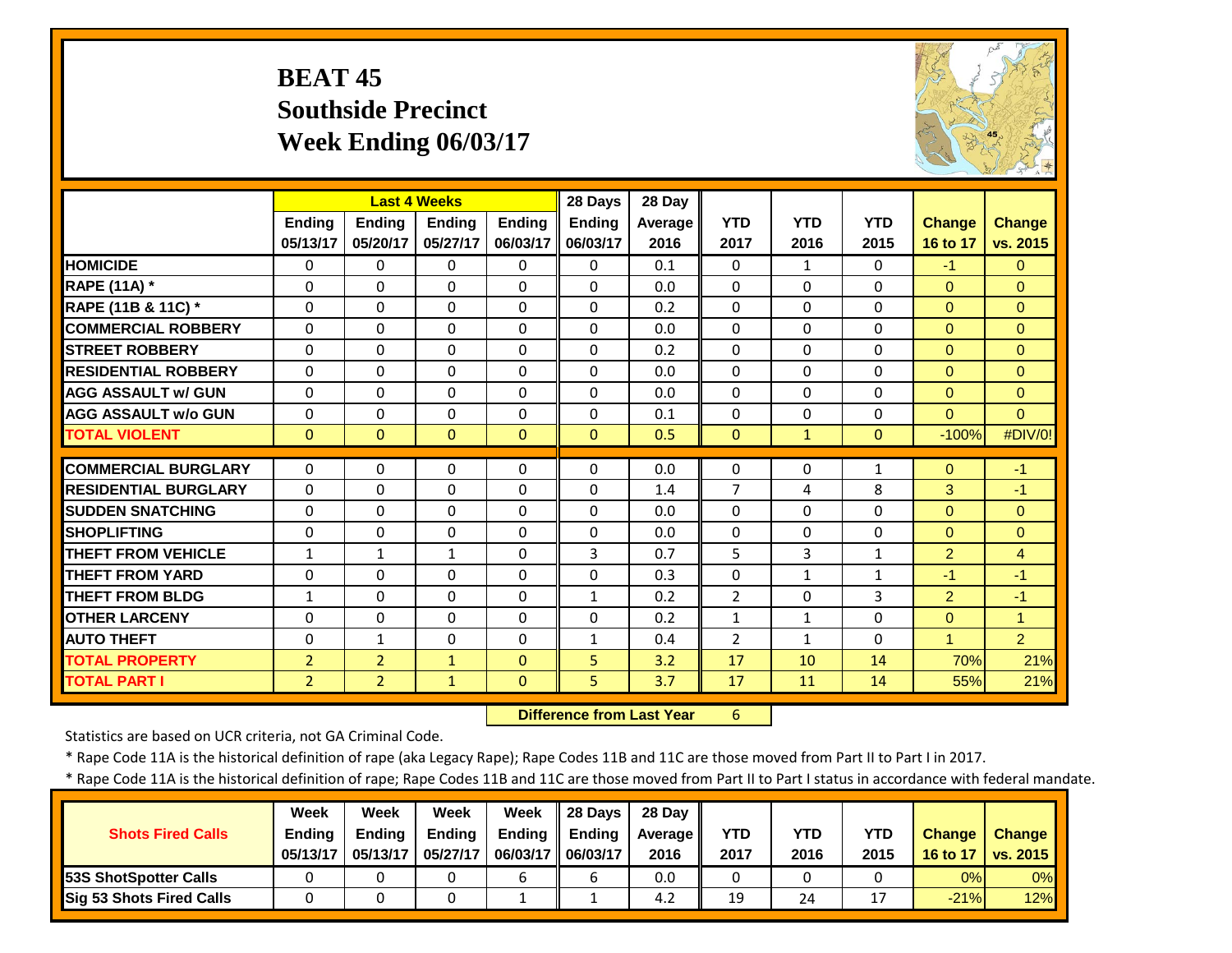#### **BEAT 46 Southside PrecinctWeek Ending 06/03/17**



|                             |                |                | <b>Last 4 Weeks</b> |               | 28 Days        | 28 Day  |                |                |                |                |                      |
|-----------------------------|----------------|----------------|---------------------|---------------|----------------|---------|----------------|----------------|----------------|----------------|----------------------|
|                             | <b>Ending</b>  | <b>Endina</b>  | <b>Endina</b>       | <b>Endina</b> | <b>Ending</b>  | Average | <b>YTD</b>     | <b>YTD</b>     | <b>YTD</b>     | <b>Change</b>  | <b>Change</b>        |
|                             | 05/13/17       | 05/20/17       | 05/27/17            | 06/03/17      | 06/03/17       | 2016    | 2017           | 2016           | 2015           | 16 to 17       | vs. 2015             |
| <b>HOMICIDE</b>             | 1              | 0              | $\Omega$            | $\Omega$      | $\mathbf{1}$   | 0.0     | $\Omega$       | $\Omega$       | $\mathbf{1}$   | $\Omega$       | $-1$                 |
| RAPE (11A) *                | $\Omega$       | 0              | $\Omega$            | $\Omega$      | $\Omega$       | 0.1     | $\Omega$       | $\mathbf{1}$   | $\mathbf{1}$   | $-1$           | $-1$                 |
| RAPE (11B & 11C) *          | $\Omega$       | 0              | $\Omega$            | $\Omega$      | $\Omega$       | 0.1     | $\Omega$       | 1              | $\Omega$       | $-1$           | $\Omega$             |
| <b>COMMERCIAL ROBBERY</b>   | $\Omega$       | 0              | $\Omega$            | $\Omega$      | $\Omega$       | 0.4     | $\overline{2}$ | $\mathbf{1}$   | $\Omega$       | $\mathbf{1}$   | $\overline{2}$       |
| <b>STREET ROBBERY</b>       | $\Omega$       | 0              | $\Omega$            | $\Omega$      | $\Omega$       | 0.3     | $\mathbf{1}$   | $\overline{2}$ | $\mathbf{1}$   | $-1$           | $\Omega$             |
| <b>RESIDENTIAL ROBBERY</b>  | $\Omega$       | 0              | $\Omega$            | $\Omega$      | $\Omega$       | 0.0     | $\Omega$       | $\Omega$       | $\Omega$       | $\mathbf{0}$   | $\Omega$             |
| <b>AGG ASSAULT W/ GUN</b>   | $\Omega$       | 0              | $\mathbf{1}$        | $\Omega$      | $\mathbf{1}$   | 0.2     | 3              | $\Omega$       | $\overline{2}$ | 3              | $\overline{1}$       |
| <b>AGG ASSAULT w/o GUN</b>  | $\Omega$       | 0              | $\Omega$            | $\Omega$      | $\Omega$       | 0.1     | $\Omega$       | $\Omega$       | $\Omega$       | $\Omega$       | $\Omega$             |
| <b>TOTAL VIOLENT</b>        | $\mathbf{1}$   | $\Omega$       | $\mathbf{1}$        | $\Omega$      | $\overline{2}$ | 1.1     | 6              | 5              | 5              | 20%            | 20%                  |
| <b>COMMERCIAL BURGLARY</b>  | $\Omega$       | 0              | 0                   | 0             | $\Omega$       | 0.0     | $\overline{2}$ | $\Omega$       | 0              | $\overline{2}$ | $\overline{2}$       |
| <b>RESIDENTIAL BURGLARY</b> | $\mathbf{1}$   | 0              | $\Omega$            | $\mathbf{1}$  | $\overline{2}$ | 1.8     | $\overline{7}$ | 10             | 6              | $-3$           | $\blacktriangleleft$ |
| <b>SUDDEN SNATCHING</b>     | $\Omega$       | 0              | $\Omega$            | $\Omega$      | $\Omega$       | 0.2     | $\mathbf{1}$   | $\mathbf{1}$   | $\mathbf{1}$   | $\Omega$       | $\Omega$             |
| <b>SHOPLIFTING</b>          | $\overline{2}$ | $\overline{2}$ | 6                   | 4             | 14             | 10.9    | 73             | 60             | 58             | 13             | 15                   |
| <b>THEFT FROM VEHICLE</b>   | $\mathbf{1}$   | 4              | 3                   | $\Omega$      | 8              | 2.0     | 28             | 8              | 13             | 20             | 15                   |
| <b>THEFT FROM YARD</b>      | $\Omega$       | 0              | $\Omega$            | $\Omega$      | $\Omega$       | 1.5     | $\overline{2}$ | 4              | $\overline{2}$ | $-2$           | $\Omega$             |
| <b>THEFT FROM BLDG</b>      | $\overline{2}$ | 0              | $\mathbf{1}$        | $\Omega$      | 3              | 1.6     | 11             | 6              | 10             | 5              | $\blacktriangleleft$ |
| <b>OTHER LARCENY</b>        | $\Omega$       | $\Omega$       | $\Omega$            | $\Omega$      | $\Omega$       | 0.4     | $\mathbf{1}$   | $\overline{2}$ | $\Omega$       | $-1$           | $\overline{1}$       |
| <b>AUTO THEFT</b>           | $\Omega$       | 0              | $\mathbf{1}$        | $\Omega$      | $\mathbf{1}$   | 1.1     | 6              | 3              | $\overline{7}$ | 3              | $-1$                 |
| <b>TOTAL PROPERTY</b>       | 6              | 6              | 11                  | 5             | 28             | 19.5    | 131            | 94             | 97             | 39%            | 35%                  |
| <b>TOTAL PART I</b>         | $\overline{7}$ | 6              | 12                  | 5             | 30             | 20.7    | 137            | 99             | 102            | 38%            | 34%                  |

 **Difference from Last Year**38

Statistics are based on UCR criteria, not GA Criminal Code.

\* Rape Code 11A is the historical definition of rape (aka Legacy Rape); Rape Codes 11B and 11C are those moved from Part II to Part I in 2017.

|                                 | <b>Week</b>   | Week          | Week          | Week              | $\parallel$ 28 Days | 28 Dav  |            |      |            |               |                 |
|---------------------------------|---------------|---------------|---------------|-------------------|---------------------|---------|------------|------|------------|---------------|-----------------|
| <b>Shots Fired Calls</b>        | <b>Ending</b> | <b>Ending</b> | <b>Ending</b> | Ending            | Ending              | Average | <b>YTD</b> | YTD  | <b>YTD</b> | <b>Change</b> | <b>Change</b>   |
|                                 | 05/13/17      | 05/13/17      | 05/27/17      | 06/03/17 06/03/17 |                     | 2016    | 2017       | 2016 | 2015       | 16 to 17      | <b>VS. 2015</b> |
| <b>53S ShotSpotter Calls</b>    |               |               |               |                   |                     | 0.0     | 0          |      |            | 0%            | 0%              |
| <b>Sig 53 Shots Fired Calls</b> |               |               |               |                   |                     | 8.0     | 44         | 45   | 34         | $-2%$         | 29%             |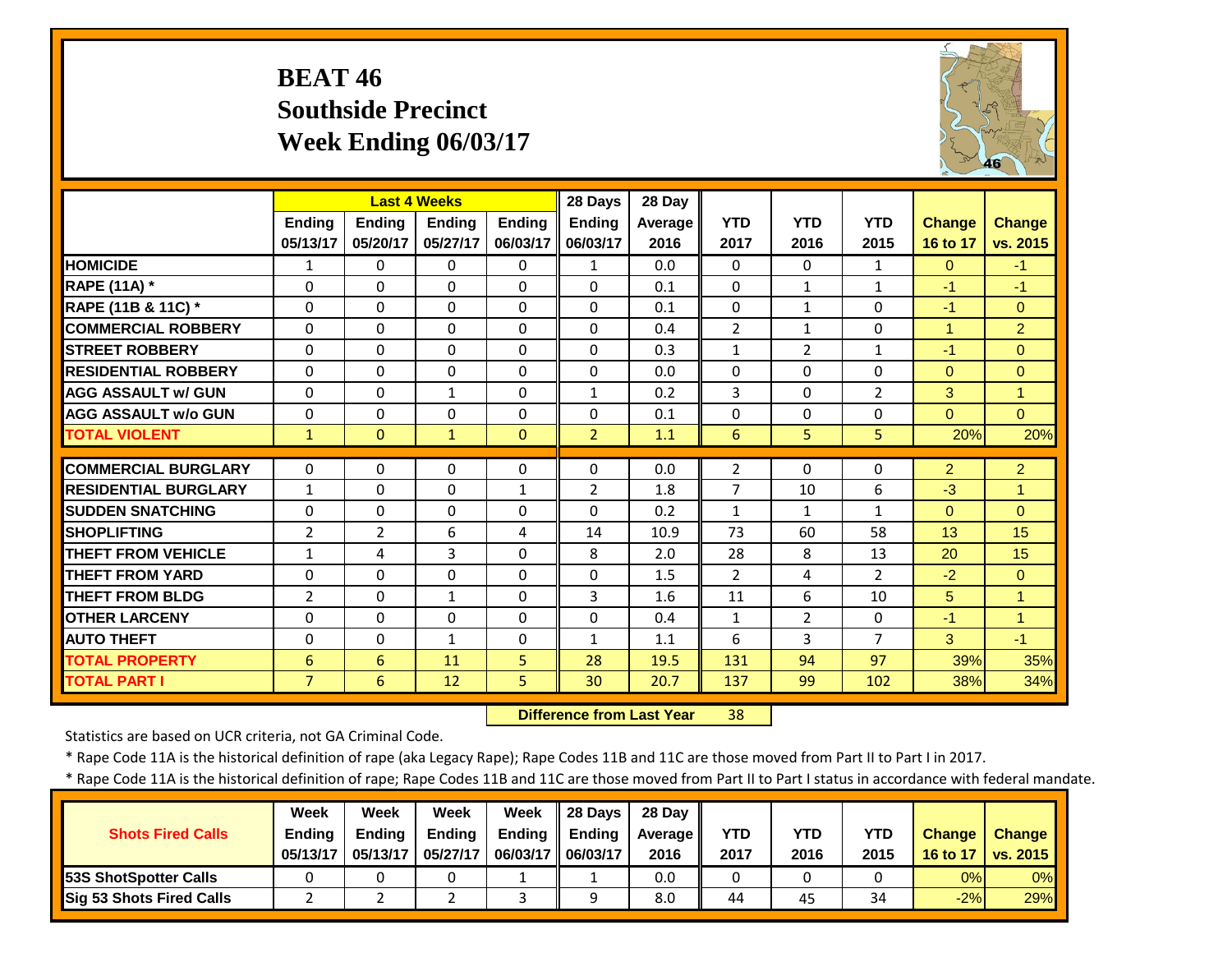

#### **COMPSTATISLANDS PRECINCT** CAPT. CARY HILL **Week Ending 06/03/17**

**PRECINCT COMMANDER:**



|                               | Week<br><b>Ending</b><br>06/03/17 | Week<br><b>Ending</b><br>05/27/17 | <b>Weekly</b><br>Avg<br>2016 | $28$ -Day<br>Ending<br>06/03/17 | 28-Day<br><b>Ending</b><br>4/8/17 | Avg<br>28-Day<br>2016 | <b>YTD</b><br>2017 | <b>YTD</b><br>2016 | <b>YTD</b><br>2015 | Change<br>16 to 17 | <b>Change</b><br>vs. 2015 |
|-------------------------------|-----------------------------------|-----------------------------------|------------------------------|---------------------------------|-----------------------------------|-----------------------|--------------------|--------------------|--------------------|--------------------|---------------------------|
| <b>HOMICIDE</b>               | 0                                 | 0                                 | 0                            | $\mathbf{2}$                    | 2                                 | 0                     | 4                  | 5.                 | 3                  | $\blacktriangle$ 1 |                           |
| <b>RAPE (11A)</b> *           | 0                                 | 0                                 | $\Omega$                     | $\bf{0}$                        | $\Omega$                          | $\Omega$              | $\overline{2}$     |                    | 4                  |                    | $-2$                      |
| <b>RAPE (11B &amp; 11C)</b> * | $\bf{0}$                          | 0                                 | $\Omega$                     | $\bf{0}$                        | 1                                 |                       | 4                  | 3                  | 2                  |                    | $\overline{2}$            |
| <b>COMMERCIAL ROBBERY</b>     | 0                                 | 0                                 | 0                            | 4                               | 6                                 |                       | 19                 | 6                  | 3                  | 13                 | 16                        |
| <b>STREET ROBBERY</b>         | $\overline{2}$                    |                                   |                              | 6                               | $\overline{2}$                    | 3                     | 11                 | 21                 | 20                 | $-10$              | $-9$                      |
| <b>RESIDENTIAL ROBBERY</b>    | $\bf{0}$                          | $\Omega$                          | $\Omega$                     | 0                               | $\overline{2}$                    | 0                     | 3                  |                    | 4                  | $\overline{2}$     | $-1$                      |
| <b>AGG ASSAULT w/ GUN</b>     | 1                                 | $\overline{2}$                    |                              | 4                               | 3                                 | 4                     | 23                 | 28                 | 26                 | $-5$               | $-3$                      |
| <b>AGG ASSAULT w/o GUN</b>    |                                   | 0                                 |                              | $\mathbf{2}$                    | 7                                 | 3                     | 20                 | 15                 | 14                 | 5                  | 6                         |
| <b>TOTAL VIOLENT</b>          | 4                                 | 3                                 | 3                            | 15                              | 23                                | 14                    | 86                 | 80                 | 76                 | 8%                 | 13%                       |
|                               |                                   |                                   |                              |                                 |                                   |                       |                    |                    |                    |                    |                           |
| <b>COMMERCIAL BURGLARY</b>    | $\bf{0}$                          | 0                                 | 0                            | 0                               |                                   | $\overline{2}$        | 3                  | 16                 | 6                  | $-13$              | $-3$                      |
| <b>RESIDENTIAL BURGLARY</b>   | 10 <sup>1</sup>                   | 9                                 | 6                            | 28                              | 25                                | 24                    | 117                | 117                | 81                 | $\overline{0}$     | 36                        |
| <b>SUDDEN SNATCHING</b>       | $\mathbf 0$                       | 0                                 | 0                            | 1                               | $\Omega$                          | 1                     | 4                  | 5                  | 2                  | $-1$               | $\overline{2}$            |
| <b>SHOPLIFTING</b>            | 5                                 | 6                                 | 6                            | 28                              | 27                                | 23                    | 131                | 132                | 101                | $-1$               | 30                        |
| <b>THEFT FROM VEHICLE</b>     | 6                                 | 4                                 | 5                            | 18                              | 18                                | 20                    | 110                | 101                | 81                 | 9                  | 29                        |
| <b>THEFT FROM YARD</b>        | $\mathbf{2}$                      | 3                                 | $\overline{2}$               | 12                              | 11                                | 8                     | 42                 | 34                 | 47                 | 8                  | $-5$                      |
| <b>THEFT FROM BLDG</b>        | $\overline{2}$                    | 5                                 | 4                            | 16                              | 8                                 | 16                    | 66                 | 83                 | 80                 | $-17$              | $-14$                     |
| <b>OTHER LARCENY</b>          | 1                                 |                                   |                              | 6                               | 2                                 | $\overline{2}$        | 16                 | 17                 | 9                  | $-1$               | $\overline{7}$            |
| <b>AUTO THEFT</b>             | 3                                 |                                   | 3                            | 6                               | 10                                | 11                    | 52                 | 62                 | 45                 | $-10$              | $\overline{7}$            |
| <b>TOTAL PROPERTY</b>         | 29                                | 29                                | 27                           | 115                             | 102                               | 107                   | 541                | 567                | 452                | $-5%$              | 20%                       |
| <b>TOTAL PART I</b>           | 33                                | 32                                | 30                           | 130                             | 125                               | 120                   | 627                | 647                | 528                | $-3%$              | 19%                       |

Statistics are based on UCR criteria, not GA Criminal Code. **Difference from Last Year** -20

Statistics are preliminary, based on RMS data at the time prepared, and are subject to change due to late reports, reclassifications, updated locations, etc. Cell Shading: white is within 0.6 standard deviation of the mean; red is above; green is below.

| <b>Citizen Initiated Calls</b>  | <b>Week</b><br><b>Ending</b><br>06/03/17 | <b>Week</b><br><b>Ending</b><br>05/27/17 | Weekly<br>Avg<br>2016 | $28$ -Day<br><b>Ending</b><br>06/03/17 | $28-Dav$<br><b>Ending</b><br>4/8/17 | Avg<br>$28$ -Day<br>2016 | YTD<br>2017 | <b>YTD</b><br>2016 | <b>YTD</b><br>2015 | <b>Change</b><br>16 to 17 | <b>Change</b><br>vs. 2015 |
|---------------------------------|------------------------------------------|------------------------------------------|-----------------------|----------------------------------------|-------------------------------------|--------------------------|-------------|--------------------|--------------------|---------------------------|---------------------------|
| <b>Midnight Shift</b>           | 75                                       | 65                                       | 82                    | 265                                    | 273                                 | 330                      | 1589        | 1681               | 1677               | $-92$                     | $-88$                     |
| Day Shift                       | 171                                      | 203                                      | 190                   | 737                                    | 756                                 | 761                      | 4032        | 4224               | 4150               | $-192$                    | $-118$                    |
| <b>Afternoon Shift</b>          | 248                                      | 220                                      | 219                   | 898                                    | 827                                 | 876                      | 4508        | 4855               | 4738               | $-347$                    | $-230$                    |
| <b>TOTAL CITIZEN CFS</b>        | 494                                      | 488                                      | 492                   | 1900                                   | 1856                                | 1966                     | 10129       | 10760              | 10565              | $-5.9%$                   | $-4.1%$                   |
| <b>53S ShotSpotter Calls</b>    |                                          |                                          |                       |                                        |                                     | 12                       | 60          | 76                 | 24                 | -16                       | 36                        |
| <b>Sig 53 Shots Fired Calls</b> | 19                                       | 14                                       | 16                    | 56                                     | 40                                  | 62                       | 278         | 383                | 294                | $-105$                    | -16                       |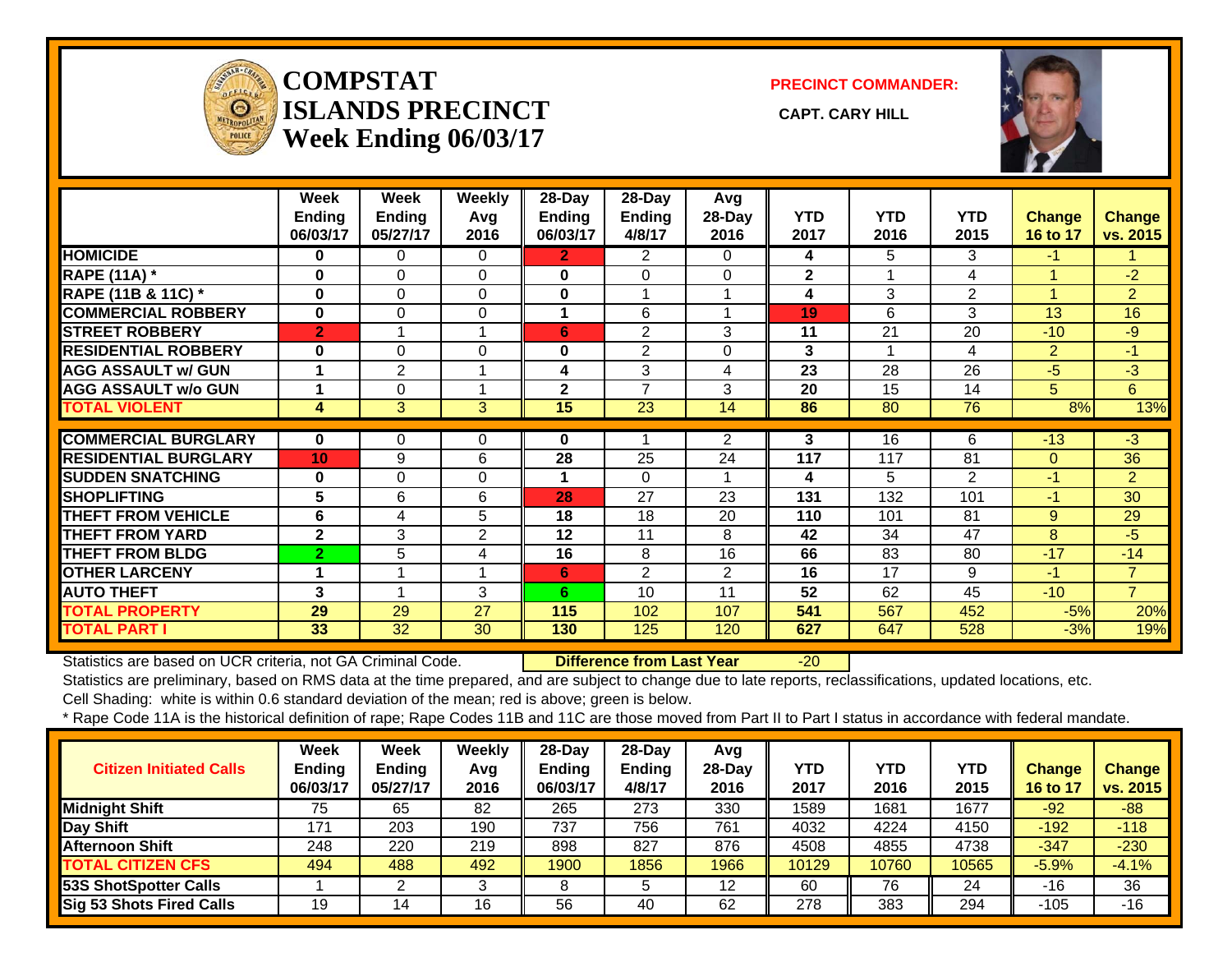# **BEAT 51 Islands Precinct Week Ending 06/03/17**



|                             |                |                | <b>Last 4 Weeks</b> |                | 28 Days        | 28 Day         |                |                |                |                      |                |
|-----------------------------|----------------|----------------|---------------------|----------------|----------------|----------------|----------------|----------------|----------------|----------------------|----------------|
|                             | <b>Endina</b>  | <b>Endina</b>  | <b>Endina</b>       | <b>Endina</b>  | <b>Endina</b>  | <b>Average</b> | <b>YTD</b>     | <b>YTD</b>     | <b>YTD</b>     | <b>Change</b>        | <b>Change</b>  |
|                             | 05/13/17       | 05/20/17       | 05/27/17            | 06/03/17       | 06/03/17       | 2016           | 2017           | 2016           | 2015           | 16 to 17             | vs. 2015       |
| <b>HOMICIDE</b>             | $\Omega$       | 0              | $\Omega$            | $\Omega$       | $\Omega$       | 0.2            | $\overline{2}$ | $\overline{2}$ | $\Omega$       | $\Omega$             | $\overline{2}$ |
| RAPE (11A) *                | $\Omega$       | 0              | $\Omega$            | $\Omega$       | $\Omega$       | 0.2            | $\Omega$       | $\Omega$       | $\Omega$       | $\Omega$             | $\Omega$       |
| RAPE (11B & 11C) *          | $\Omega$       | 0              | $\Omega$            | $\Omega$       | $\Omega$       | 0.2            | $\Omega$       | $\mathbf{1}$   | $\Omega$       | $-1$                 | $\Omega$       |
| <b>COMMERCIAL ROBBERY</b>   | $\Omega$       | $\mathbf{1}$   | $\Omega$            | $\Omega$       | 1              | 0.4            | 10             | $\mathbf{1}$   | $\mathbf{1}$   | 9                    | 9              |
| <b>STREET ROBBERY</b>       | $\mathbf{1}$   | 0              | $\mathbf{1}$        | $\overline{2}$ | 4              | 1.5            | $\overline{7}$ | 10             | 8              | $-3$                 | $-1$           |
| <b>RESIDENTIAL ROBBERY</b>  | $\Omega$       | 0              | $\Omega$            | $\Omega$       | $\Omega$       | 0.3            | $\Omega$       | $\mathbf{1}$   | $\overline{2}$ | $-1$                 | $-2$           |
| <b>AGG ASSAULT w/ GUN</b>   | $\Omega$       | 0              | $\mathbf{1}$        | $\Omega$       | $\mathbf{1}$   | 1.6            | 6              | 15             | $\overline{7}$ | $-9$                 | $-1$           |
| <b>AGG ASSAULT w/o GUN</b>  | 1              | 0              | 0                   | 0              | 1              | 0.7            | 4              | $\overline{2}$ | 3              | 2                    | $\mathbf{1}$   |
| <b>TOTAL VIOLENT</b>        | $\overline{2}$ | $\mathbf{1}$   | $\overline{2}$      | $\overline{2}$ | $\overline{7}$ | 5.0            | 29             | 32             | 21             | $-9%$                | 38%            |
| <b>COMMERCIAL BURGLARY</b>  | $\Omega$       | 0              | $\Omega$            | $\Omega$       | 0              | 1.1            | $\overline{2}$ | 11             | $\overline{2}$ | -9                   | $\Omega$       |
| <b>RESIDENTIAL BURGLARY</b> | $\Omega$       | $\mathbf{1}$   | 4                   | 3              | 8              | 6.8            | 27             | 42             | 21             | $-15$                | 6              |
| <b>SUDDEN SNATCHING</b>     |                |                |                     |                | 0              | 0.2            |                | $\Omega$       | $\Omega$       |                      | $\Omega$       |
|                             | $\Omega$       | 0              | 0                   | $\Omega$       |                |                | $\Omega$       |                |                | $\Omega$             |                |
| <b>SHOPLIFTING</b>          | 5              | 8              | 6                   | 5              | 24             | 13.7           | 95             | 77             | 80             | 18                   | 15             |
| <b>THEFT FROM VEHICLE</b>   | $\Omega$       | $\overline{2}$ | $\overline{2}$      | 4              | 8              | 5.7            | 45             | 31             | 24             | 14                   | 21             |
| <b>THEFT FROM YARD</b>      | $\mathbf{1}$   | $\overline{2}$ | $\overline{2}$      | $\mathbf{1}$   | 6              | 2.1            | 14             | 11             | 14             | 3                    | $\Omega$       |
| <b>THEFT FROM BLDG</b>      | $\Omega$       | $\mathbf{1}$   | $\Omega$            | $\mathbf{1}$   | $\overline{2}$ | 4.1            | 14             | 18             | 25             | $-4$                 | $-11$          |
| <b>OTHER LARCENY</b>        | $\Omega$       | $\mathbf{1}$   | $\mathbf{1}$        | $\Omega$       | $\overline{2}$ | 0.5            | 4              | 3              | $\Omega$       | $\blacktriangleleft$ | $\overline{4}$ |
| <b>AUTO THEFT</b>           | $\Omega$       | $\Omega$       | $\Omega$            | $\overline{2}$ | $\overline{2}$ | 3.1            | 16             | 15             | 17             | $\blacktriangleleft$ | $-1$           |
| <b>TOTAL PROPERTY</b>       | 6              | 15             | 15                  | 16             | 52             | 37.3           | 217            | 208            | 183            | 4%                   | 19%            |
| <b>TOTAL PART I</b>         | 8              | 16             | 17                  | 18             | 59             | 42.3           | 246            | 240            | 204            | 3%                   | 21%            |

 **Difference from Last Year**6

Statistics are based on UCR criteria, not GA Criminal Code.

\* Rape Code 11A is the historical definition of rape (aka Legacy Rape); Rape Codes 11B and 11C are those moved from Part II to Part I in 2017.

|                               | <b>Week</b>   | Week          | Week          | Week                | $\parallel$ 28 Davs | 28 Dav  |            |      |            |               |                 |
|-------------------------------|---------------|---------------|---------------|---------------------|---------------------|---------|------------|------|------------|---------------|-----------------|
| <b>Shots Fired Calls</b>      | <b>Ending</b> | <b>Ending</b> | <b>Ending</b> | <b>Ending</b>       | Ending              | Average | <b>YTD</b> | YTD  | <b>YTD</b> | <b>Change</b> | <b>Change</b>   |
|                               | 05/13/17      | 05/13/17      | 05/27/17      | 06/03/17   06/03/17 |                     | 2016    | 2017       | 2016 | 2015       | 16 to 17      | <b>vs. 2015</b> |
| <b>153S ShotSpotter Calls</b> |               |               |               |                     |                     | 10.8    | 43         | 70   | 21         | 0%            | 0%              |
| Sig 53 Shots Fired Calls      |               |               |               |                     | 21                  | 20.9    | 80         | 158  | 83         | $-49%$        | $-4%$           |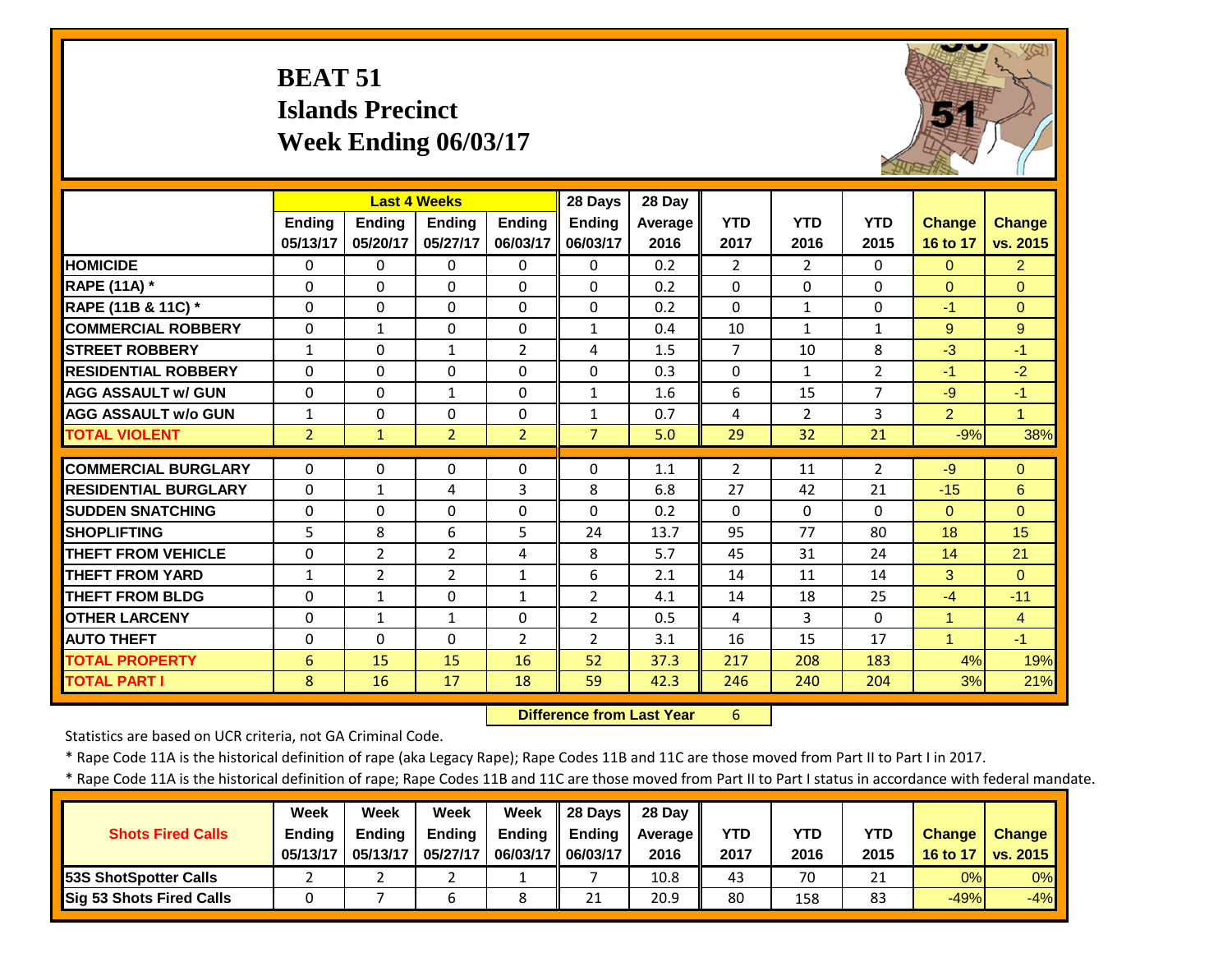# **BEAT 52 Islands Precinct Week Ending 06/03/17**



|                             |          | <b>Last 4 Weeks</b> |                |                | 28 Days        | 28 Day  |                |                |                |                |                |
|-----------------------------|----------|---------------------|----------------|----------------|----------------|---------|----------------|----------------|----------------|----------------|----------------|
|                             | Ending   | <b>Ending</b>       | Ending         | <b>Endina</b>  | <b>Ending</b>  | Average | <b>YTD</b>     | <b>YTD</b>     | <b>YTD</b>     | <b>Change</b>  | Change         |
|                             | 05/13/17 | 05/20/17            | 05/27/17       | 06/03/17       | 06/03/17       | 2016    | 2017           | 2016           | 2015           | 16 to 17       | vs. 2015       |
| <b>HOMICIDE</b>             | $\Omega$ | $\Omega$            | $\Omega$       | $\Omega$       | $\Omega$       | 0.2     | $\Omega$       | $\overline{2}$ | $\Omega$       | $-2$           | $\Omega$       |
| <b>RAPE (11A) *</b>         | $\Omega$ | $\Omega$            | $\Omega$       | $\Omega$       | $\Omega$       | 0.0     | $\Omega$       | $\Omega$       | $\mathbf{1}$   | $\Omega$       | $-1$           |
| RAPE (11B & 11C) *          | $\Omega$ | $\Omega$            | $\Omega$       | $\Omega$       | $\Omega$       | 0.3     | $1\,$          | $\overline{2}$ | $\mathbf{1}$   | $-1$           | $\Omega$       |
| <b>COMMERCIAL ROBBERY</b>   | $\Omega$ | 0                   | $\Omega$       | $\Omega$       | $\Omega$       | 0.2     | $\Omega$       | $\overline{2}$ | 0              | $-2$           | $\Omega$       |
| <b>STREET ROBBERY</b>       | $\Omega$ | 0                   | 0              | $\Omega$       | $\Omega$       | 0.5     | $\Omega$       | 4              | $\mathbf{1}$   | $-4$           | $-1$           |
| <b>RESIDENTIAL ROBBERY</b>  | $\Omega$ | $\Omega$            | $\Omega$       | 0              | $\Omega$       | 0.1     | $\Omega$       | $\Omega$       | 0              | $\Omega$       | $\Omega$       |
| <b>AGG ASSAULT W/ GUN</b>   | $\Omega$ | $\mathbf{1}$        | 0              | $\mathbf{1}$   | $\overline{2}$ | 0.3     | 4              | $\mathbf{1}$   | 8              | 3              | $-4$           |
| <b>AGG ASSAULT w/o GUN</b>  | $\Omega$ | 0                   | $\Omega$       | 1              | 1              | 0.5     | 5              | 3              | 6              | $\overline{2}$ | $-1$           |
| <b>TOTAL VIOLENT</b>        | $\Omega$ | $\mathbf{1}$        | $\Omega$       | $\overline{2}$ | 3              | 2.1     | 10             | 14             | 17             | $-29%$         | $-41%$         |
| <b>COMMERCIAL BURGLARY</b>  | 0        | 0                   | $\Omega$       | 0              | 0              | 0.1     | 0              | 1              | $\mathbf{1}$   | $-1$           | $-1$           |
| <b>RESIDENTIAL BURGLARY</b> | $\Omega$ | 1                   | $\Omega$       | $\mathbf{1}$   | $\overline{2}$ | 2.6     | 6              | 16             | 13             | $-10$          | $-7$           |
| <b>SUDDEN SNATCHING</b>     | $\Omega$ | $\Omega$            | $\Omega$       | 0              | 0              | 0.2     | $\mathbf{1}$   | $\mathbf{1}$   | $\Omega$       | $\Omega$       | $\mathbf{1}$   |
| <b>SHOPLIFTING</b>          | $\Omega$ | $\Omega$            | $\Omega$       | $\Omega$       | 0              | 0.2     | $\Omega$       | $\mathbf{1}$   | $\Omega$       | $-1$           | $\Omega$       |
| <b>THEFT FROM VEHICLE</b>   | $\Omega$ | $\mathbf{1}$        | 1              | 0              | $\overline{2}$ | 1.9     | 11             | 8              | 8              | 3              | 3              |
| <b>THEFT FROM YARD</b>      | $\Omega$ | $\Omega$            | $\Omega$       | 0              | $\Omega$       | 0.7     | $\overline{2}$ | 4              | $\overline{7}$ | $-2$           | $-5$           |
| <b>THEFT FROM BLDG</b>      | $\Omega$ | $\overline{2}$      | $\overline{2}$ | $\mathbf{1}$   | 5              | 3.1     | 16             | 22             | 8              | $-6$           | 8              |
| <b>OTHER LARCENY</b>        | $\Omega$ | 0                   | $\Omega$       | $\Omega$       | $\Omega$       | 0.2     | $\overline{2}$ | $\mathbf{1}$   | $\mathbf{1}$   | 1              | $\overline{1}$ |
| <b>AUTO THEFT</b>           | $\Omega$ | $\Omega$            | $\Omega$       | $\Omega$       | $\Omega$       | 1.4     | 5              | 9              | 6              | $-4$           | $-1$           |
| <b>TOTAL PROPERTY</b>       | $\Omega$ | 4                   | 3              | $\overline{2}$ | $\overline{9}$ | 10.3    | 43             | 63             | 44             | $-32%$         | $-2%$          |
| <b>TOTAL PART I</b>         | $\Omega$ | 5                   | $\overline{3}$ | $\overline{4}$ | 12             | 12.4    | 53             | 77             | 61             | $-31%$         | $-13%$         |
|                             |          |                     |                |                |                |         |                |                |                |                |                |

 **Difference from Last Year**‐24

Statistics are based on UCR criteria, not GA Criminal Code.

\* Rape Code 11A is the historical definition of rape (aka Legacy Rape); Rape Codes 11B and 11C are those moved from Part II to Part I in 2017.

|                               | <b>Week</b>   | Week          | Week          | Week                | 28 Days | 28 Dav  |            |      |            |               |               |
|-------------------------------|---------------|---------------|---------------|---------------------|---------|---------|------------|------|------------|---------------|---------------|
| <b>Shots Fired Calls</b>      | <b>Ending</b> | <b>Ending</b> | <b>Ending</b> | Ending              | Ending  | Average | <b>YTD</b> | YTD  | <b>YTD</b> | <b>Change</b> | <b>Change</b> |
|                               | 05/13/17      | 05/13/17      | 05/27/17      | 06/03/17   06/03/17 |         | 2016    | 2017       | 2016 | 2015       | 16 to 17      | vs. 2015      |
| <b>153S ShotSpotter Calls</b> |               |               |               |                     |         | 0.0     |            |      |            | 0%            | 0%            |
| Sig 53 Shots Fired Calls      |               |               |               |                     | ⊥⊥      | 6.3     | 48         | 32   | 51         | 50%           | $-6%$         |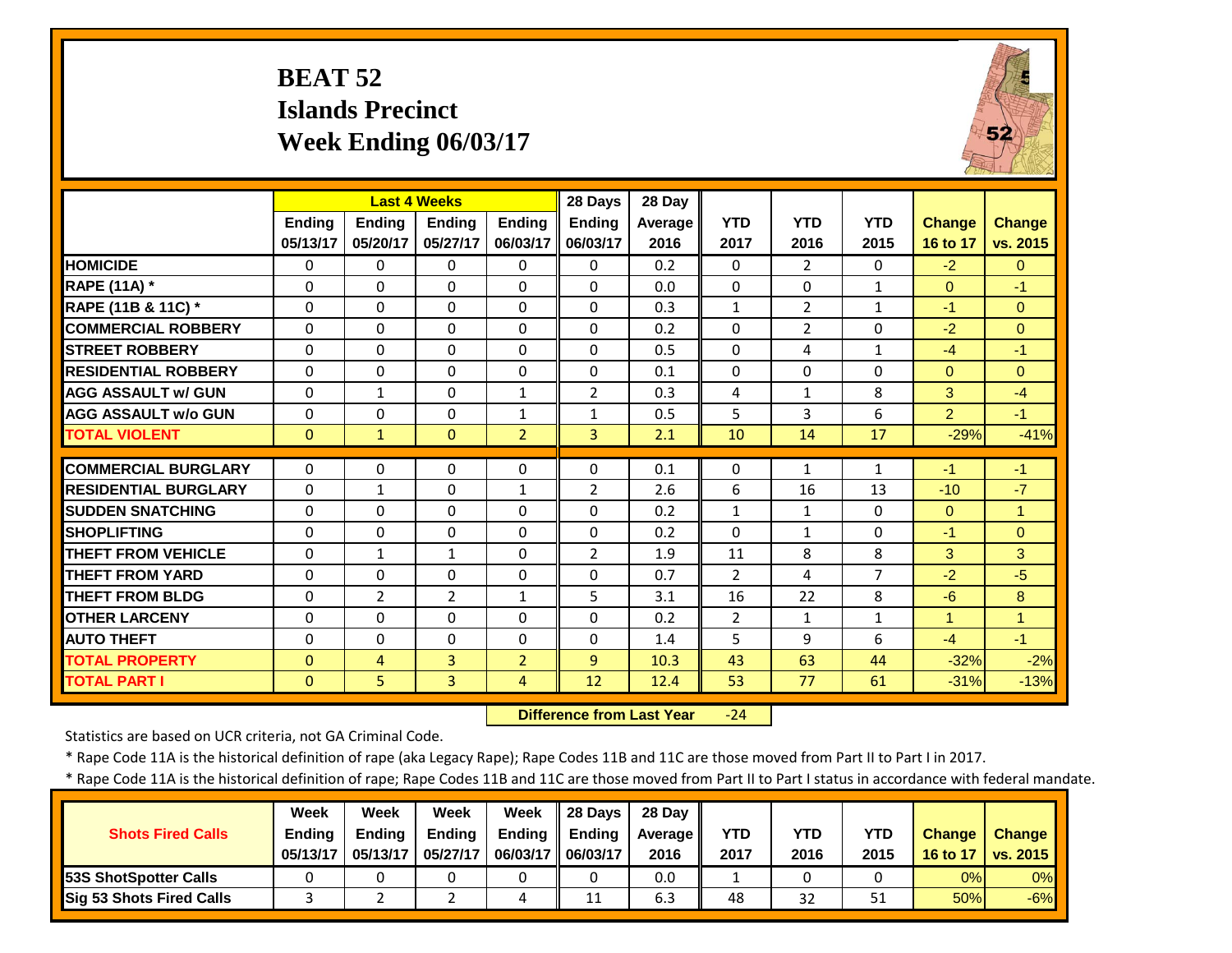# **BEAT 53 Islands Precinct Week Ending 06/03/17**



|                             |              | <b>Last 4 Weeks</b> |                |                | 28 Days        | 28 Day  |                |                |                |                |                      |
|-----------------------------|--------------|---------------------|----------------|----------------|----------------|---------|----------------|----------------|----------------|----------------|----------------------|
|                             | Ending       | <b>Ending</b>       | Ending         | Ending         | <b>Ending</b>  | Average | <b>YTD</b>     | <b>YTD</b>     | <b>YTD</b>     | <b>Change</b>  | <b>Change</b>        |
|                             | 05/13/17     | 05/20/17            | 05/27/17       | 06/03/17       | 06/03/17       | 2016    | 2017           | 2016           | 2015           | 16 to 17       | vs. 2015             |
| <b>HOMICIDE</b>             | $\Omega$     | 0                   | $\Omega$       | 0              | $\Omega$       | 0.1     | $\mathbf{1}$   | $\mathbf{1}$   | 0              | $\mathbf{0}$   | $\mathbf{1}$         |
| RAPE (11A) *                | $\Omega$     | 0                   | $\Omega$       | 0              | $\Omega$       | 0.0     | $\mathbf{0}$   | $\Omega$       | $\overline{2}$ | $\Omega$       | $-2$                 |
| RAPE (11B & 11C) *          | $\Omega$     | 0                   | $\Omega$       | $\Omega$       | $\Omega$       | 0.0     | $\overline{2}$ | $\Omega$       | $\Omega$       | $\overline{2}$ | $\overline{2}$       |
| <b>COMMERCIAL ROBBERY</b>   | $\Omega$     | 0                   | $\Omega$       | $\Omega$       | $\Omega$       | 0.1     | $\mathbf{1}$   | $\mathbf{1}$   | $\Omega$       | $\Omega$       | $\overline{1}$       |
| <b>STREET ROBBERY</b>       | $1\,$        | $\mathbf 1$         | $\Omega$       | $\Omega$       | $\overline{2}$ | 0.5     | $\overline{2}$ | $\overline{2}$ | $\mathbf{1}$   | $\mathbf{0}$   | $\overline{1}$       |
| <b>RESIDENTIAL ROBBERY</b>  | $\Omega$     | 0                   | $\Omega$       | $\Omega$       | $\Omega$       | 0.1     | $\mathbf{1}$   | $\Omega$       | $\Omega$       | $\overline{1}$ | $\blacktriangleleft$ |
| <b>AGG ASSAULT w/ GUN</b>   | $\Omega$     | 0                   | $\mathbf{1}$   | $\Omega$       | $\mathbf{1}$   | 1.0     | $\overline{7}$ | 8              | 2              | $-1$           | 5                    |
| <b>AGG ASSAULT w/o GUN</b>  | $\Omega$     | 0                   | $\Omega$       | $\Omega$       | $\Omega$       | 0.6     | 3              | 5              | 3              | $-2$           | $\Omega$             |
| <b>TOTAL VIOLENT</b>        | $\mathbf{1}$ | $\mathbf{1}$        | $\mathbf{1}$   | $\Omega$       | $\overline{3}$ | 2.3     | 17             | 17             | 8              | 0%             | 113%                 |
|                             |              |                     |                |                |                |         |                |                |                |                |                      |
| <b>COMMERCIAL BURGLARY</b>  | $\Omega$     | 0                   | $\Omega$       | $\Omega$       | $\Omega$       | 0.2     | $\Omega$       | $\mathbf{1}$   | $\Omega$       | $-1$           | $\Omega$             |
| <b>RESIDENTIAL BURGLARY</b> | $\mathbf{1}$ | 0                   | $\Omega$       | $\overline{2}$ | 3              | 3.5     | 13             | 10             | 16             | 3              | $-3$                 |
| <b>SUDDEN SNATCHING</b>     | 1            | 0                   | $\Omega$       | $\Omega$       | 1              | 0.2     | $\overline{2}$ | $\Omega$       | $\mathbf{1}$   | $\overline{2}$ | 1                    |
| <b>SHOPLIFTING</b>          | $\Omega$     | 0                   | $\Omega$       | $\Omega$       | $\Omega$       | 0.9     | 9              | 5              | $\mathbf{1}$   | 4              | 8                    |
| <b>THEFT FROM VEHICLE</b>   | $\Omega$     | 3                   | $\Omega$       | $\Omega$       | 3              | 2.7     | 11             | 11             | 6              | $\Omega$       | 5                    |
| <b>THEFT FROM YARD</b>      | 1            | 0                   | $\Omega$       | $\mathbf{1}$   | $\overline{2}$ | 1.5     | 5              | 7              | 9              | $-2$           | $-4$                 |
| <b>THEFT FROM BLDG</b>      | $\mathbf{1}$ | $\mathbf{1}$        | $\mathbf{1}$   | $\Omega$       | 3              | 2.5     | 9              | 13             | 13             | $-4$           | $-4$                 |
| <b>OTHER LARCENY</b>        | $\Omega$     | $\Omega$            | $\Omega$       | $\Omega$       | $\Omega$       | 0.3     | 3              | $\mathbf{1}$   | $\Omega$       | $\overline{2}$ | 3                    |
| <b>AUTO THEFT</b>           | $\Omega$     | $\mathbf{1}$        | $\mathbf{1}$   | $\mathbf{1}$   | 3              | 1.8     | 12             | 10             | 6              | $\overline{2}$ | 6                    |
| <b>TOTAL PROPERTY</b>       | 4            | 5                   | $\overline{2}$ | 4              | 15             | 13.6    | 64             | 58             | 52             | 10%            | 23%                  |
| <b>TOTAL PART I</b>         | 5            | 6                   | 3              | 4              | 18             | 15.9    | 81             | 75             | 60             | 8%             | 35%                  |

 **Difference from Last Year**6

Statistics are based on UCR criteria, not GA Criminal Code.

\* Rape Code 11A is the historical definition of rape (aka Legacy Rape); Rape Codes 11B and 11C are those moved from Part II to Part I in 2017.

|                                 | <b>Week</b>   | Week          | Week          | Week              | $\parallel$ 28 Days | 28 Dav  |            |      |            |               |                 |
|---------------------------------|---------------|---------------|---------------|-------------------|---------------------|---------|------------|------|------------|---------------|-----------------|
| <b>Shots Fired Calls</b>        | <b>Ending</b> | <b>Ending</b> | <b>Ending</b> | Ending            | Ending              | Average | <b>YTD</b> | YTD  | <b>YTD</b> | <b>Change</b> | <b>Change</b>   |
|                                 | 05/13/17      | 05/13/17      | 05/27/17      | 06/03/17 06/03/17 |                     | 2016    | 2017       | 2016 | 2015       | 16 to 17      | <b>VS. 2015</b> |
| <b>53S ShotSpotter Calls</b>    |               |               |               |                   |                     | 0.8     | 16         | ь    |            | 0%            | 0%              |
| <b>Sig 53 Shots Fired Calls</b> |               |               |               |                   |                     | 15.0    | 53         | 96   | 63         | $-45%$        | $-16%$          |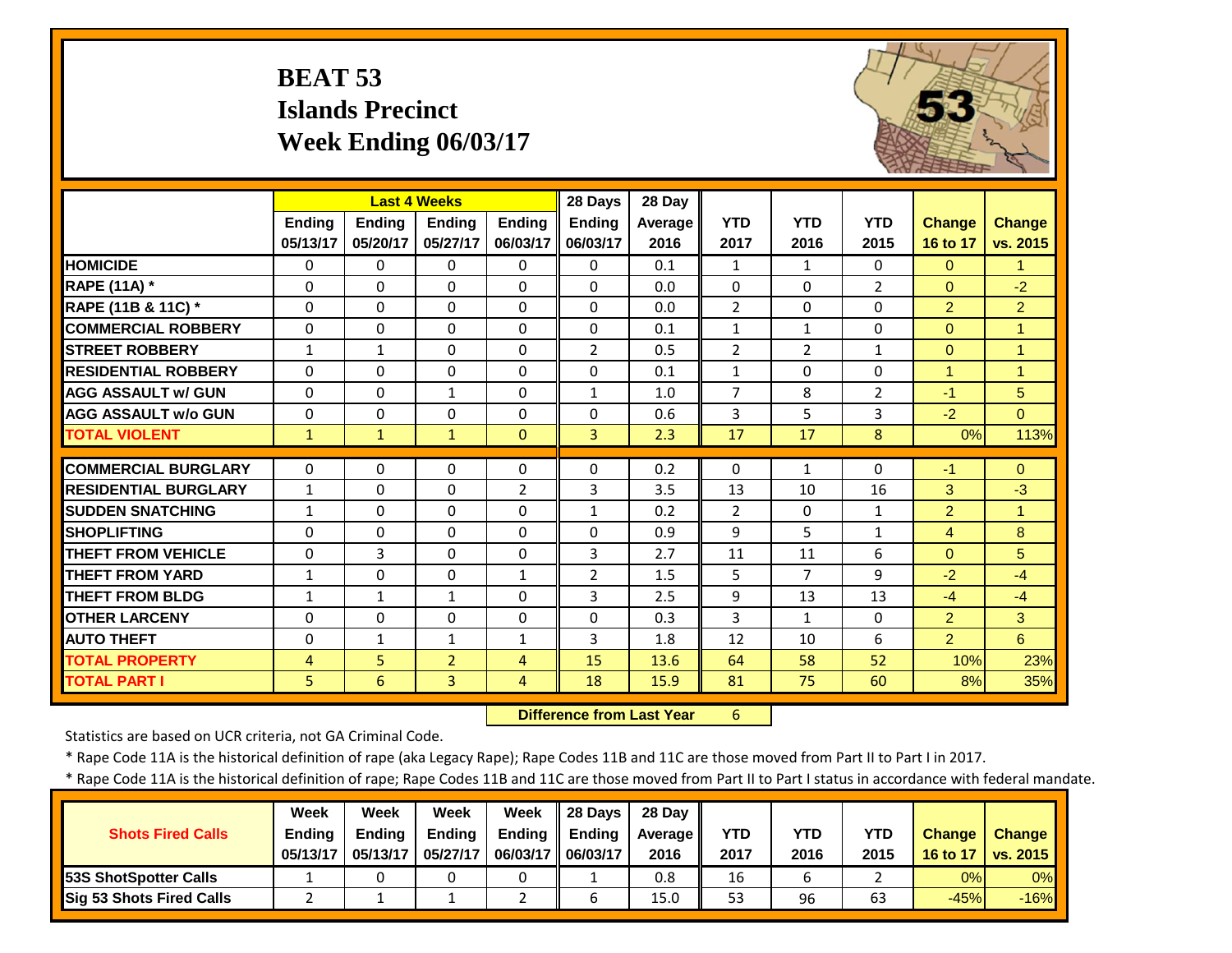# **BEAT 54 Islands Precinct Week Ending 06/03/17**



|                             |                | <b>Last 4 Weeks</b> |               |                | 28 Days        | 28 Day  |                |                |                |                      |                |
|-----------------------------|----------------|---------------------|---------------|----------------|----------------|---------|----------------|----------------|----------------|----------------------|----------------|
|                             | <b>Endina</b>  | <b>Endina</b>       | <b>Endina</b> | <b>Endina</b>  | <b>Ending</b>  | Average | <b>YTD</b>     | <b>YTD</b>     | <b>YTD</b>     | <b>Change</b>        | <b>Change</b>  |
|                             | 05/13/17       | 05/20/17            | 05/27/17      | 06/03/17       | 06/03/17       | 2016    | 2017           | 2016           | 2015           | 16 to 17             | vs. 2015       |
| <b>HOMICIDE</b>             | $\overline{2}$ | 0                   | 0             | $\Omega$       | $\overline{2}$ | 0.1     | $\Omega$       | 0              | $\overline{2}$ | $\Omega$             | $-2$           |
| <b>RAPE (11A)</b> *         | $\Omega$       | 0                   | 0             | $\Omega$       | $\Omega$       | 0.1     | $\mathbf{0}$   | 0              | $\mathbf{1}$   | $\Omega$             | $-1$           |
| RAPE (11B & 11C) *          | $\Omega$       | 0                   | $\Omega$      | $\Omega$       | $\Omega$       | 0.1     | $\mathbf{0}$   | $\Omega$       | $\mathbf{1}$   | $\Omega$             | $-1$           |
| <b>COMMERCIAL ROBBERY</b>   | $\Omega$       | 0                   | $\Omega$      | $\Omega$       | $\Omega$       | 0.5     | $\overline{7}$ | $\mathbf{1}$   | $\overline{2}$ | 6                    | 5              |
| <b>STREET ROBBERY</b>       | $\Omega$       | 0                   | $\Omega$      | $\Omega$       | $\Omega$       | 0.8     | $\mathbf{1}$   | 4              | 6              | $-3$                 | $-5$           |
| <b>RESIDENTIAL ROBBERY</b>  | $\Omega$       | 0                   | $\Omega$      | $\Omega$       | $\Omega$       | 0.0     | $\mathbf{1}$   | $\Omega$       | $\Omega$       | $\mathbf{1}$         | 1              |
| <b>AGG ASSAULT w/ GUN</b>   | $\Omega$       | 0                   | $\Omega$      | $\Omega$       | $\Omega$       | 0.7     | 5              | 3              | 6              | 2                    | $-1$           |
| <b>AGG ASSAULT w/o GUN</b>  | $\Omega$       | 0                   | $\Omega$      | $\Omega$       | $\Omega$       | 0.6     | 5              | 4              | $\mathbf{1}$   | 4                    | $\overline{4}$ |
| <b>TOTAL VIOLENT</b>        | $\overline{2}$ | $\overline{0}$      | $\mathbf{0}$  | $\Omega$       | $\overline{2}$ | 2.8     | 19             | 12             | 19             | 58%                  | 0%             |
| <b>COMMERCIAL BURGLARY</b>  | $\Omega$       | 0                   | 0             | $\mathbf 0$    | $\Omega$       | 0.2     | $\Omega$       | $\mathbf{1}$   | 1              | $-1$                 | $-1$           |
| <b>RESIDENTIAL BURGLARY</b> |                | $\mathbf{1}$        | $\Omega$      | $\mathbf{1}$   | 3              |         | 31             | 25             |                | 6                    | 22             |
|                             | $\mathbf{1}$   |                     |               |                |                | 6.1     |                |                | 9              |                      |                |
| <b>SUDDEN SNATCHING</b>     | $\Omega$       | 0                   | $\Omega$      | $\Omega$       | $\Omega$       | 0.0     | $\mathbf{1}$   | $\Omega$       | $\mathbf{1}$   | 1                    | $\Omega$       |
| <b>SHOPLIFTING</b>          | $\mathbf{1}$   | $\overline{2}$      | 0             | $\Omega$       | 3              | 2.0     | 10             | 11             | 5              | -1                   | 5              |
| <b>THEFT FROM VEHICLE</b>   | $\mathbf{1}$   | 0                   | $\mathbf{1}$  | $\mathbf{1}$   | 3              | 4.7     | 14             | 27             | 20             | $-13$                | $-6$           |
| <b>THEFT FROM YARD</b>      | $\Omega$       | $\mathbf{1}$        | $\Omega$      | $\Omega$       | $\mathbf{1}$   | 1.0     | 9              | $\overline{2}$ | 5              | $\overline{7}$       | $\overline{4}$ |
| <b>THEFT FROM BLDG</b>      | $\Omega$       | $\overline{2}$      | $\Omega$      | $\Omega$       | $\overline{2}$ | 2.2     | 9              | 12             | 9              | $-3$                 | $\Omega$       |
| <b>OTHER LARCENY</b>        | $\mathbf{1}$   | 0                   | $\Omega$      | $\Omega$       | $\mathbf{1}$   | 0.2     | $\overline{2}$ | $\mathbf{1}$   | 3              | $\blacktriangleleft$ | $-1$           |
| <b>AUTO THEFT</b>           | $\Omega$       | $\mathbf{1}$        | $\Omega$      | $\Omega$       | $\mathbf{1}$   | 2.8     | 12             | 18             | 10             | $-6$                 | $\overline{2}$ |
| <b>TOTAL PROPERTY</b>       | $\overline{4}$ | $\overline{7}$      | $\mathbf{1}$  | $\overline{2}$ | 14             | 19.2    | 88             | 97             | 63             | $-9%$                | 40%            |
| <b>TOTAL PART I</b>         | 6              | $\overline{7}$      | $\mathbf{1}$  | $\overline{2}$ | 16             | 22.0    | 107            | 109            | 82             | $-2%$                | 30%            |

 **Difference from Last Year**‐2

Statistics are based on UCR criteria, not GA Criminal Code.

\* Rape Code 11A is the historical definition of rape (aka Legacy Rape); Rape Codes 11B and 11C are those moved from Part II to Part I in 2017.

|                                 | <b>Week</b>   | Week          | Week          | Week                | $\parallel$ 28 Davs | 28 Dav  |            |      |            |               |               |
|---------------------------------|---------------|---------------|---------------|---------------------|---------------------|---------|------------|------|------------|---------------|---------------|
| <b>Shots Fired Calls</b>        | <b>Ending</b> | <b>Ending</b> | <b>Ending</b> | <b>Ending</b>       | Ending              | Average | <b>YTD</b> | YTD  | <b>YTD</b> | <b>Change</b> | <b>Change</b> |
|                                 | 05/13/17      | 05/13/17      | 05/27/17      | 06/03/17   06/03/17 |                     | 2016    | 2017       | 2016 | 2015       | 16 to 17      | vs. 2015      |
| <b>153S ShotSpotter Calls</b>   |               |               |               |                     |                     | 0.0     | 0          |      |            | 0%            | 0%            |
| <b>Sig 53 Shots Fired Calls</b> |               |               |               |                     |                     | 10.7    | 45         | 48   | 58         | $-6%$         | $-22%$        |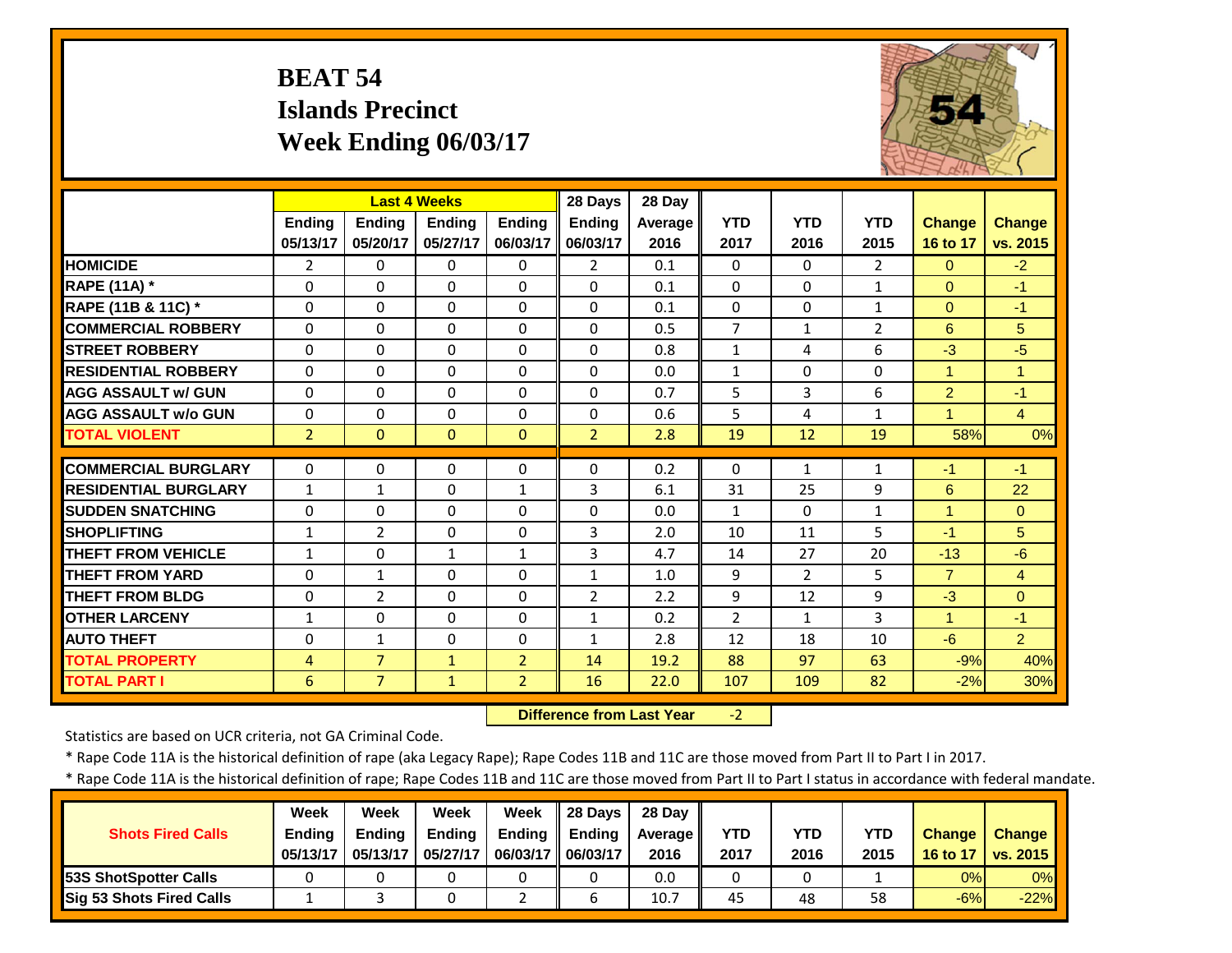### **BEAT 55 Islands Precinct Week Ending 06/03/17**



|                             |                | <b>Last 4 Weeks</b> |                |               | 28 Days        | 28 Day         |                |                |                |                      |                |
|-----------------------------|----------------|---------------------|----------------|---------------|----------------|----------------|----------------|----------------|----------------|----------------------|----------------|
|                             | <b>Ending</b>  | <b>Endina</b>       | <b>Endina</b>  | <b>Endina</b> | <b>Endina</b>  | <b>Average</b> | <b>YTD</b>     | <b>YTD</b>     | <b>YTD</b>     | <b>Change</b>        | <b>Change</b>  |
|                             | 05/13/17       | 05/20/17            | 05/27/17       | 06/03/17      | 06/03/17       | 2016           | 2017           | 2016           | 2015           | 16 to 17             | vs. 2015       |
| <b>HOMICIDE</b>             | $\Omega$       | 0                   | $\Omega$       | $\Omega$      | $\Omega$       | 0.0            | $\Omega$       | $\Omega$       | $\mathbf{1}$   | $\Omega$             | $-1$           |
| RAPE (11A) *                | $\Omega$       | 0                   | $\Omega$       | $\Omega$      | $\Omega$       | 0.1            | $\overline{2}$ | $\mathbf{1}$   | $\Omega$       | $\blacktriangleleft$ | $\overline{2}$ |
| RAPE (11B & 11C) *          | $\Omega$       | 0                   | $\Omega$       | $\Omega$      | $\Omega$       | 0.2            | $\mathbf{1}$   | $\Omega$       | $\Omega$       | $\overline{1}$       | $\mathbf{1}$   |
| <b>COMMERCIAL ROBBERY</b>   | $\Omega$       | 0                   | $\Omega$       | $\Omega$      | $\Omega$       | 0.1            | $\mathbf{1}$   | $\mathbf{1}$   | $\Omega$       | $\Omega$             | $\mathbf{1}$   |
| <b>STREET ROBBERY</b>       | $\Omega$       | 0                   | $\Omega$       | $\Omega$      | $\Omega$       | 0.1            | $\mathbf{1}$   | $\mathbf{1}$   | $\overline{2}$ | $\Omega$             | $-1$           |
| <b>RESIDENTIAL ROBBERY</b>  | $\Omega$       | 0                   | $\Omega$       | $\Omega$      | $\Omega$       | 0.0            | $\Omega$       | $\Omega$       | $\mathbf{1}$   | $\mathbf{0}$         | $-1$           |
| <b>AGG ASSAULT W/ GUN</b>   | $\Omega$       | 0                   | $\Omega$       | $\Omega$      | $\Omega$       | 0.2            | $\Omega$       | $\Omega$       | $\mathbf{1}$   | $\Omega$             | $-1$           |
| <b>AGG ASSAULT w/o GUN</b>  | $\Omega$       | 0                   | 0              | $\Omega$      | $\Omega$       | 0.5            | 3              | $\mathbf{1}$   | $\Omega$       | 2                    | 3 <sup>1</sup> |
| <b>TOTAL VIOLENT</b>        | $\mathbf{0}$   | $\Omega$            | $\Omega$       | $\mathbf{0}$  | $\Omega$       | 1.1            | 8              | 4              | 5              | 100%                 | 60%            |
| <b>COMMERCIAL BURGLARY</b>  |                |                     |                |               | $\Omega$       |                |                |                |                |                      |                |
|                             | $\Omega$       | 0                   | 0              | 0             |                | 0.2            | 1              | $\overline{2}$ | 1              | -1                   | $\Omega$       |
| <b>RESIDENTIAL BURGLARY</b> | $\overline{2}$ | $\overline{2}$      | 4              | 3             | 11             | 4.0            | 33             | 20             | 19             | 13                   | 14             |
| <b>SUDDEN SNATCHING</b>     | $\Omega$       | 0                   | 0              | $\Omega$      | $\Omega$       | 0.4            | $\Omega$       | 4              | $\Omega$       | $-4$                 | $\Omega$       |
| <b>SHOPLIFTING</b>          | 1              | 0                   | 0              | $\Omega$      | $\mathbf{1}$   | 6.1            | 17             | 38             | 15             | $-21$                | $\overline{2}$ |
| <b>THEFT FROM VEHICLE</b>   | $\Omega$       | $\mathbf{1}$        | 0              | $\mathbf{1}$  | $\overline{2}$ | 4.2            | 27             | 21             | 23             | 6                    | $\overline{4}$ |
| <b>THEFT FROM YARD</b>      | $\mathbf{1}$   | $\mathbf{1}$        | $\mathbf{1}$   | $\Omega$      | 3              | 2.6            | 12             | 9              | 12             | 3                    | $\Omega$       |
| <b>THEFT FROM BLDG</b>      | $\Omega$       | $\overline{2}$      | $\overline{2}$ | $\Omega$      | 4              | 3.7            | 17             | 17             | 23             | $\Omega$             | $-6$           |
| <b>OTHER LARCENY</b>        | $\mathbf{1}$   | $\mathbf{1}$        | $\Omega$       | $\mathbf{1}$  | 3              | 1.1            | 4              | 10             | 4              | $-6$                 | $\Omega$       |
| <b>AUTO THEFT</b>           | $\Omega$       | 0                   | $\Omega$       | $\Omega$      | $\Omega$       | 1.5            | 5              | 9              | 4              | $-4$                 | $\mathbf{1}$   |
| <b>TOTAL PROPERTY</b>       | 5              | $\overline{7}$      | $\overline{7}$ | 5             | 24             | 23.8           | 116            | 130            | 101            | $-11%$               | 15%            |
| <b>TOTAL PART I</b>         | 5              | $\overline{7}$      | $\overline{7}$ | 5             | 24             | 24.9           | 124            | 134            | 106            | $-7%$                | 17%            |

 **Difference from Last Year**‐10

Statistics are based on UCR criteria, not GA Criminal Code.

\* Rape Code 11A is the historical definition of rape (aka Legacy Rape); Rape Codes 11B and 11C are those moved from Part II to Part I in 2017.

|                                 | <b>Week</b>   | Week          | Week          | Week              | $\parallel$ 28 Days | 28 Dav  |            |      |            |               |                 |
|---------------------------------|---------------|---------------|---------------|-------------------|---------------------|---------|------------|------|------------|---------------|-----------------|
| <b>Shots Fired Calls</b>        | <b>Ending</b> | <b>Ending</b> | <b>Ending</b> | Ending            | Ending              | Average | <b>YTD</b> | YTD  | <b>YTD</b> | <b>Change</b> | <b>Change</b>   |
|                                 | 05/13/17      | 05/13/17      | 05/27/17      | 06/03/17 06/03/17 |                     | 2016    | 2017       | 2016 | 2015       | 16 to 17      | <b>VS. 2015</b> |
| <b>53S ShotSpotter Calls</b>    |               |               |               |                   |                     | 0.0     | 0          |      |            | 0%            | 0%              |
| <b>Sig 53 Shots Fired Calls</b> |               |               |               |                   |                     | 5.3     | 32         | 27   | 28         | 19%           | 14%             |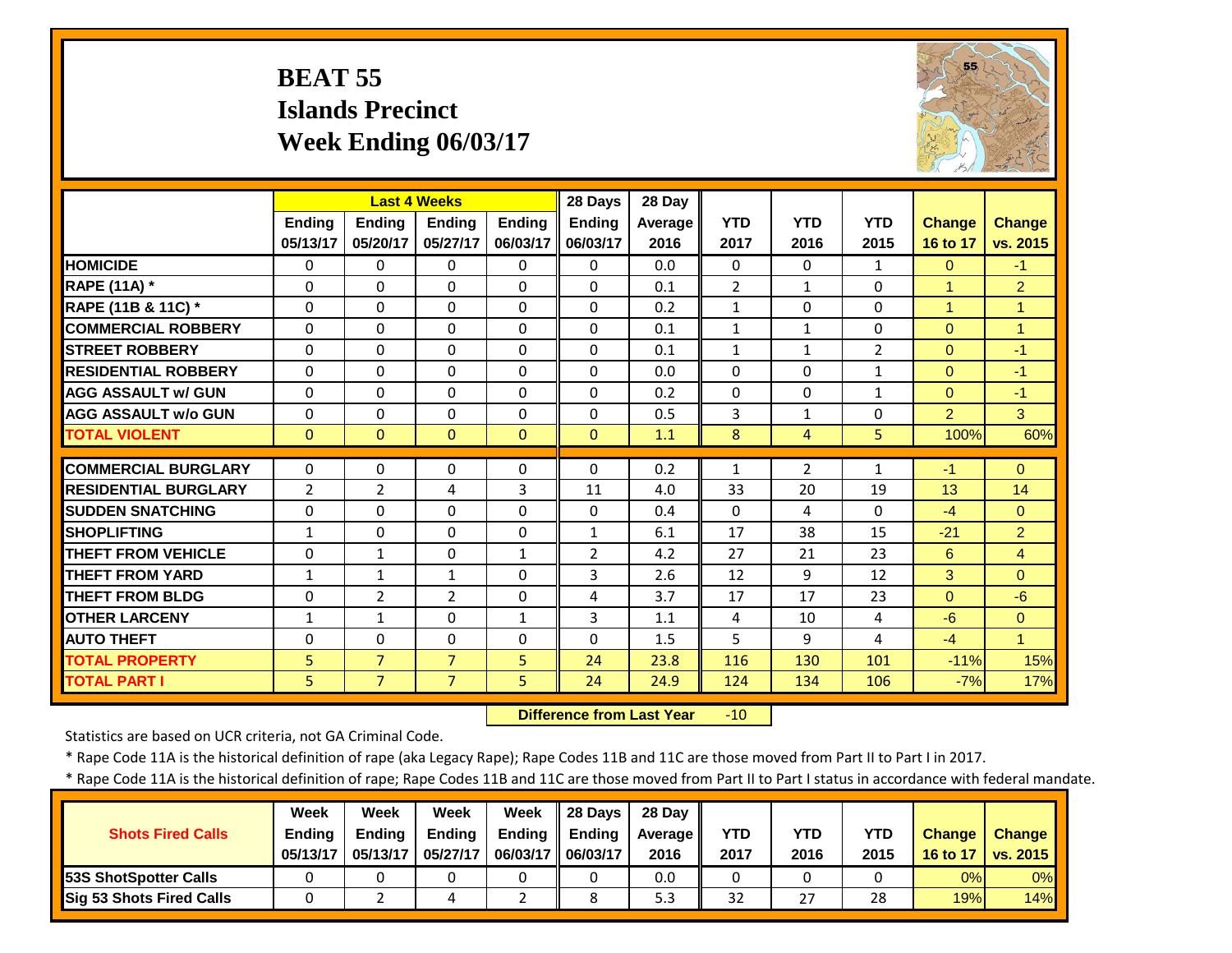# **BEAT 56 Islands Precinct Week Ending 06/03/17**



|                             |               | <b>Last 4 Weeks</b> |               |              | 28 Days       | 28 Day  |                |              |                |               |                |
|-----------------------------|---------------|---------------------|---------------|--------------|---------------|---------|----------------|--------------|----------------|---------------|----------------|
|                             | <b>Endina</b> | Ending              | <b>Endina</b> | Ending       | Ending        | Average | <b>YTD</b>     | <b>YTD</b>   | <b>YTD</b>     | <b>Change</b> | <b>Change</b>  |
|                             | 05/13/17      | 05/20/17            | 05/27/17      | 06/03/17     | 06/03/17      | 2016    | 2017           | 2016         | 2015           | 16 to 17      | vs. 2015       |
| <b>HOMICIDE</b>             | $\Omega$      | 0                   | $\Omega$      | $\Omega$     | $\Omega$      | 0.0     | $\mathbf{1}$   | $\Omega$     | $\Omega$       | 1             | 1              |
| <b>RAPE (11A)</b> *         | $\Omega$      | $\Omega$            | $\Omega$      | $\Omega$     | $\Omega$      | 0.0     | $\Omega$       | $\Omega$     | $\Omega$       | $\Omega$      | $\Omega$       |
| RAPE (11B & 11C) *          | $\Omega$      | 0                   | $\Omega$      | $\Omega$     | $\Omega$      | 0.0     | $\Omega$       | $\Omega$     | $\Omega$       | $\Omega$      | $\Omega$       |
| <b>COMMERCIAL ROBBERY</b>   | $\Omega$      | $\Omega$            | $\Omega$      | $\Omega$     | $\Omega$      | 0.0     | $\Omega$       | $\Omega$     | $\Omega$       | $\Omega$      | $\Omega$       |
| <b>STREET ROBBERY</b>       | $\Omega$      | $\Omega$            | $\Omega$      | $\Omega$     | $\Omega$      | 0.0     | $\mathbf 0$    | $\Omega$     | $\overline{2}$ | $\mathbf{0}$  | $-2$           |
| <b>RESIDENTIAL ROBBERY</b>  | $\Omega$      | $\Omega$            | $\Omega$      | $\Omega$     | $\Omega$      | 0.0     | $\mathbf{1}$   | $\Omega$     | $\mathbf{1}$   | $\mathbf{1}$  | $\Omega$       |
| <b>AGG ASSAULT w/ GUN</b>   | $\Omega$      | 0                   | $\Omega$      | $\Omega$     | $\Omega$      | 0.3     | $\mathbf{1}$   | $\mathbf{1}$ | $\overline{2}$ | $\Omega$      | $-1$           |
| <b>AGG ASSAULT w/o GUN</b>  | $\Omega$      | 0                   | $\Omega$      | $\Omega$     | $\Omega$      | 0.1     | $\Omega$       | $\Omega$     | $\mathbf{1}$   | $\Omega$      | $-1$           |
| <b>TOTAL VIOLENT</b>        | $\mathbf{0}$  | $\Omega$            | $\Omega$      | $\Omega$     | $\Omega$      | 0.4     | 3              | $\mathbf{1}$ | 6              | 200%          | $-50%$         |
| <b>COMMERCIAL BURGLARY</b>  | $\Omega$      | $\Omega$            | 0             | $\Omega$     | $\Omega$      | 0.1     | 0              | $\Omega$     | 1              | $\Omega$      | $-1$           |
| <b>RESIDENTIAL BURGLARY</b> | $\Omega$      | 0                   | 1             | $\Omega$     |               | 1.2     | $\overline{7}$ | 4            | 3              | 3             | 4              |
| <b>SUDDEN SNATCHING</b>     | $\Omega$      | 0                   | $\Omega$      | $\Omega$     | 1<br>$\Omega$ | 0.0     | $\Omega$       | $\Omega$     | 0              |               | $\Omega$       |
|                             |               |                     |               |              |               |         |                |              |                | $\mathbf{0}$  |                |
| <b>SHOPLIFTING</b>          | $\Omega$      | 0                   | $\Omega$      | $\Omega$     | $\Omega$      | 0.0     | $\Omega$       | $\Omega$     | $\Omega$       | $\Omega$      | $\Omega$       |
| <b>THEFT FROM VEHICLE</b>   | $\Omega$      | 0                   | $\Omega$      | $\Omega$     | $\Omega$      | 0.5     | $\overline{2}$ | 3            | 0              | $-1$          | $\overline{2}$ |
| <b>THEFT FROM YARD</b>      | $\Omega$      | 0                   | $\Omega$      | $\Omega$     | $\Omega$      | 0.3     | $\Omega$       | 1            | 0              | $-1$          | $\Omega$       |
| <b>THEFT FROM BLDG</b>      | $\Omega$      | 0                   | $\Omega$      | $\Omega$     | $\Omega$      | 0.2     | $\mathbf{1}$   | $\mathbf{1}$ | $\overline{2}$ | $\Omega$      | $-1$           |
| <b>OTHER LARCENY</b>        | $\Omega$      | $\Omega$            | $\Omega$      | $\Omega$     | $\Omega$      | 0.2     | $\mathbf{1}$   | $\mathbf{1}$ | $\mathbf{1}$   | $\Omega$      | $\Omega$       |
| <b>AUTO THEFT</b>           | $\Omega$      | 0                   | $\Omega$      | $\Omega$     | $\Omega$      | 0.1     | $\overline{2}$ | 1            | $\overline{2}$ | $\mathbf{1}$  | $\Omega$       |
| <b>TOTAL PROPERTY</b>       | $\Omega$      | $\Omega$            | $\mathbf{1}$  | $\Omega$     | $\mathbf{1}$  | 2.5     | 13             | 11           | 9              | 18%           | 44%            |
| <b>TOTAL PART I</b>         | $\mathbf{0}$  | $\overline{0}$      | $\mathbf{1}$  | $\mathbf{0}$ | $\mathbf{1}$  | 2.9     | 16             | 12           | 15             | 33%           | 7%             |

 **Difference from Last Year**

4

Statistics are based on UCR criteria, not GA Criminal Code.

\* Rape Code 11A is the historical definition of rape (aka Legacy Rape); Rape Codes 11B and 11C are those moved from Part II to Part I in 2017.

|                                 | <b>Week</b>   | Week          | Week          | Week              | $\parallel$ 28 Days | 28 Dav  |            |      |            |               |                 |
|---------------------------------|---------------|---------------|---------------|-------------------|---------------------|---------|------------|------|------------|---------------|-----------------|
| <b>Shots Fired Calls</b>        | <b>Ending</b> | <b>Ending</b> | <b>Ending</b> | Ending            | Ending              | Average | <b>YTD</b> | YTD  | <b>YTD</b> | <b>Change</b> | <b>Change</b>   |
|                                 | 05/13/17      | 05/13/17      | 05/27/17      | 06/03/17 06/03/17 |                     | 2016    | 2017       | 2016 | 2015       | 16 to 17      | <b>VS. 2015</b> |
| <b>53S ShotSpotter Calls</b>    |               |               |               |                   |                     | 0.0     | 0          |      |            | 0%            | 0%              |
| <b>Sig 53 Shots Fired Calls</b> |               |               |               |                   |                     | 4.0     | 20         | 22   | 11         | $-9%$         | 82%             |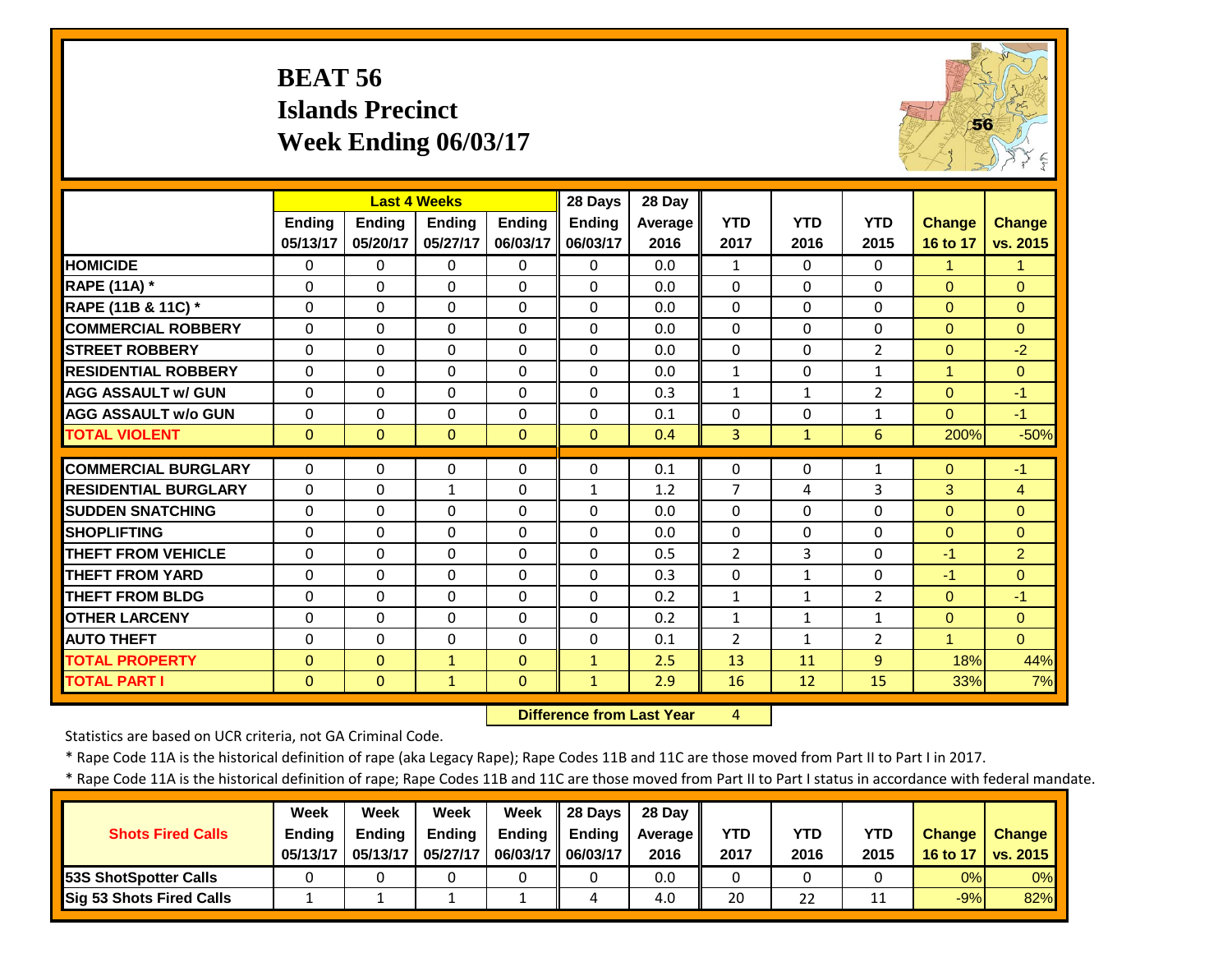

#### **COMPSTATWHITEFIELD PRECINCT LT. TORRENCE GARVINWeek Ending 06/03/17**

**PRECINCT COMMANDER:**



|                             | Week<br><b>Ending</b><br>06/03/17 | Week<br><b>Ending</b><br>05/27/17 | Weekly<br>Avg<br>2016 | 28-Day<br>Ending<br>06/03/17 | 28-Day<br><b>Ending</b><br>4/8/17 | Avg<br>28-Day<br>2016 | <b>YTD</b><br>2017 | <b>YTD</b><br>2016 | <b>YTD</b><br>2015 | Change<br>16 to 17 | <b>Change</b><br>vs. 2015 |
|-----------------------------|-----------------------------------|-----------------------------------|-----------------------|------------------------------|-----------------------------------|-----------------------|--------------------|--------------------|--------------------|--------------------|---------------------------|
| <b>HOMICIDE</b>             | 0                                 | 0                                 | $\Omega$              | 0                            | $\Omega$                          | 0                     | $\mathbf{2}$       | $\overline{2}$     | $\Omega$           | 0                  | $\overline{2}$            |
| <b>RAPE (11A) *</b>         | $\bf{0}$                          | $\Omega$                          | $\Omega$              | $\bf{0}$                     | $\Omega$                          | 0                     | 1                  | $\overline{2}$     | $\overline{2}$     | $-1$               | $-1$                      |
| RAPE (11B & 11C) *          | $\bf{0}$                          | $\Omega$                          | $\Omega$              | 1                            | 1                                 | $\Omega$              | 6                  |                    | 1                  | 5                  | 5                         |
| <b>COMMERCIAL ROBBERY</b>   | $\bf{0}$                          | 0                                 | $\Omega$              | $\bf{0}$                     | $\Omega$                          | 0                     | 0                  |                    | 4                  | $-1$               | $-4$                      |
| <b>STREET ROBBERY</b>       | $\bf{0}$                          | $\Omega$                          | $\Omega$              | $\mathbf{0}$                 | 1                                 |                       | 5                  | 2                  | 1                  | 3                  | $\overline{4}$            |
| <b>RESIDENTIAL ROBBERY</b>  | $\bf{0}$                          | 0                                 | 0                     | 0                            | $\Omega$                          | 0                     | 0                  | 0                  | 4                  | $\overline{0}$     | $-4$                      |
| <b>AGG ASSAULT w/ GUN</b>   | $\bf{0}$                          | $\Omega$                          | $\Omega$              | $\bf{0}$                     | $\Omega$                          |                       | 3                  | 8                  | 5                  | -5                 | $-2$                      |
| <b>AGG ASSAULT w/o GUN</b>  | 0                                 | $\Omega$                          | $\Omega$              |                              | 1                                 |                       | $\overline{2}$     | 9                  | 3                  | $-7$               | $-1$                      |
| <b>TOTAL VIOLENT</b>        | $\mathbf{0}$                      | $\Omega$                          |                       | $\overline{2}$               | 3                                 | 4                     | 19                 | 25                 | 20                 | $-24%$             | $-5%$                     |
|                             |                                   |                                   |                       |                              |                                   |                       |                    |                    |                    |                    |                           |
| <b>COMMERCIAL BURGLARY</b>  | $\bf{0}$                          |                                   | $\Omega$              |                              | $\Omega$                          | $\overline{2}$        | $\mathbf{2}$       | 10                 | 5                  | $-8$               | $-3$                      |
| <b>RESIDENTIAL BURGLARY</b> | 1                                 | 3                                 | 3                     | 8                            | $\overline{7}$                    | 13                    | 46                 | 74                 | 64                 | $-28$              | $-18$                     |
| <b>SUDDEN SNATCHING</b>     | $\bf{0}$                          | 0                                 | $\mathbf 0$           | 0                            | $\Omega$                          |                       | 1                  | 0                  | 1                  | 4                  | $\overline{0}$            |
| <b>SHOPLIFTING</b>          | $\blacktriangle$                  | 2                                 | $\overline{2}$        | 12                           | 12                                | 9                     | 61                 | 58                 | 88                 | 3                  | $-27$                     |
| <b>THEFT FROM VEHICLE</b>   | 1                                 | 3                                 | 3                     | 16                           | 11                                | 11                    | 72                 | 49                 | 25                 | 23                 | 47                        |
| <b>THEFT FROM YARD</b>      | $\overline{2}$                    |                                   |                       | 5                            | 5                                 | 5                     | 23                 | 18                 | 18                 | 5                  | 5                         |
| <b>THEFT FROM BLDG</b>      | 1                                 | $\Omega$                          |                       | 5                            | 9                                 | 6                     | 30                 | 35                 | 28                 | $-5$               | $\overline{2}$            |
| <b>OTHER LARCENY</b>        | 1                                 | $\Omega$                          | $\Omega$              | $\mathbf{2}$                 | $\Omega$                          |                       | 8                  | $\overline{2}$     | $\overline{2}$     | 6                  | 6                         |
| <b>AUTO THEFT</b>           | 4                                 |                                   |                       | $\overline{\phantom{a}}$     | 4                                 | 4                     | 18                 | 15                 | 10                 | 3                  | 8                         |
| <b>TOTAL PROPERTY</b>       | 11                                | 11                                | 13                    | 56                           | 45                                | 51                    | 261                | 261                | 241                | 0%                 | 8%                        |
| <b>TOTAL PART I</b>         | 11                                | 11                                | 14                    | 58                           | 48                                | 56                    | 280                | 286                | 261                | $-2%$              | 7%                        |

Statistics are based on UCR criteria, not GA Criminal Code. **Difference from Last Year** -6

Statistics are preliminary, based on RMS data at the time prepared, and are subject to change due to late reports, reclassifications, updated locations, etc. Cell Shading: white is within 0.6 standard deviation of the mean; red is above; green is below.

| <b>Citizen Initiated Calls</b>  | <b>Week</b><br><b>Ending</b><br>06/03/17 | <b>Week</b><br><b>Ending</b><br>05/27/17 | Weekly<br>Avg<br>2016 | $28$ -Day<br><b>Ending</b><br>06/03/17 | $28-Dav$<br><b>Ending</b><br>4/8/17 | Avg<br>$28$ -Day<br>2016 | YTD<br>2017 | <b>YTD</b><br>2016 | YTD<br>2015 | <b>Change</b><br>16 to 17 | <b>Change</b><br>vs. 2015 |
|---------------------------------|------------------------------------------|------------------------------------------|-----------------------|----------------------------------------|-------------------------------------|--------------------------|-------------|--------------------|-------------|---------------------------|---------------------------|
| Midnight Shift                  | 32                                       | 26                                       | 34                    | 114                                    | 101                                 | 138                      | 667         | 689                |             | $-22$                     | 667                       |
| Day Shift                       | 95                                       | 100                                      | 101                   | 423                                    | 369                                 | 403                      | 2163        | 2117               |             | 46                        | 2163                      |
| Afternoon Shift                 | 90                                       | 82                                       | 102                   | 355                                    | 383                                 | 407                      | 1967        | 2098               |             | $-131$                    | 1967                      |
| <b>TOTAL CITIZEN CFS</b>        | 217                                      | 208                                      | 237                   | 892                                    | 853                                 | 947                      | 4797        | 4904               |             | $-2.2%$                   | #DIV/0!                   |
| 53S ShotSpotter Calls           |                                          |                                          |                       |                                        |                                     |                          |             |                    |             |                           |                           |
| <b>Sig 53 Shots Fired Calls</b> |                                          |                                          |                       | 56                                     | 16                                  | 18                       | 92          | 91                 | 68          |                           | 24                        |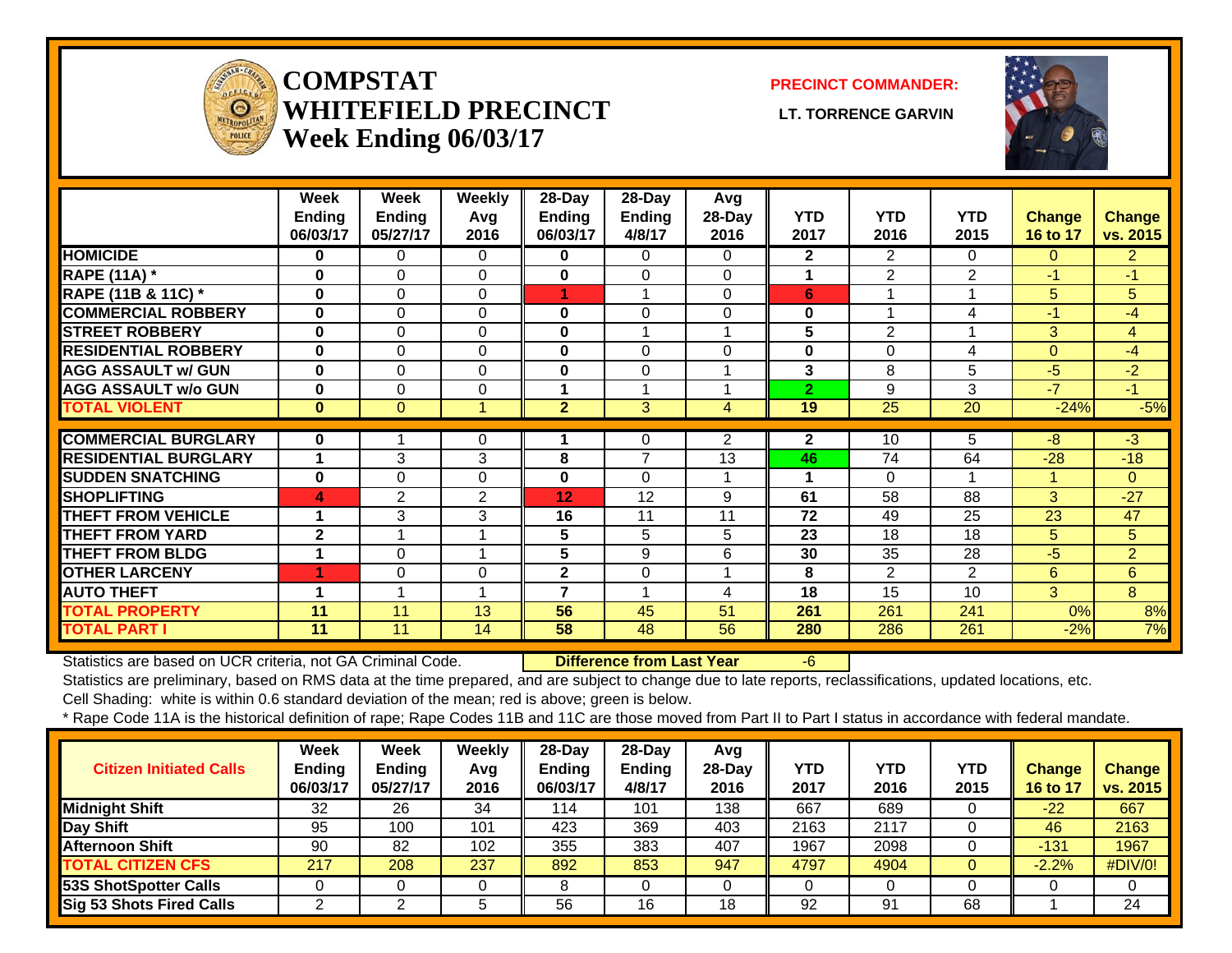# **BEAT 61 Whitefield Precinct Week Ending 06/03/17**

|                             |               | <b>Last 4 Weeks</b> |                |                | 28 Days        | 28 Day         |                |                |                |                      |                |
|-----------------------------|---------------|---------------------|----------------|----------------|----------------|----------------|----------------|----------------|----------------|----------------------|----------------|
|                             | <b>Ending</b> | <b>Ending</b>       | <b>Ending</b>  | <b>Ending</b>  | <b>Ending</b>  | <b>Average</b> | <b>YTD</b>     | <b>YTD</b>     | <b>YTD</b>     | <b>Change</b>        | <b>Change</b>  |
|                             | 05/13/17      | 05/20/17            | 05/27/17       | 06/03/17       | 06/03/17       | 2016           | 2017           | 2016           | 2015           | 16 to 17             | vs. 2015       |
| <b>HOMICIDE</b>             | $\Omega$      | $\Omega$            | $\Omega$       | $\Omega$       | $\Omega$       | 0.0            | $\overline{2}$ | 0              | 0              | $\overline{2}$       | $\overline{2}$ |
| <b>RAPE (11A) *</b>         | $\Omega$      | $\Omega$            | $\Omega$       | $\Omega$       | $\Omega$       | 0.0            | $\Omega$       | $\Omega$       | $\overline{2}$ | $\overline{0}$       | $-2$           |
| RAPE (11B & 11C) *          | $\Omega$      | $\Omega$            | $\Omega$       | $\Omega$       | $\Omega$       | 0.2            | $\Omega$       | $\mathbf{1}$   | 1              | $-1$                 | $-1$           |
| <b>COMMERCIAL ROBBERY</b>   | $\Omega$      | $\Omega$            | $\Omega$       | $\Omega$       | $\Omega$       | 0.1            | $\Omega$       | $\mathbf{1}$   | $\Omega$       | $-1$                 | $\Omega$       |
| <b>STREET ROBBERY</b>       | 0             | $\Omega$            | $\Omega$       | $\Omega$       | $\Omega$       | 0.2            | $\overline{2}$ | 0              | 1              | $\overline{2}$       | $\mathbf{1}$   |
| <b>RESIDENTIAL ROBBERY</b>  | $\Omega$      | $\Omega$            | $\Omega$       | $\Omega$       | $\Omega$       | 0.0            | $\Omega$       | 0              | 3              | $\Omega$             | $-3$           |
| <b>AGG ASSAULT w/ GUN</b>   | 0             | $\Omega$            | $\Omega$       | $\Omega$       | $\Omega$       | 0.2            | $\mathbf{1}$   | $\overline{2}$ | $\Omega$       | $-1$                 | $\mathbf{1}$   |
| <b>AGG ASSAULT w/o GUN</b>  | 0             | $\Omega$            | $\Omega$       | $\Omega$       | $\Omega$       | 0.5            | $\Omega$       | 3              | 1              | $-3$                 | $-1$           |
| <b>TOTAL VIOLENT</b>        | $\mathbf{0}$  | $\Omega$            | $\mathbf{0}$   | $\Omega$       | $\Omega$       | 1.1            | 5              | $\overline{7}$ | 8              | $-29%$               | $-38%$         |
| <b>COMMERCIAL BURGLARY</b>  | $\Omega$      | $\Omega$            | 1              | $\Omega$       | 1              | 0.8            | 1              | 3              | $\overline{2}$ | $-2$                 | $-1$           |
| <b>RESIDENTIAL BURGLARY</b> | $\Omega$      | 3                   | $\overline{2}$ | $\mathbf{1}$   | 6              | 4.3            | 25             | 26             | 27             | $-1$                 | $-2$           |
| <b>SUDDEN SNATCHING</b>     | 0             | $\Omega$            | $\Omega$       | $\Omega$       | $\Omega$       | 0.2            | $\Omega$       | $\Omega$       | $\Omega$       | $\Omega$             | $\Omega$       |
| <b>SHOPLIFTING</b>          |               | $\overline{2}$      | $\overline{2}$ |                | 12             | 7.7            | 58             | 47             | 81             | 11                   | $-23$          |
| <b>THEFT FROM VEHICLE</b>   | 4<br>1        | 6                   | $\overline{2}$ | 4<br>$\Omega$  | 9              | 5.7            | 35             | 24             | 9              | 11                   | 26             |
| <b>THEFT FROM YARD</b>      | 0             | $\mathbf{1}$        | $\Omega$       | $\Omega$       | $\mathbf{1}$   | 2.8            | 11             | 9              | 6              | 2                    | 5              |
| <b>THEFT FROM BLDG</b>      | 0             | $\overline{2}$      | $\Omega$       | 1              | 3              | 2.8            | 13             | 16             | 11             | $-3$                 | $\overline{2}$ |
| <b>OTHER LARCENY</b>        | $\Omega$      | $\mathbf{1}$        | $\Omega$       | 1              | $\overline{2}$ | 0.8            | 5              | $\overline{2}$ | 0              | 3                    | 5              |
| <b>AUTO THEFT</b>           | $\Omega$      | $\mathbf{1}$        | $\mathbf{1}$   | $\Omega$       | $\overline{2}$ | 1.4            | 4              | 3              | 3              | $\blacktriangleleft$ | $\mathbf{1}$   |
| <b>TOTAL PROPERTY</b>       | 5             | 16                  | 8              | $\overline{7}$ | 36             | 26.3           | 152            | 130            | 139            | 17%                  | 9%             |
|                             |               | 16                  |                | $\overline{7}$ | 36             |                |                |                | 147            |                      |                |
| <b>TOTAL PART I</b>         | 5             |                     | 8              |                |                | 27.5           | 157            | 137            |                | 15%                  | 7%             |

 **Difference from Last Year**20

Statistics are based on UCR criteria, not GA Criminal Code.

\* Rape Code 11A is the historical definition of rape (aka Legacy Rape); Rape Codes 11B and 11C are those moved from Part II to Part I in 2017.

| <b>Shots Fired Calls</b>        | Week<br><b>Endina</b><br>05/13/17 | Week<br><b>Ending</b><br>05/13/17 | <b>Week</b><br><b>Ending</b><br>05/27/17 | Week<br><b>Ending</b><br>06/03/17    06/03/17 | <b>128 Days</b><br>Ending | 28 Dav<br><b>Average</b><br>2016 | YTD<br>2017 | YTD<br>2016 | YTD<br>2015 | <b>Change</b><br>16 to 17 | <b>Change</b><br><b>vs. 2015</b> |
|---------------------------------|-----------------------------------|-----------------------------------|------------------------------------------|-----------------------------------------------|---------------------------|----------------------------------|-------------|-------------|-------------|---------------------------|----------------------------------|
| <b>53S ShotSpotter Calls</b>    |                                   |                                   |                                          |                                               |                           | 0.0                              |             |             |             | 0%                        | 0%                               |
| <b>Sig 53 Shots Fired Calls</b> |                                   |                                   |                                          |                                               |                           | 4.4                              | 35          | 24          | 33          | 46%                       | 6%                               |